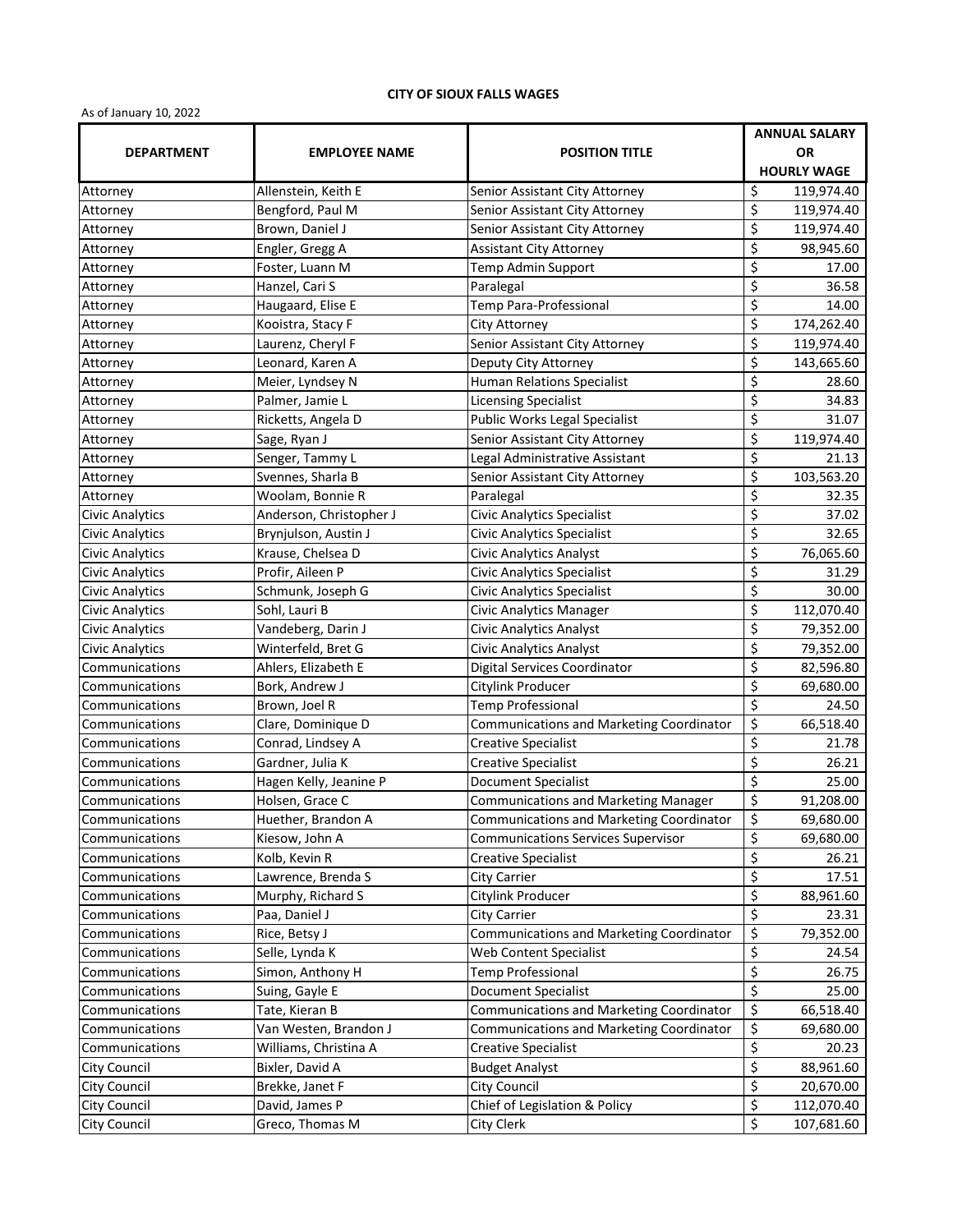| <b>City Council</b> | Jensen, Alex P                  | City Council                            | \$                      | 20,670.00  |
|---------------------|---------------------------------|-----------------------------------------|-------------------------|------------|
| City Council        | Jorgensen, Tamara               | <b>Assistant City Clerk</b>             | \$                      | 33.22      |
| City Council        | Kiley, Richard D                | <b>City Council</b>                     | \$                      | 20,670.00  |
| City Council        | Lauseng, Ryan M                 | <b>Internal Auditor</b>                 | \$                      | 30.12      |
| City Council        | Neitzert, Gregory A             | City Council                            | \$                      | 20,670.00  |
| City Council        | Nelson, Shana M                 | Internal Audit Manager                  | \$                      | 90,604.80  |
| City Council        | Newell, Emily M                 | <b>Internal Auditor</b>                 | \$                      | 32.82      |
| <b>City Council</b> | Selberg, Marshall A             | City Council                            | \$                      | 20,670.00  |
| <b>City Council</b> | Soehl, Curtis D                 | City Council                            | \$                      | 20,670.00  |
| City Council        | Starr, Patrick J                | City Council                            | \$                      | 20,670.00  |
| <b>City Council</b> | Tucker, Denise D                | <b>Assistant City Clerk</b>             | \$                      | 33.22      |
| <b>City Council</b> | Vinatieri-Erickson, Christine M | City Council                            | \$                      | 20,670.00  |
| Engineering         | Allender, Kenneth L             | <b>Engineering Project Manager</b>      | \$                      | 82,596.80  |
| Engineering         | Anderson, Matthew S             | Real Estate Specialist                  | \$                      | 35.70      |
| Engineering         | Ausen, Shannon R                | <b>Engineering Program Manager</b>      | \$                      | 107,702.40 |
| Engineering         | Balk, Shane L                   | <b>Engineering Technician II</b>        | \$                      | 37.02      |
| Engineering         | Banza, Enoch                    | <b>Staff Engineer</b>                   | \$                      | 63,128.00  |
| Engineering         | Bassing, Mike D                 | <b>Engineering Technician II</b>        | \$                      | 37.02      |
| Engineering         | Berg, Andrew L                  | <b>City Engineer</b>                    | \$                      | 125,944.00 |
| Engineering         | Bofenkamp, Erin R               | Strategic Project Manager               | \$                      | 85,550.40  |
| Engineering         | Borchardt, Dean A               | <b>Business Operations Manager</b>      | \$                      | 125,361.60 |
| Engineering         | Borns, Nicholas D               | Principal Engineer                      | \$                      | 98,945.60  |
| Engineering         | Buller, Maureen A               | City Services Technician                | \$                      | 23.79      |
| Engineering         | Buteyn, Isaac J                 | <b>Staff Engineer</b>                   | \$                      | 63,128.00  |
| Engineering         | Cazer, Tallon L                 | Engineering Project Manager P.E.        | \$                      | 79,872.00  |
| Engineering         | Clary, Jan W                    | <b>Engineering Technician II</b>        | \$                      | 37.02      |
| Engineering         | Comes, Chad A                   | <b>Principal Engineer</b>               | \$                      | 94,723.20  |
| Engineering         | Cotter, Mark D                  | Director of Public Works                | \$                      | 203,715.20 |
| Engineering         | Delgehausen, Erika              | <b>Engineering Technician II</b>        | \$                      | 35.49      |
| Engineering         | Ellis, Kerry G                  | Staff Engineer P.E.                     | \$                      | 93,454.40  |
| Engineering         | Fagerness, Aaron J              | <b>Principal Engineer</b>               | \$                      | 103,376.00 |
| Engineering         | Fletcher, Roy C                 | Real Estate Specialist                  | \$                      | 38.93      |
| Engineering         | Harms, Jerald B                 | <b>Engineering Technician</b>           | \$                      | 34.13      |
| Engineering         | Harms, Rodney J                 | Principal Engineer                      | \$                      | 112,070.40 |
| Engineering         | Heiberger, Michael S            | Principal Engineer                      | \$                      | 98,945.60  |
| Engineering         | Hettich, Jebediah J             | <b>Staff Engineer</b>                   | \$                      | 69,680.00  |
| Engineering         | Hickey, Matthew T               | Engineering Technician II               | \$                      | 31.29      |
| Engineering         | Hinrichs, Scott E               | <b>Engineering Technician II</b>        | \$                      | 37.02      |
| Engineering         | Hoftiezer, Heath R              | <b>Traffic Operations Engineer</b>      | \$                      | 112,070.40 |
| Engineering         | Johnson, Ryan W                 | Utility Administrator                   | \$                      | 120,016.00 |
| Engineering         | King, Kathryn A                 | Administrative Assistant                | \$                      | 27.45      |
| Engineering         | Knoll, Michell L                | <b>Engineering Technician II</b>        | \$                      | 34.02      |
| Engineering         | Knutson, Scott A                | <b>Engineering Technician</b>           | \$                      | 32.78      |
| Engineering         | Krueger, Timothy J              | <b>Engineering Project Manager</b>      | \$                      | 82,596.80  |
| Engineering         | Larson, Travis C                | <b>Engineering Services Coordinator</b> | \$                      | 76,065.60  |
| Engineering         | Lewno, Jesse R                  | <b>Engineering Technician</b>           | \$                      | 27.82      |
| Engineering         | Ludens, Bradley M               | Principal Engineer                      | \$                      | 112,070.40 |
| Engineering         | Metzger, Jeff D                 | <b>Engineering Technician</b>           | \$                      | 25.60      |
| Engineering         | Miller, Christopher E           | <b>Engineering Technician</b>           | \$                      | 34.13      |
| Engineering         | Miller, Troy T                  | Engineering Project Manager P.E.        | \$                      | 93,454.40  |
| Engineering         | Moan, Daniel C                  | <b>Engineering Technician</b>           | \$                      | 34.13      |
| Engineering         | Nellore, Vishnuvardhan R        | <b>Engineering Project Manager</b>      | \$                      | 69,680.00  |
| Engineering         | Nugteren, Perry L               | Temp Technicians                        | \$                      | 17.00      |
| Engineering         | Ohara, Gerald M                 | Temp Interim                            | \$                      | 18.00      |
| Engineering         | Ondricek, Tony                  | <b>Principal Engineer</b>               | $\overline{\mathbf{S}}$ | 98,945.60  |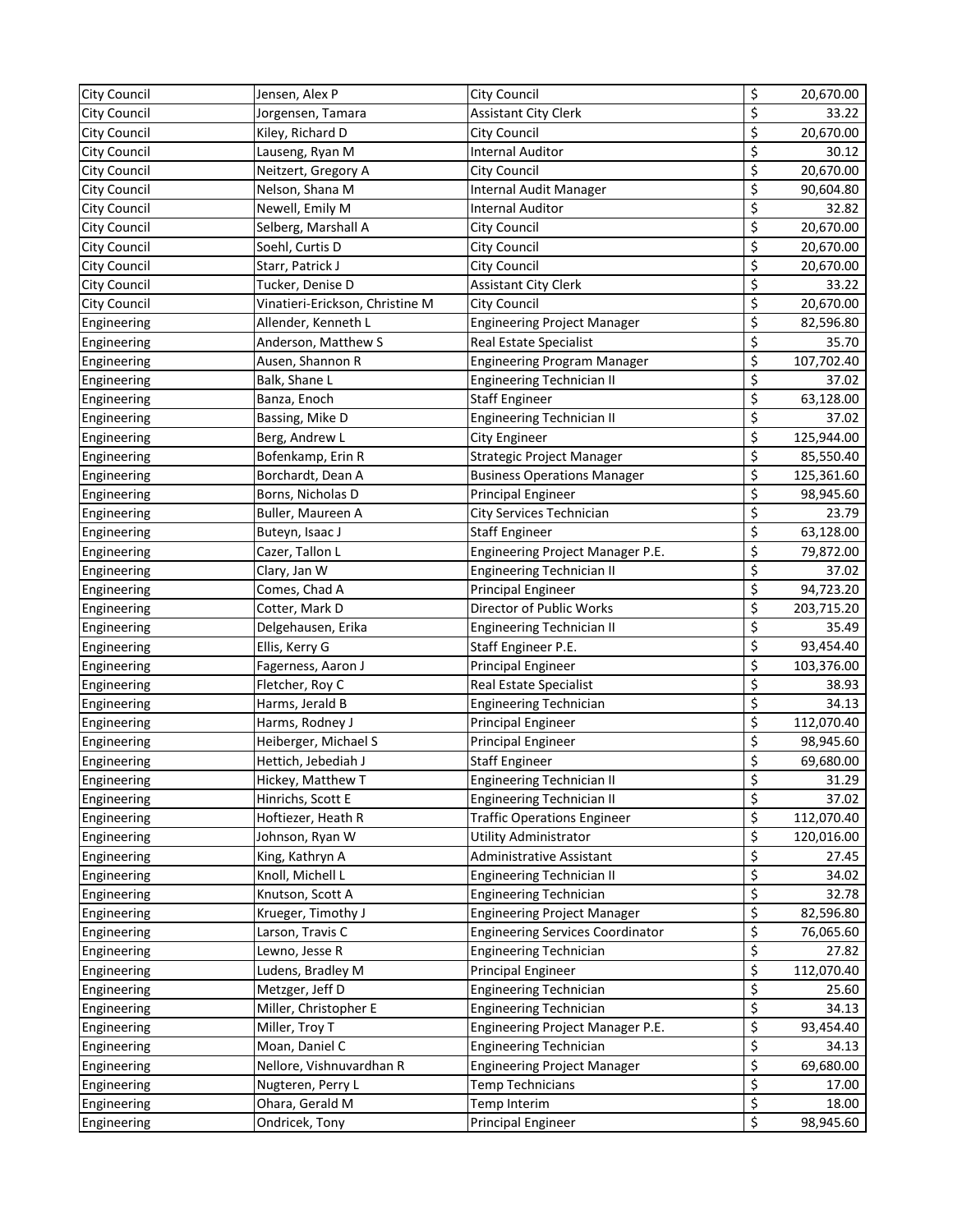| Engineering                  | Orr, Carter D          | Engineering Technician                  | \$                              | 25.60      |
|------------------------------|------------------------|-----------------------------------------|---------------------------------|------------|
| Engineering                  | Osman, John D          | Engineering Project Manager P.E.        | \$                              | 93,454.40  |
| Engineering                  | Peppel, Kurt A         | <b>Assistant City Engineer</b>          | \$                              | 114,483.20 |
| Engineering                  | Philips, Weston T      | Principal Engineer                      | \$                              | 112,070.40 |
| Engineering                  | Rezac, Nicholas M      | Engineering Project Manager P.E.        | \$                              | 79,872.00  |
| Engineering                  | Rock, Matthew E        | <b>Engineering Technician II</b>        | \$                              | 35.49      |
| Engineering                  | Sannes, Jon D          | Temp Technicians                        | \$                              | 17.00      |
| Engineering                  | Schettler, Danaca J    | Traffic Engineer P.E.                   | \$                              | 79,872.00  |
| Engineering                  | Traupel, Nicholas J    | <b>Engineering Technician II</b>        | \$                              | 37.02      |
| Engineering                  | Ulmer, Scott A         | <b>Engineering Technician</b>           | \$                              | 30.20      |
| Engineering                  | Vanderbush, Jill E     | City Services Technician                | \$                              | 22.03      |
| Engineering                  | Verhey, Shannon L      | <b>Assistant City Engineer</b>          | \$                              | 136,302.40 |
| Engineering                  | Wilcox, Bryan T        | <b>Engineering Services Coordinator</b> | \$                              | 82,596.80  |
| Engineering                  | Yousef, Raed A         | Engineering Project Manager P.E.        | \$                              | 83,324.80  |
| <b>Facilities Management</b> | Adam, Jamal M          | <b>Custodial Worker</b>                 | \$                              | 20.20      |
| <b>Facilities Management</b> | Adam, Kassim A         | Custodial Worker                        | \$                              | 20.94      |
| <b>Facilities Management</b> | Anderson, Leo D        | Custodial Worker                        | \$                              | 19.54      |
| <b>Facilities Management</b> | Batson, Jesse A        | Temp Service/Maint                      | \$                              | 14.00      |
| <b>Facilities Management</b> | Berkness, Eric M       | <b>Building Maintenance Worker</b>      | \$                              | 24.44      |
| <b>Facilities Management</b> | Bierman, Matthew R     | <b>Facilities Carpenter</b>             | \$                              | 23.53      |
| <b>Facilities Management</b> | Boldt, Sidney M        | Custodial Worker                        | \$                              | 21.72      |
| <b>Facilities Management</b> | Cramer, Darren D       | Custodial Worker                        | \$                              | 18.17      |
| <b>Facilities Management</b> | Dao, Kieu M            | Temp Service/Maint                      | \$                              | 14.00      |
| <b>Facilities Management</b> | Davis, Shawn M         | <b>Custodial Worker</b>                 | \$                              | 19.54      |
| <b>Facilities Management</b> | Deutsch, Troy C        | Lead Building Maintenance Mechanic      | \$                              | 31.23      |
| <b>Facilities Management</b> | Drew, Daniel C         | Temp Service/Maint                      | \$                              | 15.00      |
| <b>Facilities Management</b> | Engelbretson, Eddie D  | Lead Building Maintenance Worker        | \$                              | 27.70      |
| <b>Facilities Management</b> | Gerry, Howard E        | Lead Building Maintenance Worker        | \$                              | 28.82      |
| <b>Facilities Management</b> | Haukoos, David W       | <b>Custodial Worker</b>                 | \$                              | 21.72      |
| <b>Facilities Management</b> | Herr, James A          | Temp Service/Maint                      | \$                              | 14.00      |
| <b>Facilities Management</b> | Jones, John            | <b>Building Maintenance Worker</b>      | \$                              | 24.44      |
| <b>Facilities Management</b> | Kallemeyn, Reanne M    | <b>Custodial Worker</b>                 | \$                              | 20.20      |
| <b>Facilities Management</b> | Ligtenberg, Barry L    | <b>Custodial Worker</b>                 | \$                              | 23.31      |
| <b>Facilities Management</b> | Mergen, Bryan P        | <b>Facilities Electrician Certified</b> | \$                              | 32.74      |
| <b>Facilities Management</b> | Moss, Melissa M        | Temp Service/Maint                      | \$                              | 14.00      |
| <b>Facilities Management</b> | Osman, Jawhar A        | <b>Custodial Worker</b>                 | \$                              | 18.80      |
| <b>Facilities Management</b> | Ribas, Jordon A        | Custodial Worker                        | \$                              | 19.54      |
| <b>Facilities Management</b> | Sechser, Edward M      | <b>Custodial Worker</b>                 | \$                              | 22.47      |
| <b>Facilities Management</b> | Sedelmeier, Michelle K | <b>Custodial Worker</b>                 | \$                              | 18.80      |
| <b>Facilities Management</b> | Tulowetzke, Mike S     | Custodial Worker                        | \$                              | 20.94      |
| <b>Facilities Management</b> | Ulerich, Scott W       | <b>Facilities Carpenter</b>             | \$                              | 22.66      |
| <b>Facilities Management</b> | Vostad, Robin L        | <b>Custodial Worker</b>                 | \$                              | 23.31      |
| <b>Facilities Management</b> | Williams, Jeremy P     | <b>Building Maintenance Supervisor</b>  | \$                              | 79,352.00  |
| <b>Facilities Management</b> | Wood, Patrick L        | <b>Custodial Supervisor</b>             | $\overline{\boldsymbol{\zeta}}$ | 85,800.00  |
| Finance                      | Behr, Claudia K        | Accountant                              | \$                              | 34.13      |
| Finance                      | Dekker, David S        | <b>Business Analyst</b>                 | \$                              | 75,296.00  |
| Finance                      | Economo, Jonathan N    | <b>Business Application Specialist</b>  | \$                              | 72,883.20  |
| Finance                      | Fogarty, Tanya A       | Accountant                              | \$                              | 28.99      |
| Finance                      | Fox, Russell T         | Accountant                              | \$                              | 34.13      |
| Finance                      | Franken, Sean M        | <b>Business Analyst</b>                 | \$                              | 78,665.60  |
| Finance                      | Gibson, Amber M        | <b>Business Analyst</b>                 | \$                              | 78,665.60  |
| Finance                      | Hanson, Cherri L       | <b>Purchasing Specialist</b>            | \$                              | 30.20      |
| Finance                      | Huber, Thomas J        | Assistant Director of Finance           | \$                              | 136,302.40 |
| Finance                      | Hultgren, Georgene L   | <b>Business Technician</b>              | \$                              | 28.55      |
| Finance                      | Kasten, Sandra K       | Temp Para-Professional                  | $\overline{\mathbf{S}}$         | 17.00      |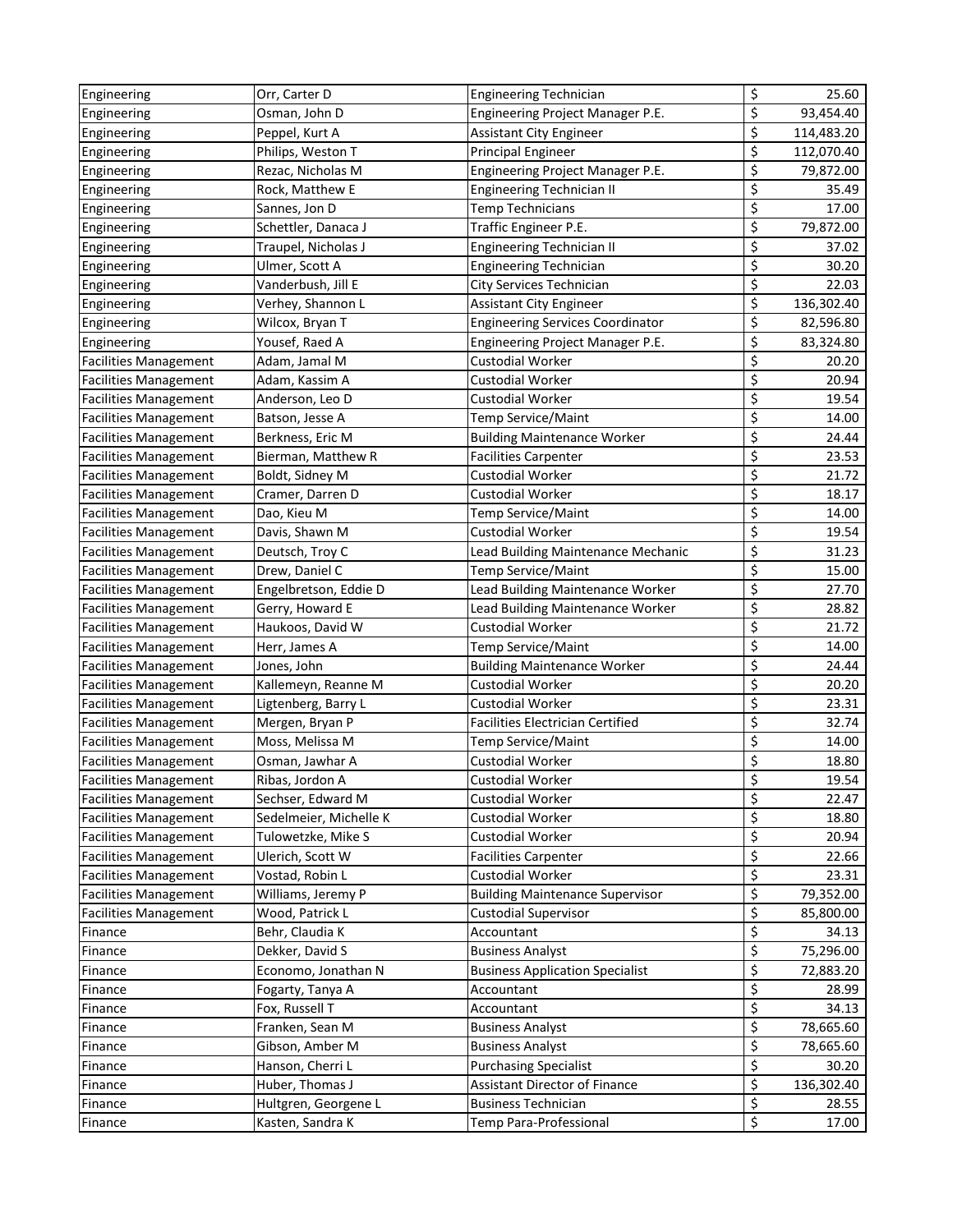| Finance | Konda, Timothy L           | <b>Business &amp; Project Manager</b>         | \$                        | 107,681.60 |
|---------|----------------------------|-----------------------------------------------|---------------------------|------------|
| Finance | Larson, Olivia K           | <b>Purchasing Specialist</b>                  | \$                        | 25.60      |
| Finance | Munro, Rita K              | <b>Business Technician</b>                    | \$                        | 28.55      |
| Finance | Newman, Matthew J          | <b>Business Analyst</b>                       | \$                        | 85,550.40  |
| Finance | Papke, Cody R              | Chief Accountant                              | \$                        | 95,326.40  |
| Finance | Plimpton, Heidi J          | <b>Business Analyst</b>                       | \$                        | 75,296.00  |
| Finance | Pritchett, Shawn C         | Director of Finance                           | \$                        | 191,817.60 |
| Finance | Rust, Scott J              | <b>Purchasing Manager</b>                     | \$                        | 107,681.60 |
| Finance | Scherbring, Kara L         | <b>Business Analyst</b>                       | \$                        | 85,550.40  |
| Finance | Schweder, Dominic R        | Senior Accountant/CPA                         | \$                        | 75,296.00  |
| Finance | Simon, Jill M              | Business Technician                           | \$                        | 21.80      |
| Finance | Stanforth, Samuel L        | <b>Business Analyst</b>                       | \$                        | 75,296.00  |
| Finance | Suckstorf, Barbara L       | <b>Purchasing Specialist</b>                  | \$                        | 34.13      |
| Finance | Taborda, Dawn T            | <b>Business Application Specialist</b>        | \$                        | 79,352.00  |
| Finance | Ullom, Susan M             | <b>Purchasing Assistant</b>                   | \$                        | 28.55      |
| Finance | Van Diepen, Michael Dean J | Accountant                                    | \$                        | 26.70      |
| Finance | Vandeberg, Ashley A        | Senior Accountant                             | \$                        | 79,352.00  |
| Finance | Zerr, Janelle M            | <b>Finance Manager</b>                        | \$                        | 107,681.60 |
| Fire    | Alberico, Stephen P        | Fire Inspector Civilian                       | \$                        | 81,831.62  |
| Fire    | Alvey, Jon R               | Fire Apparatus Operator                       | \$                        | 73,139.30  |
| Fire    | Anderson, Scott J          | <b>Fire Captain Uniform</b>                   | \$                        | 89,380.20  |
| Fire    | Arango, Tristan S          | Firefighter                                   | \$                        | 51,100.40  |
| Fire    | Ashley, Matthew J          | Firefighter                                   | \$                        | 64,592.32  |
| Fire    | Attema, Tyler J            | Firefighter                                   | \$                        | 53,840.02  |
| Fire    | Backer, Kurt K             | Firefighter                                   | \$                        | 72,787.26  |
| Fire    | Baier, Andrew E            | <b>Fire Captain Uniform</b>                   | \$                        | 86,357.70  |
| Fire    | Balzer, Todd M             | Firefighter                                   | \$                        | 82,176.90  |
| Fire    | Bartz, Eric M              | <b>Fire Captain Uniform</b>                   | \$                        | 80,616.38  |
| Fire    | Bauers, Michael D          | Fire Apparatus Operator                       | \$                        | 89,176.88  |
| Fire    | Beckman, Cole D            | <b>Emergency Vehicle Technician Certified</b> | \$                        | 35.10      |
| Fire    | Biggs, Andrew B            | Firefighter                                   | \$                        | 53,840.02  |
| Fire    | Bivens, Anthony A          | Fire Apparatus Operator                       | \$                        | 76,005.02  |
| Fire    | Blakeslee, Kyle L          | Firefighter                                   | \$                        | 56,579.90  |
| Fire    | Boden, Andrew B            | Fire Captain Uniform                          | \$                        | 80,616.38  |
| Fire    | Boe, Trent S               | Fire Captain Uniform                          | \$                        | 89,380.20  |
| Fire    | Bose, Derek J              | Firefighter                                   | \$                        | 51,100.40  |
| Fire    | Bosler, William L          | Fire Captain Uniform                          | \$                        | 80,616.38  |
| Fire    | Boysen, Mitchell R         | <b>Emergency Vehicle Technician Certified</b> | \$                        | 31.10      |
| Fire    | Bream, Jeffry M            | Firefighter                                   | \$                        | 51,100.40  |
| Fire    | Broughton, Jaydn P         | Firefighter                                   | \$                        | 51,100.40  |
| Fire    | Brunette, Steven A         | <b>Fire Battalion Chief</b>                   | \$                        | 112,320.00 |
| Fire    | Bukovich, Mark A           | Fire Division Chief                           | \$                        | 121,888.00 |
| Fire    | Burdick, Guy K             | Fire Apparatus Operator                       | \$                        | 78,987.48  |
| Fire    | Buys, Nathan P             | Fire Apparatus Operator                       | $\overline{\mathbf{c}}$   | 67,447.38  |
| Fire    | Cacaro, Glenn A            | Firefighter                                   | \$                        | 53,840.02  |
| Fire    | Caven, Sara L              | City Services Technician                      | \$                        | 23.79      |
| Fire    | Christiaansen, Brian P     | Fire Battalion Chief                          | \$                        | 112,320.00 |
| Fire    | Christian, Kevin M         | Firefighter                                   | \$                        | 51,100.40  |
| Fire    | Clark, Dennis G            | Fire Protection Engineer/PE                   | \$                        | 93,454.40  |
| Fire    | Clark, Dylan J             | Firefighter                                   | \$                        | 62,025.60  |
| Fire    | Clarke, Jason L            | Firefighter                                   | \$                        | 64,592.32  |
| Fire    | Claussen, John K           | Firefighter                                   | \$                        | 56,579.90  |
| Fire    | Cory, Johnathan R          | Fire Captain Uniform                          | \$                        | 80,616.38  |
| Fire    | Cottrill, Darla J          | <b>Temp Technicians</b>                       | $\overline{\xi}$          | 18.00      |
| Fire    | Cox, Darin T               | Firefighter                                   | $\overline{\mathfrak{S}}$ | 72,787.26  |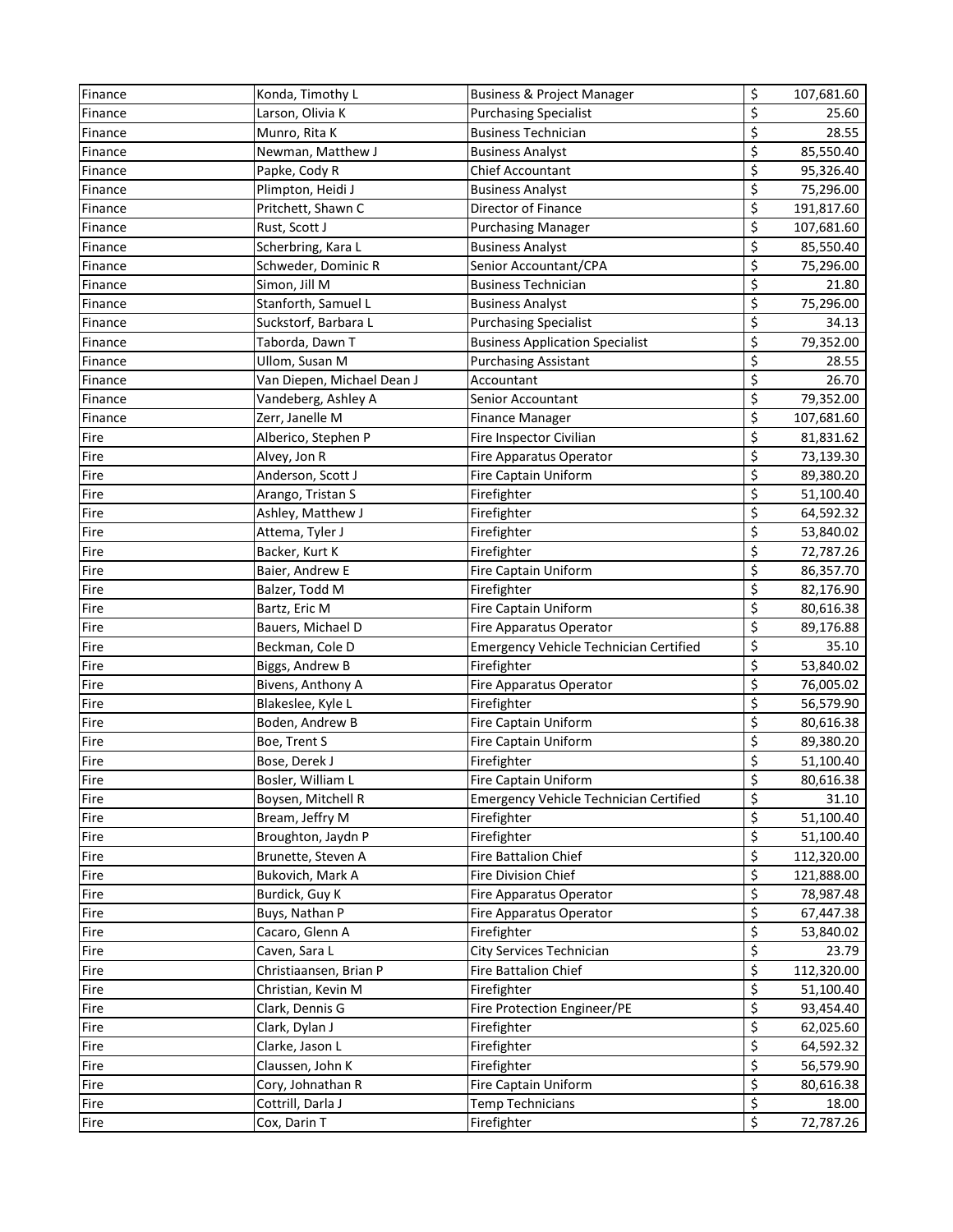| Fire | Cox, Ryan P            | Fire Captain Uniform       | \$                              | 97,497.66  |
|------|------------------------|----------------------------|---------------------------------|------------|
| Fire | Dahlen, Jared C        | Firefighter                | \$                              | 51,100.40  |
| Fire | Davis, Ryan D          | Fire Captain Uniform       | \$                              | 83,437.38  |
| Fire | Deboer, Clinton M      | Fire Captain Uniform       | \$                              | 86,357.70  |
| Fire | Deck, Darryn D         | Fire Apparatus Operator    | \$                              | 78,987.48  |
| Fire | Dieren, Eric S         | Firefighter                | \$                              | 64,592.32  |
| Fire | Dirksen, Harlan D      | Fire Apparatus Operator    | \$                              | 78,987.48  |
| Fire | Donelan, Patrick M     | Fire Captain Uniform       | \$                              | 89,380.20  |
| Fire | Duffy, Patrick B       | Fire Captain Uniform       | \$                              | 80,616.38  |
| Fire | Dulaney, Garett M      | Fire Battalion Chief       | \$                              | 104,790.40 |
| Fire | Dykstra, Robert J      | Fire Battalion Chief       | \$                              | 104,790.40 |
| Fire | Eggink, Stephanie R    | Firefighter                | \$                              | 62,025.60  |
| Fire | Ellens, Mark D         | Firefighter                | \$                              | 53,840.02  |
| Fire | Enalls, Harvey N       | Firefighter                | \$                              | 72,787.26  |
| Fire | Engberg, Eric C        | Firefighter                | \$                              | 70,026.84  |
| Fire | Eslinger, Joshua J     | Firefighter                | \$                              | 51,100.40  |
| Fire | Evertse, Mitchell A    | Fire Apparatus Operator    | \$                              | 67,447.38  |
| Fire | Farsdale, Ryan W       | Fire Apparatus Operator    | \$                              | 76,005.02  |
| Fire | Fedders, Timothy J     | Fire Apparatus Operator    | \$                              | 78,987.48  |
| Fire | Fessler, Steven C      | <b>Fire Division Chief</b> | \$                              | 125,881.60 |
| Fire | Fey, Brandon L         | Fire Inspector Civilian    | \$                              | 72,850.96  |
| Fire | Fischer, Johnnie R     | Fire Apparatus Operator    | \$                              | 67,447.38  |
| Fire | Flannery, Robbie W     | Firefighter                | \$                              | 64,592.32  |
| Fire | Fluit, Nathan J        | Fire Apparatus Operator    | \$                              | 76,005.02  |
| Fire | Foster, Rocky L        | Fire Captain Uniform       | \$                              | 86,357.70  |
| Fire | Frick, Adam D          | Firefighter                | \$                              | 70,043.74  |
| Fire | Funke, Joseph W        | Fire Captain Uniform       | \$                              | 80,616.38  |
| Fire | Galbreath, Shannon L   | Fire Inspector Uniform     | \$                              | 88,365.16  |
| Fire | Gilmour, Garret D      | Firefighter                | \$                              | 72,787.26  |
| Fire | Glaser, Branden N      | Firefighter                | \$                              | 53,840.02  |
| Fire | Gortmaker, Joy J       | Fire Records Analyst       | \$                              | 82,596.80  |
| Fire | Gramlick, Michael C    | Fire Division Chief        | \$                              | 117,936.00 |
| Fire | Greenfield, Matthew J  | Firefighter                | \$                              | 51,100.40  |
| Fire | Greer, Shawn L         | Firefighter                | \$                              | 72,787.26  |
| Fire | Grieve, Tyler J        | Firefighter                | \$                              | 51,100.40  |
| Fire | Groen, Joshua A        | Firefighter                | \$                              | 67,334.80  |
| Fire | Haiar, James E         | Fire Captain Uniform       | \$                              | 89,380.20  |
| Fire | Hanson, Anthony R      | Fire Apparatus Operator    | \$                              | 67,447.38  |
| Fire | Hanssen, Tony R        | Fire Apparatus Operator    | \$                              | 64,767.30  |
| Fire | Harris, Jaron J        | Firefighter                | \$                              | 51,100.40  |
| Fire | Hatch, Dylan C         | Firefighter                | \$                              | 51,100.40  |
| Fire | Herther, Adam P        | Firefighter                | \$                              | 64,592.32  |
| Fire | Hill, Jeremy J         | Fire Apparatus Operator    | \$                              | 70,311.02  |
| Fire | Hill, Matthew R        | Firefighter                | \$                              | 62,025.60  |
| Fire | Hilsenroth, Donald A   | Firefighter                | $\overline{\mathbf{c}}$         | 72,787.26  |
| Fire | Hoekman, Timothy L     | Fire Apparatus Operator    | $\overline{\boldsymbol{\zeta}}$ | 73,139.30  |
| Fire | Hofer, Christopher J   | Firefighter                | \$                              | 72,787.26  |
| Fire | Hoiland, Logan D       | Firefighter                | \$                              | 51,100.40  |
| Fire | Irsfeld, Christopher P | Fire Captain Uniform       | \$                              | 89,380.20  |
| Fire | Isaak, Michael A       | Fire Apparatus Operator    | \$                              | 78,987.48  |
| Fire | Jacobsen, Jordan R     | Fire Apparatus Operator    | \$                              | 67,447.38  |
| Fire | Janssen, Jason J       | Firefighter                | \$                              | 51,100.40  |
| Fire | Jensen, David M        | Fire Battalion Chief       | \$                              | 108,451.20 |
| Fire | Johnson, Curtis J      | Fire Inspector Uniform     | \$                              | 81,831.62  |
| Fire | Johnson, Hudson M      | Firefighter                | $\overline{\mathbf{S}}$         | 51,100.40  |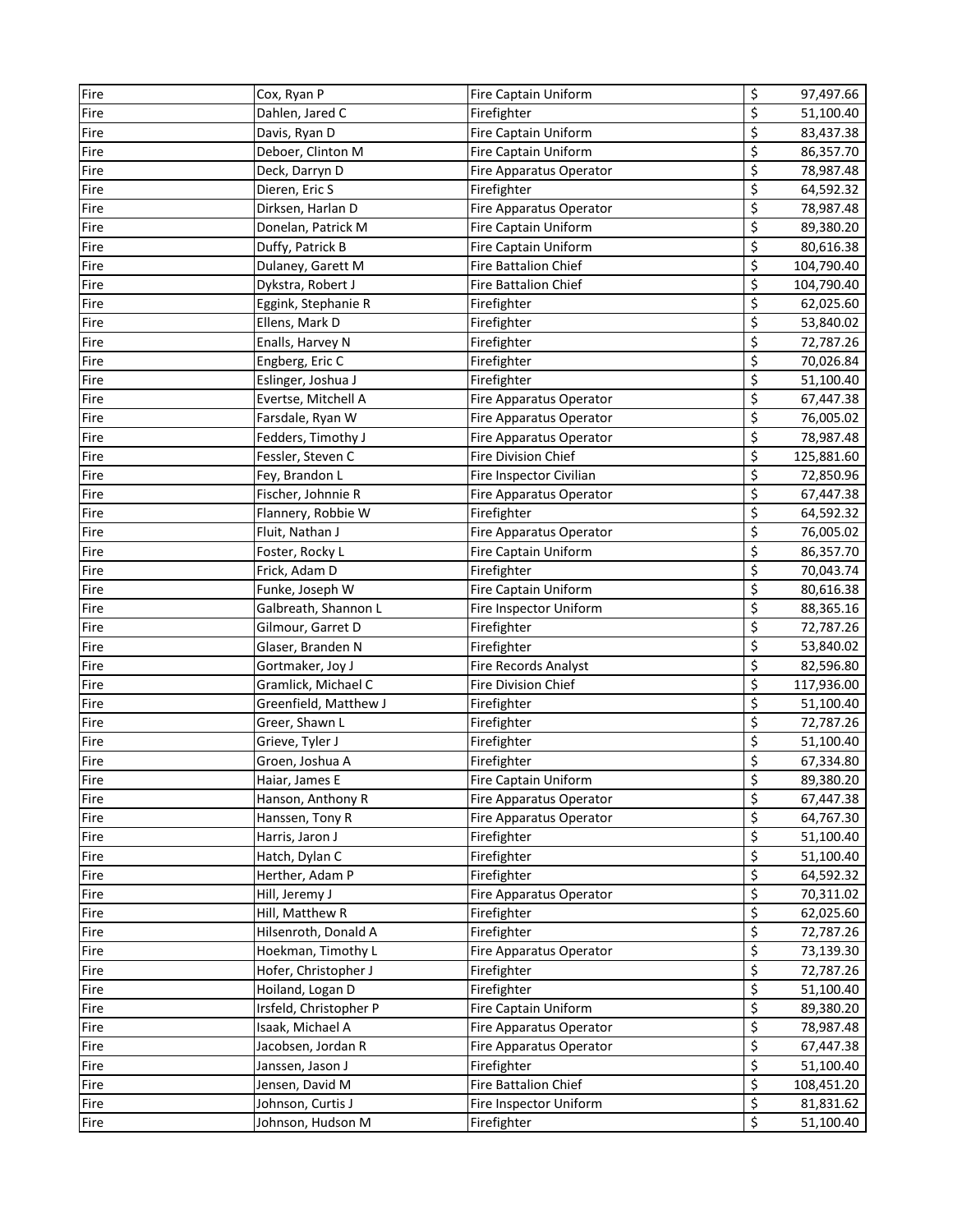| Fire | Kaffar, Patrick P        | Firefighter                 | \$<br>64,592.32  |
|------|--------------------------|-----------------------------|------------------|
| Fire | Kolda, Kyle C            | Firefighter                 | \$<br>67,334.80  |
| Fire | Koolmo, Graham K         | Fire Apparatus Operator     | \$<br>73,139.30  |
| Fire | Koopman, Michael G       | Fire Battalion Chief        | \$<br>108,451.20 |
| Fire | Kringstad, Brian A       | Fire Captain Uniform        | \$<br>86,357.70  |
| Fire | Kurvink, Nicholas J      | Fire Apparatus Operator     | \$<br>73,139.30  |
| Fire | Lacey, William G         | Fire Captain Uniform        | \$<br>83,437.38  |
| Fire | Lane, Jonathan G         | Firefighter                 | \$<br>51,100.40  |
| Fire | Langenfeld, Luke W       | Firefighter                 | \$<br>72,787.26  |
| Fire | Lanier, Dean H           | Fire Marshal - Civ          | \$<br>125,881.60 |
| Fire | Lehr, Ryan D             | Firefighter                 | \$<br>64,592.32  |
| Fire | Limesand, Ryan L         | Fire Apparatus Operator     | \$<br>78,987.48  |
| Fire | Lohan, Christopher J     | Firefighter                 | \$<br>62,025.60  |
| Fire | Luebke, Dustin V         | Firefighter                 | \$<br>72,787.26  |
| Fire | Luther, Nicholas L       | Fire Captain Uniform        | \$<br>89,380.20  |
| Fire | Lyons, Alyssa C          | Firefighter                 | \$<br>51,100.40  |
| Fire | Maag, Barry D            | Fire Inspector Civilian     | \$<br>85,022.08  |
| Fire | March, Daniel C          | Temp Para-Professional      | \$<br>22.00      |
| Fire | Marsh, Amy J             | Fire Ems Educator Civilian  | \$<br>39.34      |
| Fire | Marzolf, Jason J         | <b>Fire Battalion Chief</b> | \$<br>104,790.40 |
| Fire | Matthaei-Goeman, Pearl J | City Services Technician    | \$<br>25.60      |
| Fire | Matthews, Dennis W       | <b>Temp Skilled Craft</b>   | \$<br>19.03      |
| Fire | Mattson, Steven C        | Fire Apparatus Operator     | \$<br>78,987.48  |
| Fire | Mc Namara, Andrew T      | Firefighter                 | \$<br>64,592.32  |
| Fire | McAreavey, Matthew S     | <b>Fire Chief</b>           | \$<br>137,945.60 |
| Fire | McGuire, Kevin A         | Fire Apparatus Operator     | \$<br>78,987.48  |
| Fire | McManigal, Jason J       | Fire Apparatus Operator     | \$<br>76,005.02  |
| Fire | McManus, Riley P         | Firefighter                 | \$<br>56,579.90  |
| Fire | Mead, Troy K             | Firefighter                 | \$<br>51,100.40  |
| Fire | Medema, Douglas P        | Fire Captain Uniform        | \$<br>86,357.70  |
| Fire | Meier, Michael L         | Fire Apparatus Operator     | \$<br>78,987.48  |
| Fire | Menage, Scott D          | Fire Apparatus Operator     | \$<br>78,987.48  |
| Fire | Morgan, Zachary M        | Firefighter                 | \$<br>62,025.60  |
| Fire | Mortensen, Bo A          | Fire Captain Uniform        | \$<br>83,437.38  |
| Fire | Mulder, Wade E           | Fire Captain Uniform        | \$<br>89,380.20  |
| Fire | Murphy, Kyle J           | Firefighter                 | \$<br>64,592.32  |
| Fire | Murphy, Michael K        | Fire Battalion Chief        | \$<br>104,790.40 |
| Fire | Murphy, Neal T           | Firefighter                 | \$<br>64,592.32  |
| Fire | Mydland, Matthew H       | Fire Apparatus Operator     | \$<br>67,447.38  |
| Fire | Nation, Tyler R          | Firefighter                 | \$<br>51,100.40  |
| Fire | Neeb, Linda K            | City Services Technician    | \$<br>25.60      |
| Fire | Neises, Jarud H          | Fire Captain Uniform        | \$<br>89,380.20  |
| Fire | Nelsen, Terry L          | Fire Captain Uniform        | \$<br>86,357.70  |
| Fire | Nelson, Darres A         | Fire Apparatus Operator     | \$<br>67,447.38  |
| Fire | Nordquist, Kole T        | Firefighter                 | \$<br>51,100.40  |
| Fire | Nugteren, Timothy T      | Fire Apparatus Operator     | \$<br>89,176.88  |
| Fire | Nusbaum, Adam R          | Firefighter                 | \$<br>70,043.74  |
| Fire | Olson, Anthony D         | Firefighter                 | \$<br>72,787.26  |
| Fire | Olson, Mark J            | Fire Apparatus Operator     | \$<br>67,447.38  |
| Fire | Olson, Michael M         | Firefighter                 | \$<br>70,043.74  |
| Fire | O'Mara, Daniel C         | Firefighter                 | \$<br>53,840.02  |
| Fire | Orth, Conley A           | Fire Apparatus Operator     | \$<br>76,005.02  |
| Fire | Paszkiewicz, Phillip R   | Fire Apparatus Operator     | \$<br>73,139.30  |
| Fire | Pedersen, Daren W        | Firefighter                 | \$<br>51,100.40  |
| Fire | Petersen, David C        | Fire Captain Uniform        | \$<br>86,357.70  |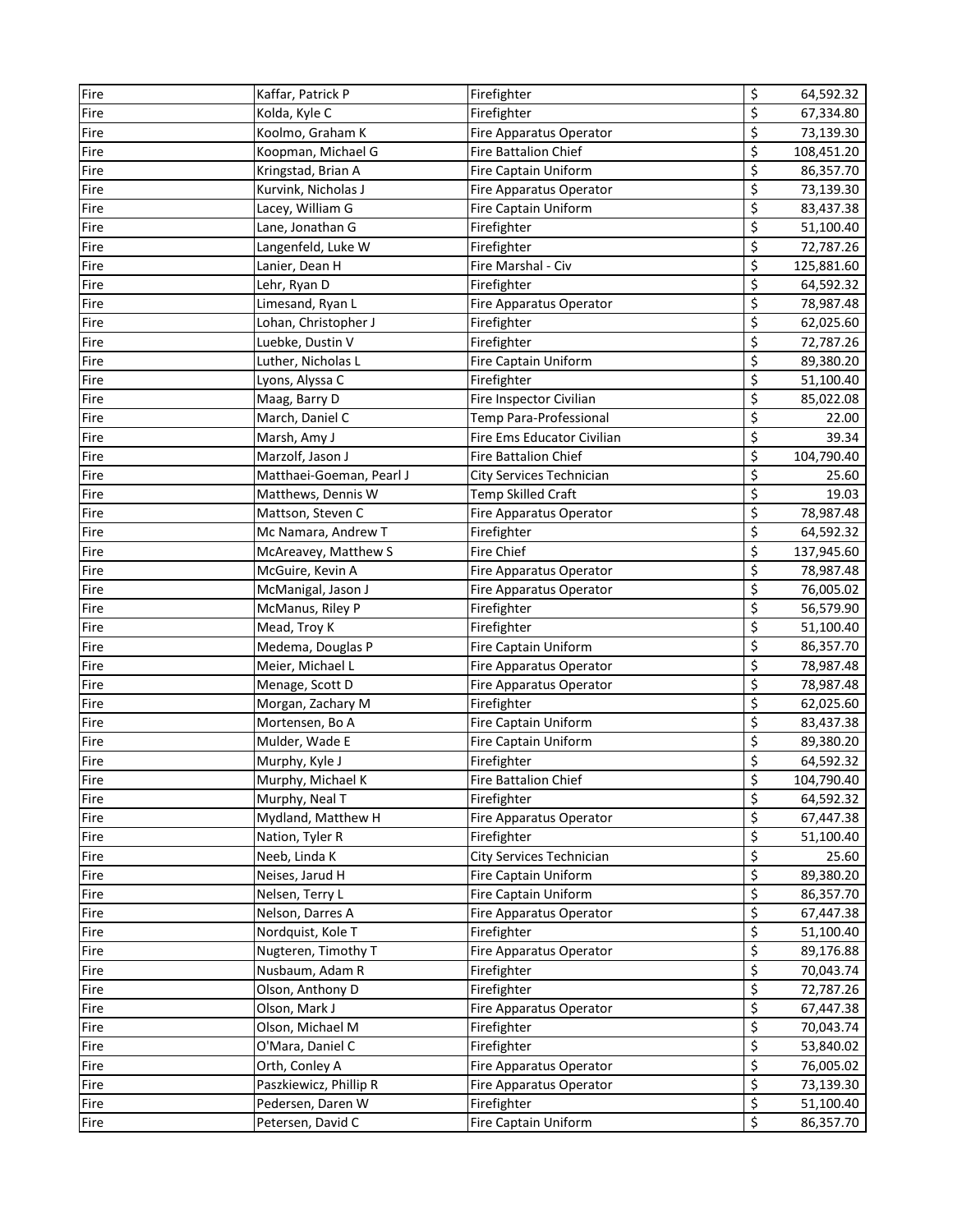| Fire | Peterson, Bradley C       | Fire Captain Uniform                   | \$                              | 80,616.38  |
|------|---------------------------|----------------------------------------|---------------------------------|------------|
| Fire | Peterson, Jackson S       | Fire Apparatus Operator                | \$                              | 76,005.02  |
| Fire | Peterson, Keaton A        | Fire Protection Equipment Technician   | \$                              | 20.77      |
| Fire | Pontrelli, Mitchell E     | Firefighter                            | \$                              | 64,592.32  |
| Fire | Pugliese, Travis M        | Fire Apparatus Operator                | \$                              | 67,447.38  |
| Fire | Rahm, James C             | Fire Apparatus Operator                | \$                              | 67,447.38  |
| Fire | Randby, Jon M             | Firefighter                            | \$                              | 72,787.26  |
| Fire | Rangel, Kirk A            | Fire Apparatus Operator                | \$                              | 78,987.48  |
| Fire | Rauk, Ryan R              | Firefighter                            | \$                              | 72,787.26  |
| Fire | Reel, Thomas M            | Fire Apparatus Operator                | \$                              | 78,987.48  |
| Fire | Ridge, John W             | Fire Captain Uniform                   | \$                              | 86,357.70  |
| Fire | Rieland, Scott J          | Fire Captain Uniform                   | \$                              | 80,616.38  |
| Fire | Rivera, Fernando H        | Firefighter                            | \$                              | 53,840.02  |
| Fire | Robertson, Jeremy A       | Fire Ems Educator Civilian             | \$                              | 39.34      |
| Fire | Ruml, Nathan J            | Fire Captain Uniform                   | \$                              | 89,380.20  |
| Fire | Sanders, Jonathan W       | Firefighter                            | \$                              | 64,592.32  |
| Fire | Scandin, Troy W           | Fire Captain Uniform                   | \$                              | 89,380.20  |
| Fire | Schable, Andrew J         | Firefighter                            | \$                              | 51,100.40  |
| Fire | Scherbring, Christopher J | Firefighter                            | \$                              | 72,787.26  |
| Fire | Schmidt, Michael T        | Fire Inspector Uniform                 | \$                              | 85,022.08  |
| Fire | Schnetter, Troy M         | Fire Apparatus Operator                | \$                              | 78,987.48  |
| Fire | Schons, Timothy P         | Firefighter                            | \$                              | 72,787.26  |
| Fire | Schroeder, Adam E         | Firefighter                            | \$                              | 64,592.32  |
| Fire | Schultz, Carla D          | Administrative Assistant               | \$                              | 27.45      |
| Fire | Schulz, Nathan A          | Firefighter                            | \$                              | 51,100.40  |
| Fire | Sharpe, Garrett L         | Firefighter                            | \$                              | 64,592.32  |
| Fire | Shum, Michael C           | Firefighter                            | \$                              | 51,100.40  |
| Fire | Siebenahler, Jordan A     | Fire Apparatus Operator                | \$                              | 67,447.38  |
| Fire | Skiles, Daniel J          | Fire Captain Uniform                   | \$                              | 83,437.38  |
| Fire | Skoglund, Christopher E   | Fire Captain Uniform                   | \$                              | 80,616.38  |
| Fire | Small, Robert D           | Fire Inspector Uniform                 | \$                              | 75,800.92  |
| Fire | Smidt, Luke J             | Fire Apparatus Operator                | \$                              | 67,447.38  |
| Fire | Smith, Jeremy A           | Fire Apparatus Operator                | \$                              | 67,447.38  |
| Fire | Smith, Joshua D           | Fire Captain Uniform                   | \$                              | 100,910.42 |
| Fire | Smith, Regan J            | <b>Emergency Manager</b>               | \$                              | 107,681.60 |
| Fire | Sona, Kevin S             | Fire Captain Uniform                   | \$                              | 89,380.20  |
| Fire | Sorensen, Taylor J        | Firefighter                            | \$                              | 53,840.02  |
| Fire | Stancer, Brendan L        | Firefighter                            | \$                              | 62,025.60  |
| Fire | Stark, Ian J              | Fire Captain Uniform                   | \$                              | 80,616.38  |
| Fire | Strasser, Nathan L        | Fire Captain Uniform                   | \$                              | 80,616.38  |
| Fire | Strom, Reed L             | Fire Apparatus Operator                | \$                              | 78,987.48  |
| Fire | Swartz, Douglas L         | Temp Admin Support                     | \$                              | 17.00      |
| Fire | Taylor, Zachary D         | Firefighter                            | \$                              | 51,100.40  |
| Fire | Thier, Michael W          | Fire Captain Uniform                   | \$                              | 83,437.38  |
| Fire | Thies, Joel T             | Firefighter                            | \$                              | 51,100.40  |
| Fire | Tjeerdsma, Tyler J        | Fire Inspector Uniform                 | $\overline{\boldsymbol{\zeta}}$ | 78,750.88  |
| Fire | Top, Michael A            | Fire Battalion Chief/Enforcement & Inv | \$                              | 112,320.00 |
| Fire | Tracy, Benjamin C         | Fire Captain Uniform                   | $\overline{\mathcal{S}}$        | 80,616.38  |
| Fire | Truckenmiller, Mathew L   | Firefighter                            | \$                              | 56,579.90  |
| Fire | Van Beek, Rachel L        | Fire Captain Uniform                   | \$                              | 80,616.38  |
| Fire | Van Dyke, Conner J        | Firefighter                            | \$                              | 56,579.90  |
| Fire | Van Gundy, Brook M        | Firefighter                            | \$                              | 72,787.26  |
| Fire | Van Hofwegen, Joshua L    | Firefighter                            | $\overline{\boldsymbol{\zeta}}$ | 51,100.40  |
| Fire | Van Wyhe, Natalie K       | Firefighter                            | $\overline{\mathcal{S}}$        | 51,100.40  |
| Fire | Vanden Top, Matthew L     | Firefighter                            | \$                              | 70,043.74  |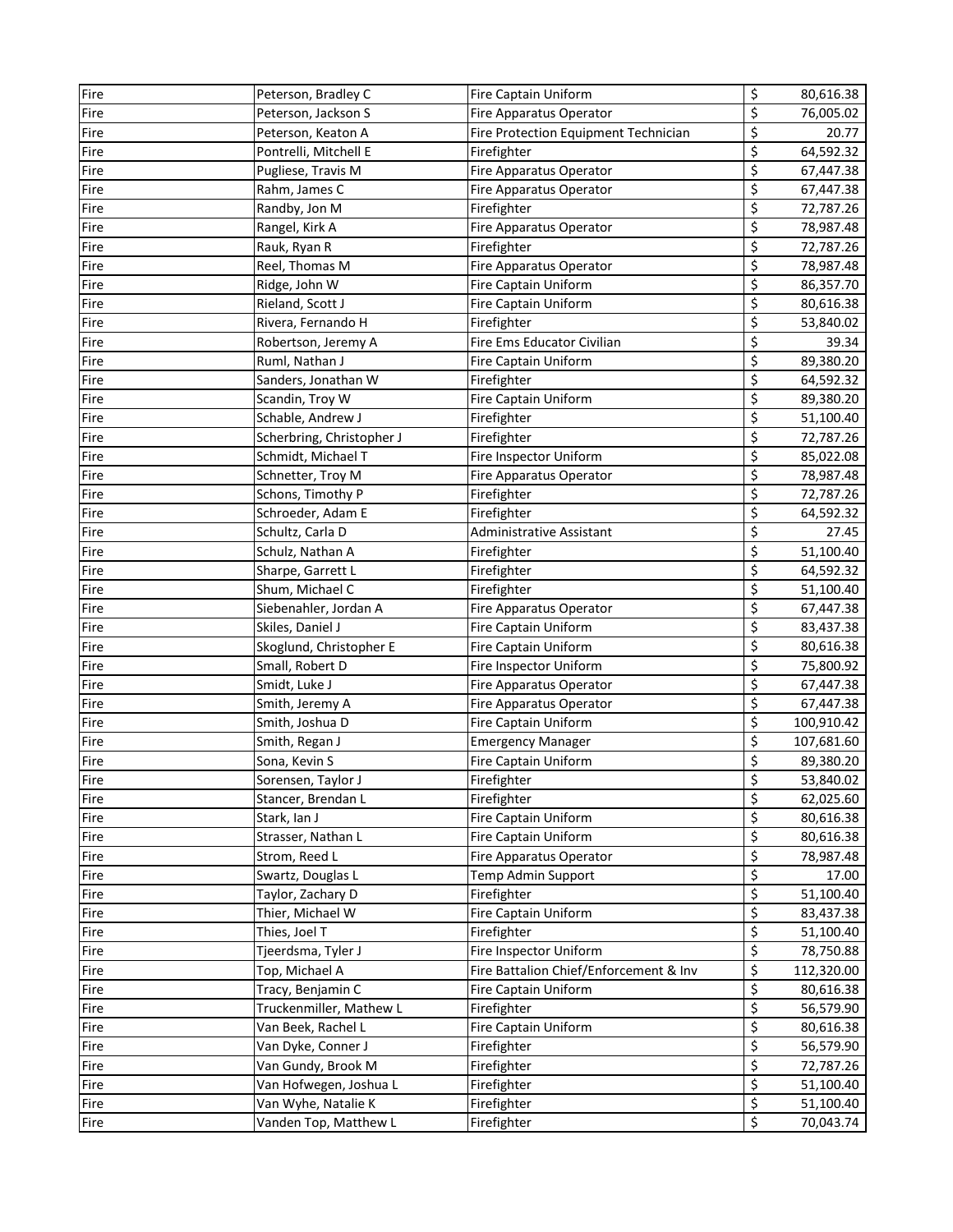| Fire   | Vanriesen, Grant A         | Fire Captain Uniform             | \$                              | 89,380.20  |
|--------|----------------------------|----------------------------------|---------------------------------|------------|
| Fire   | Vanzee, Jeffrey S          | Firefighter                      | \$                              | 72,787.26  |
| Fire   | Venard, Tanner L           | Firefighter                      | \$                              | 51,100.40  |
| Fire   | Vosburg, Bradley A         | Fire Apparatus Operator          | \$                              | 78,987.48  |
| Fire   | Vosburg, Cody L            | Fire Apparatus Operator          | \$                              | 70,311.02  |
| Fire   | Voth, Kristian S           | Firefighter                      | \$                              | 72,787.26  |
| Fire   | Wagner, Daniel D           | Fire Captain Uniform             | \$                              | 80,616.38  |
| Fire   | Wall, Andrew L             | Fire Apparatus Operator          | \$                              | 73,139.30  |
| Fire   | Wallace, David M           | Firefighter                      | \$                              | 72,787.26  |
| Fire   | Weber, Shannon M           | Firefighter                      | \$                              | 72,787.26  |
| Fire   | Weisenburger, Zachary D    | Firefighter                      | \$                              | 62,025.60  |
| Fire   | Weixel, Jeffrey T          | Firefighter                      | \$                              | 51,100.40  |
| Fire   | Wentz, Russell N           | Firefighter                      | \$                              | 72,787.26  |
| Fire   | Willert, Travis L          | Fire Captain Uniform             | \$                              | 80,616.38  |
| Fire   | Willis, Terry M            | Fire Apparatus Operator          | \$                              | 73,139.30  |
| Fire   | Wilson, Michael N          | Firefighter                      | \$                              | 72,787.26  |
| Fire   | Wold, Rachel M             | Firefighter                      | \$                              | 51,100.40  |
| Fire   | Woodley, Sean L            | Firefighter                      | \$                              | 53,840.02  |
| Fire   | Young, Chad M              | Fire Apparatus Operator          | \$                              | 67,447.38  |
| Fleet  | Aldrich, Jerry L           | Parts Worker                     | \$                              | 20.36      |
| Fleet  | Brown, Daniel R            | Mechanic                         | \$                              | 31.07      |
| Fleet  | Christensen, Aaron F       | Vehicle/Equipment Service Worker | \$                              | 22.03      |
| Fleet  | Corbin, Tanner J           | Lead Mechanic                    | \$                              | 28.82      |
| Fleet  | Cunningham, Joshua M       | Mechanic                         | \$                              | 29.84      |
| Fleet  | Dafoe, Bob J               | Vehicle/Equipment Service Worker | \$                              | 25.60      |
| Fleet  | Dawley, Trev M             | Mechanic                         | \$                              | 31.07      |
| Fleet  | Engelmann, Darwin          | Mechanic                         | \$                              | 24.53      |
| Fleet  | Fitzsimmons, Heath B       | <b>Fleet Supervisor</b>          | \$                              | 76,065.60  |
| Fleet  | Flaten, Jeffrey A          | <b>Fleet Supervisor</b>          | \$                              | 88,961.60  |
| Fleet  | Glanzer-Johnson, Michele S | Fleet Services Technician        | \$                              | 24.46      |
| Fleet  | Graves, David W            | Mechanic                         | \$                              | 31.07      |
| Fleet  | Haugen, Bradley J          | Mechanic                         | \$                              | 29.84      |
| Fleet  | Hendrix, Robert W          | Lead Mechanic                    | \$                              | 32.50      |
| Fleet  | Hofstee, Nicholas T        | Parts Worker                     | \$                              | 22.72      |
| Fleet  | Jackson, Morgan F          | <b>Fleet Manager</b>             | \$                              | 99,528.00  |
| Fleet  | Mader, Daniel J            | Temp Service/Maint               | \$                              | 13.00      |
| Fleet  | Mader, Kirby L             | Welder                           | \$                              | 24.53      |
| Fleet  | Mader, Victoria N          | Temp Service/Maint               | \$                              | 13.46      |
| Fleet  | Maurer, Daniel E           | Temp Service/Maint               | \$                              | 12.50      |
| Fleet  | Mosbarger, Britt D         | Temp Service/Maint               | \$                              | 15.00      |
| Fleet  | Nelson, Colby C            | Mechanic                         | \$                              | 23.53      |
| Fleet  | Parrott, Christopher D     | Temp Service/Maint               | \$                              | 15.00      |
| Fleet  | Peterson, Shawn D          | Temp Service/Maint               | $\overline{\xi}$                | 15.00      |
| Fleet  | Plucker, Darwin L          | Lead Mechanic                    | \$                              | 32.50      |
| Fleet  | Radack, Zachary M          | Mechanic                         | \$                              | 28.69      |
| Fleet  | Raethz, Philip J           | Mechanic                         | $\overline{\boldsymbol{\zeta}}$ | 31.07      |
| Fleet  | Schildhauer, Billy J       | Temp Service/Maint               | $\overline{\mathbf{z}}$         | 15.00      |
| Fleet  | Simonsen, Brandon L        | Mechanic                         | \$                              | 26.54      |
| Fleet  | Storm, William F           | Temp Service/Maint               | \$                              | 13.63      |
| Fleet  | Willard, Eric W            | Mechanic                         | $\varsigma$                     | 25.49      |
| Fleet  | Wipf, Christopher J        | Mechanic                         | \$                              | 27.59      |
| Fleet  | Wright, Jordan E           | Mechanic                         | \$                              | 26.54      |
| Health | Alfaro, Ernesto V          | Community Health Worker          | \$                              | 23.31      |
| Health | Alfaro, Vania M            | Temp Interim                     | \$                              | 17.97      |
| Health | Alyo, Iyad                 | Dentist                          | $\overline{\mathbf{S}}$         | 171,329.60 |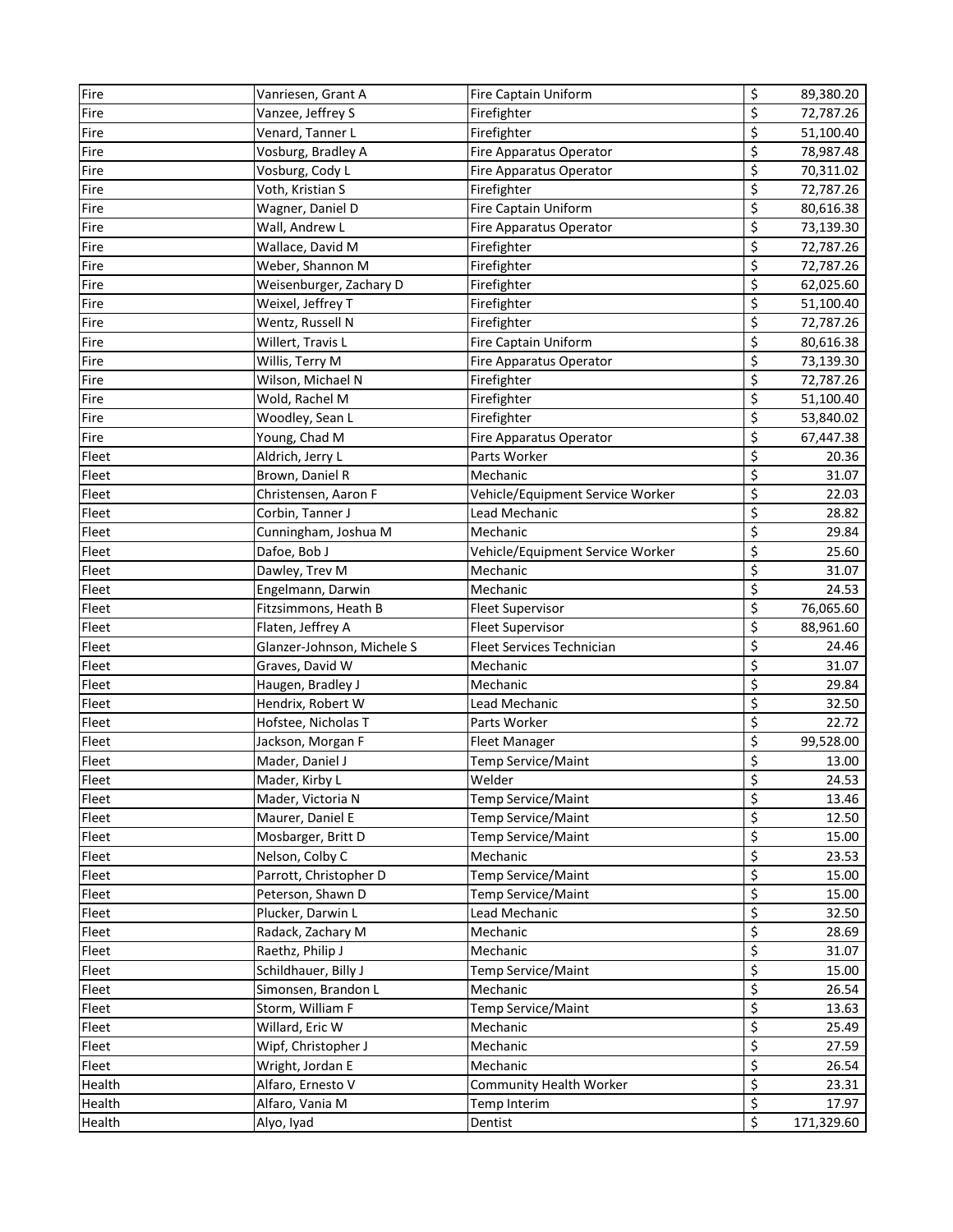| Health | Anderson, Lauren M    | Public Health Scientist I                  | \$                       | 26.54      |
|--------|-----------------------|--------------------------------------------|--------------------------|------------|
| Health | Anton, Vica           | <b>Billing Specialist</b>                  | \$                       | 18.92      |
| Health | Bennett, Natalie D    | <b>Licensed Practical Nurse</b>            | \$                       | 18.92      |
| Health | Berke, Amy E          | <b>Registered Nurse</b>                    | \$                       | 35.85      |
| Health | Berte, Sara M         | <b>Health Information Technology Coord</b> | \$                       | 63,128.00  |
| Health | Blevins, Kristina I   | Temp Professional                          | \$                       | 28.11      |
| Health | Boldt, Joan M         | Temp Admin Support                         | \$                       | 18.00      |
| Health | Borchardt, Kayla M    | <b>Temp Professional</b>                   | \$                       | 21.80      |
| Health | Buie, Kaylee A        | Patient Support Technician                 | \$                       | 20.20      |
| Health | Burgard, Richard E    | Temp Service/Maint                         | \$                       | 15.61      |
| Health | Campbell, Angela M    | <b>Registered Nurse</b>                    | \$                       | 30.12      |
| Health | Chan, Ty B            | <b>Temp Professional</b>                   | \$                       | 30.64      |
| Health | Charbonneau, Julie D  | <b>Emer Med Quality Assurance Coord</b>    | \$                       | 88,961.60  |
| Health | Chima, Charles C      | <b>Public Health Director</b>              | \$                       | 156,104.00 |
| Health | Christensen, Conner J | <b>Temp Professional</b>                   | \$                       | 120.00     |
| Health | Collura, Alicia B     | Chief of Clinical Health Services          | \$                       | 112,070.40 |
| Health | Cucak, Adela          | Temp Professional                          | \$                       | 17.28      |
| Health | Davis, Tyricia A      | Temp Admin Support                         | \$                       | 16.19      |
| Health | Decourcey, Kayla R    | <b>Registered Nurse</b>                    | \$                       | 31.41      |
| Health | Dewit, Lora L         | <b>Licensed Practical Nurse</b>            | \$                       | 21.89      |
| Health | Dibbern, Bobbi J      | Dental Assistant                           | \$                       | 22.91      |
| Health | Du Bois, Rozanne      | Temp Admin Support                         | \$                       | 17.25      |
| Health | Duus, Jenae E         | Temp Admin Support                         | \$                       | 16.19      |
| Health | Eben, Andrea J        | Mental Health Counselor                    | \$                       | 34.33      |
| Health | Ellens, Meghan M      | Patient Support Technician                 | \$                       | 20.94      |
| Health | Elliott, Susan B      | <b>Temp Technicians</b>                    | \$                       | 23.93      |
| Health | Exner, Janson W       | Nurse Case Manager                         | \$                       | 40.88      |
| Health | Flagg, WT             | <b>Licensed Practical Nurse</b>            | \$                       | 22.72      |
| Health | Flannery, April C     | Dental Assistant                           | \$                       | 24.67      |
| Health | Flannery, Lindsey M   | <b>Registered Nurse</b>                    | \$                       | 32.82      |
| Health | Forster, Megan E      | Temp Interim                               | \$                       | 31.00      |
| Health | Foster, Angela L      | Patient Support Technician                 | \$                       | 18.80      |
| Health | Frentz, Sandra K      | Public Health Manager                      | \$                       | 98,009.60  |
| Health | Friesen, Kara L       | Temp Admin Support                         | \$                       | 16.19      |
| Health | Fuerstenberg, Sarah E | <b>Advanced Practice Provider</b>          | \$                       | 104,000.00 |
| Health | Gajmer, Chitra K      | Temp Para-Professional                     | \$                       | 19.00      |
| Health | Garcia, Abigail E     | Temp Admin Support                         | \$                       | 16.25      |
| Health | George, Jessie M      | Dental Assistant                           | \$                       | 22.03      |
| Health | Gillette, Jalona L    | Patient Support Technician                 | \$                       | 19.54      |
| Health | Girton, Laura J       | Dental Assistant                           | \$                       | 25.60      |
| Health | Granum, Cindy K       | <b>Temp Technicians</b>                    | \$                       | 25.89      |
| Health | Gronewoller, Megan A  | Nurse Case Manager                         | \$                       | 40.88      |
| Health | Gronseth, Melissa A   | Nurse Case Manager                         | \$                       | 35.85      |
| Health | Gunn, Lori C          | <b>Medical Assistant</b>                   | \$                       | 23.31      |
| Health | Hartig, Erin E        | Quality & Performance Improve Coord        | $\overline{\mathbf{z}}$  | 88,899.20  |
| Health | Hawk, Jessica L       | <b>Billing Specialist</b>                  | \$                       | 21.89      |
| Health | Herda, Jessica L      | Radiology & Lab Technologist               | $\overline{\mathcal{S}}$ | 31.07      |
| Health | Heuer, Cassandra R    | Temp Skilled Craft                         | \$                       | 120.00     |
| Health | Hilligas, Kaytlyn N   | Temp Admin Support                         | \$                       | 16.19      |
| Health | Hindbjorgen, Jill M   | <b>Registered Nurse</b>                    | \$                       | 40.88      |
| Health | Hjermstad, Joey T     | <b>Environmental Health Specialist</b>     | \$                       | 31.07      |
| Health | Honnellio, Zena D     | Temp Admin Support                         | \$                       | 16.19      |
| Health | Horsa, Winta K        | Temp Technicians                           | \$                       | 16.77      |
| Health | Huff, Kimberly K      | Technical Clerk                            | \$                       | 22.72      |
| Health | Johnson, Dale R       | Dentist                                    | \$                       | 181,833.60 |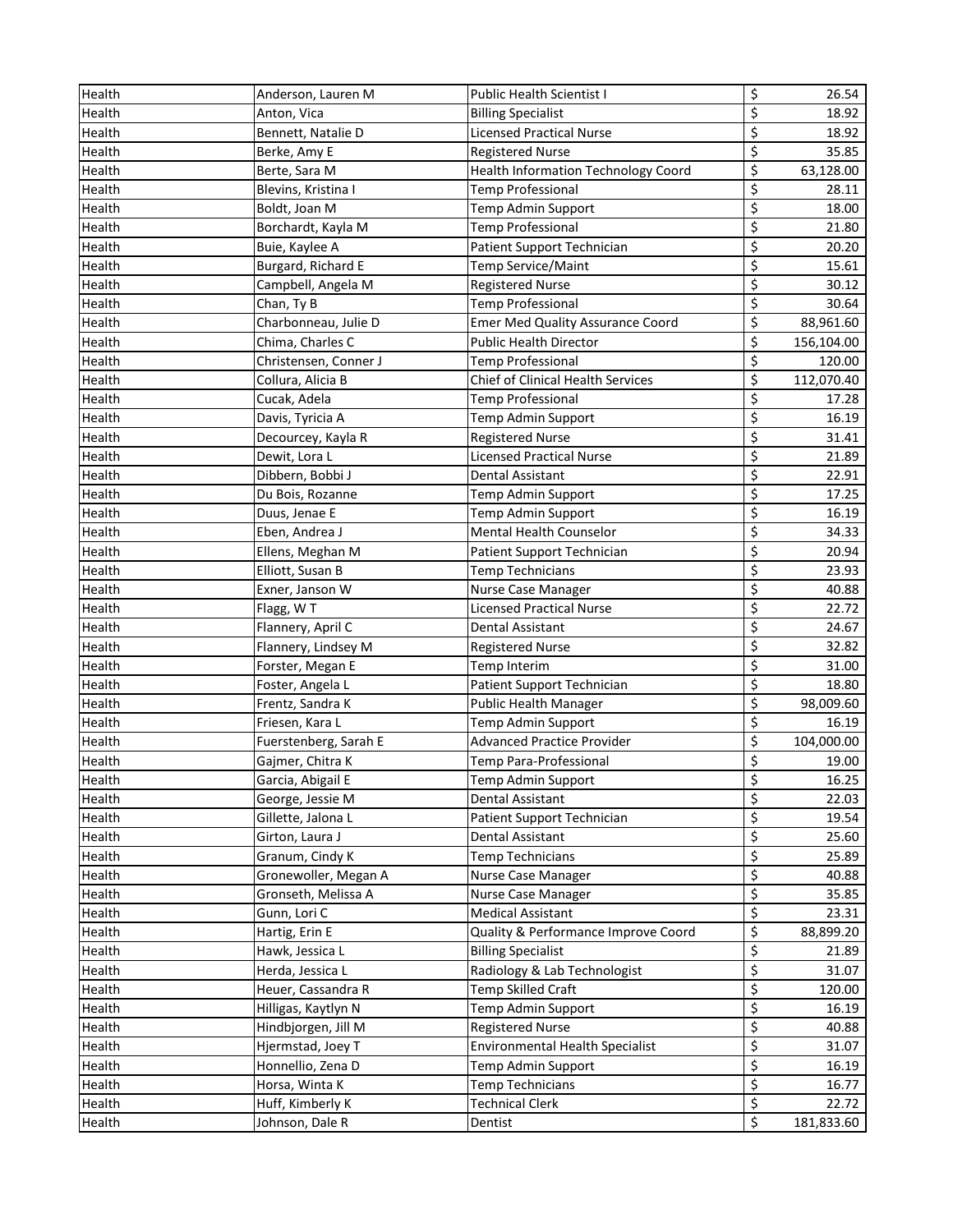| Health | Kellen-Anderson, Lisa M   | Public Health Scientist II                  | \$                       | 37.26      |
|--------|---------------------------|---------------------------------------------|--------------------------|------------|
| Health | Kendall, Judy B           | Temp Professional                           | \$                       | 30.00      |
| Health | Kibrom, Hiwot A           | Dental Assistant                            | \$                       | 25.60      |
| Health | Kintzi, Brittani A        | Patient Support Technician                  | \$                       | 20.94      |
| Health | Klinetobe, Kili A         | Coding Technician                           | \$                       | 28.55      |
| Health | Kneip, Mary E             | Clinic/Lab Aide                             | \$                       | 19.54      |
| Health | Kohler, Jamie K           | <b>Temp Professional</b>                    | \$                       | 100.00     |
| Health | Kommes, Shelby A          | Temp Interim                                | \$                       | 23.00      |
| Health | Kovalenko, Cheri L        | <b>Temp Professional</b>                    | \$                       | 40.00      |
| Health | Kueter, Shirley A         | Temp Service/Maint                          | \$                       | 15.61      |
| Health | Landon, Ryan S            | <b>Registered Nurse</b>                     | \$                       | 30.12      |
| Health | Linneweber, Jodi L        | Patient Support Technician                  | \$                       | 21.72      |
| Health | Lint, Caitlyn R           | Temp Para-Professional                      | \$                       | 28.11      |
| Health | Luther, Jeffrey L         | Temp MD Professional                        | \$                       | 147.00     |
| Health | Lyle, Brittany M          | <b>Advanced Practice Provider</b>           | \$                       | 94,244.80  |
| Health | Machmiller, Tammy I       | Dental Hygienist                            | \$                       | 34.19      |
| Health | Meile, Sharon L           | Dental Assistant                            | \$                       | 25.60      |
| Health | Metzger-Nelson, Timea     | Environmental Health Specialist             | \$                       | 24.53      |
| Health | Michaels, Mary P          | <b>Public Health Prevention Coordinator</b> | \$                       | 82,596.80  |
| Health | Miles, Tamara K           | Care Coordinator                            | $\overline{\xi}$         | 23.53      |
| Health | Miller, Dominic W         | Public Health Manager                       | \$                       | 86,985.60  |
| Health | Moran, Darbie J           | Temp Service/Maint                          | \$                       | 15.61      |
| Health | Moschell, Autum M         | <b>Public Health Scientist II</b>           | \$                       | 38.93      |
| Health | Naber, Elizabeth A        | Dentist                                     | \$                       | 181,833.60 |
| Health | Nagel, Megan C            | <b>Advanced Practice Provider</b>           | \$                       | 113,692.80 |
| Health | Oygard, Faith J           | Dental Assistant                            | \$                       | 22.03      |
| Health | Patton, Denise L          | <b>Health Program Coordinator</b>           | \$                       | 88,961.60  |
| Health | Peterson, Angela J        | <b>Billing Specialist</b>                   | \$                       | 24.44      |
| Health | Piacentino, Kelly B       | Dental Services Manager                     | \$                       | 86,985.60  |
| Health | Pike, Danielle M          | Patient Support Technician                  | \$                       | 20.20      |
| Health | Pitz, Jill L              | <b>Temp Professional</b>                    | \$                       | 39.24      |
| Health | Rashid, Mustafa T         | Temp Interim                                | \$                       | 21.19      |
| Health | Rhinehart, Todd R         | Environmental Health Specialist Cert        | \$                       | 37.26      |
| Health | Richardson, Amy M         | Chief of Health Admin & Perform Mgmt        | $\overline{\mathcal{S}}$ | 112,070.40 |
| Health | Rollag, Kerri L           | <b>Licensed Practical Nurse</b>             | \$                       | 23.54      |
| Health | Romeo, Sara L             | <b>Temp Professional</b>                    | \$                       | 35.25      |
| Health | Sanford, Erin L           | <b>Temp Professional</b>                    | \$                       | 43.50      |
| Health | Schmidt, Jeff R           | Environmental Health Specialist Cert        | \$                       | 38.93      |
| Health | Schumacher, Jacob P       | Temp Admin Support                          | \$                       | 16.19      |
| Health | Solomon, Weinshet A       | Clinic/Lab Aide                             | \$                       | 20.94      |
| Health | Sona, Jessica L           | Dental Hygienist                            | \$                       | 38.93      |
| Health | Soto, Carrie A            | Patient Intake Supervisor                   | \$                       | 66,518.40  |
| Health | Soto, Haleah D            | Temp Admin Support                          | \$                       | 16.19      |
| Health | Spanton, Norma J          | Patient Support Technician                  | \$                       | 18.17      |
| Health | St Clair, Melissa A       | Public Health Laboratory Manager            | $\overline{\mathbf{z}}$  | 78,915.20  |
| Health | Stensland, Lisa B         | Health Administrative Technician            | \$                       | 25.60      |
| Health | Sundvold, Victoria J      | <b>Environmental Health Specialist</b>      | $\overline{\mathcal{S}}$ | 23.53      |
| Health | Sweeney, Vanessa L        | <b>Clinical Services Manager</b>            | \$                       | 90,604.80  |
| Health | Tanis, Jordan P           | <b>Registered Nurse</b>                     | \$                       | 35.85      |
| Health | Tarver, Suzanne L         | <b>Advanced Practice Provider</b>           | \$                       | 118,539.20 |
| Health | Tinguely, Jennifer J      | Chief Medical Officer                       | \$                       | 262,579.20 |
| Health | Tubandt, Jayme L          | Dental Hygienist                            | \$                       | 32.74      |
| Health | Tum Rop, Joyce C          | <b>Temp Professional</b>                    | \$                       | 30.59      |
| Health | Van De Rostyne, Zachary P | Environmental Health Specialist Cert        | \$                       | 34.19      |
| Health | Velgersdyk, Scott B       | <b>Temp Professional</b>                    | \$                       | 100.00     |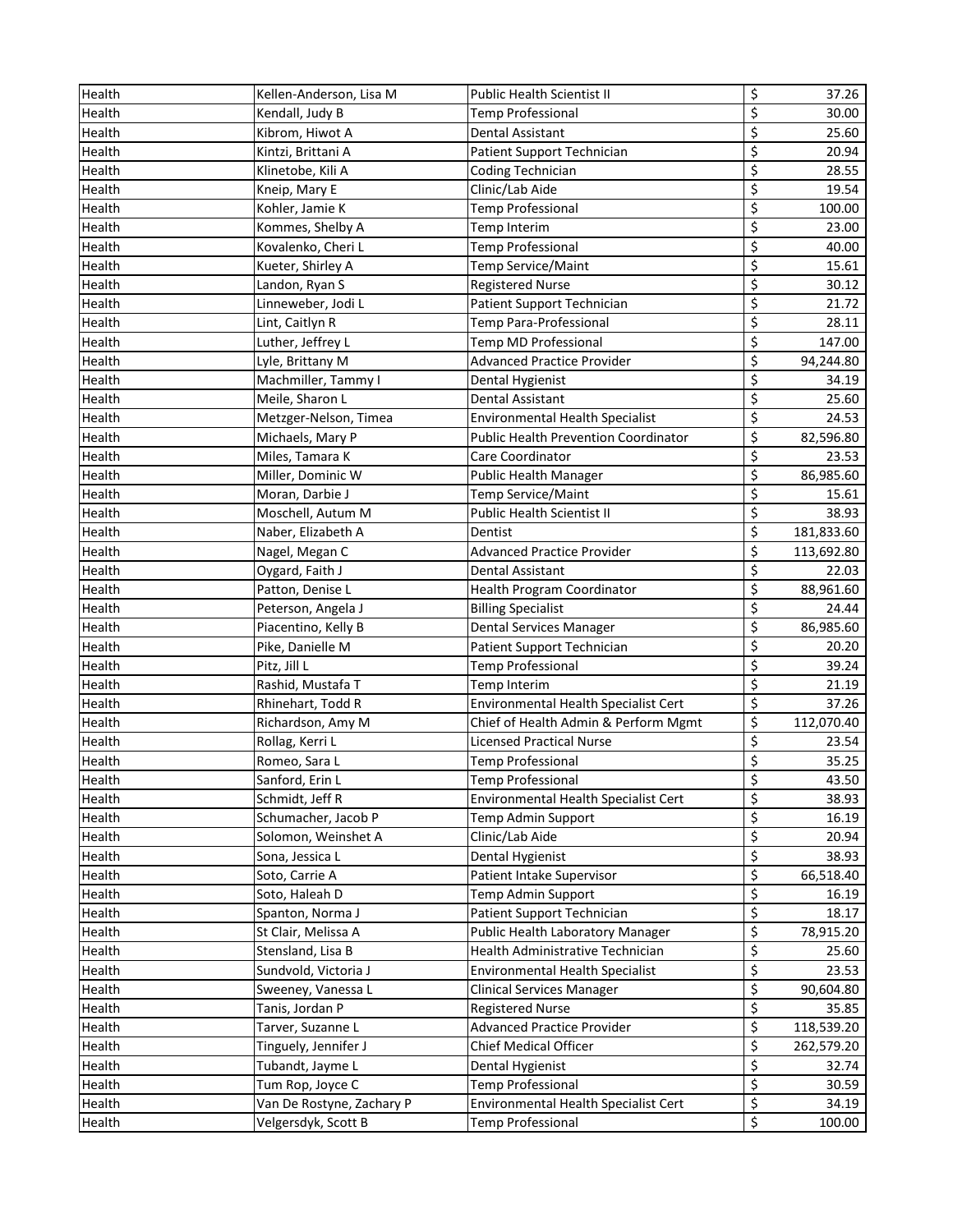| Health                 | Wallace, Amy J            | <b>Temp Professional</b>                     | \$                              | 29.10      |
|------------------------|---------------------------|----------------------------------------------|---------------------------------|------------|
| Health                 | Wick, Kathleen M          | Clinical Initiatives Manager                 | \$                              | 98,009.60  |
| Health                 | Zere, Mikal G             | Temp Interim                                 | \$                              | 31.00      |
| Health                 | Zere, Sharon G            | Temp Admin Support                           | \$                              | 16.19      |
| Housing                | Abu, Mahamadu             | <b>Housing Clinic Coordinator</b>            | \$                              | 28.81      |
| Housing                | Christensen, Justin D     | Property Maintenance Inspector               | \$                              | 28.81      |
| Housing                | De Koeyer, Diane S        | Neighborhood & Preservation Planner          | \$                              | 85,800.00  |
| Housing                | Fuller, Lisa A            | <b>Housing Technician</b>                    | \$                              | 28.55      |
| Housing                | Hein, Dan J               | Property Maintenance Inspector               | \$                              | 38.93      |
| Housing                | Heiter, Travis M          | <b>Housing Program Specialist</b>            | \$                              | 32.74      |
| Housing                | Mueller, Derek J          | <b>Housing Program Specialist</b>            | \$                              | 28.81      |
| Housing                | Peterson, Seth T          | <b>Housing Program Specialist</b>            | \$                              | 31.35      |
| Housing                | Roettger, Alan N          | <b>Housing Compliance Supervisor</b>         | \$                              | 94,328.00  |
| Housing                | Sisson, Justin D          | Property Maintenance Inspector               | \$                              | 37.26      |
| <b>Human Resources</b> | Anderson, Melissa M       | Payroll & Benefits Specialist                | \$                              | 33.71      |
| <b>Human Resources</b> | Benson, Lacey J           | Human Resources Specialist                   | \$                              | 31.07      |
| <b>Human Resources</b> | Bianchi, Cathleen J       | Human Resources Specialist                   | $\overline{\xi}$                | 32.35      |
| <b>Human Resources</b> | Dertien, David D          | <b>Talent Acquisition Coordinator</b>        | \$                              | 78,665.60  |
| <b>Human Resources</b> | Doughten, Tasha N         | Payroll & Benefits Specialist                | \$                              | 33.71      |
| <b>Human Resources</b> | Foster, Carol A           | <b>Workers Compensation Specialist</b>       | $\overline{\boldsymbol{\zeta}}$ | 36.58      |
| <b>Human Resources</b> | Hannestad, Jane E         | <b>Talent Manager</b>                        | \$                              | 118,539.20 |
| <b>Human Resources</b> | Miles, Lori M             | Human Resources Payroll Analyst              | \$                              | 85,550.40  |
| <b>Human Resources</b> | O'Toole, William P        | Director of Human Resources                  | \$                              | 161,283.20 |
| <b>Human Resources</b> | Pederson, Krystal A       | <b>Talent Acquisition Coordinator</b>        | \$                              | 75,296.00  |
| <b>Human Resources</b> | Pottebaum, Kathleen M     | Payroll & Benefits Specialist                | \$                              | 36.58      |
| <b>Human Resources</b> | Simon, Daniel L           | <b>Risk Manager</b>                          | \$                              | 95,326.40  |
| <b>Human Resources</b> | Stulken, Kimberly A       | <b>Employee Relations Manager</b>            | \$                              | 99,528.00  |
| <b>Human Resources</b> | Uthe, Angie R             | <b>Assistant Director of Human Resources</b> | \$                              | 125,361.60 |
| <b>Human Resources</b> | Vandersnick, Amber S      | Safety & Risk Coordinator                    | \$                              | 76,065.60  |
| Landfill               | Alberts, Angel A          | Temp Service/Maint                           | \$                              | 14.14      |
| Landfill               | Bartels, Ty A             | Landfill Environmental Technician            | \$                              | 24.46      |
| Landfill               | Bawek, Benjamin B         | Landfill Equipment Operator                  | \$                              | 20.97      |
| Landfill               | Bechtold, Ryan S          | <b>Landfill Operations Manager</b>           | \$                              | 91,208.00  |
| Landfill               | Beck, Roger C             | Temp Service/Maint                           | \$                              | 20.00      |
| Landfill               | Blomberg, Erik L          | Temp Service/Maint                           | \$                              | 14.00      |
| Landfill               | Brasel, Shawn L           | Landfill Equipment Operator                  | \$                              | 27.49      |
| Landfill               | Chatterton, Colin D       | <b>Environmental Analyst</b>                 | \$                              | 76,065.60  |
| Landfill               | Eastman, Vien N           | Landfill Scale Operator                      | \$                              | 18.80      |
| Landfill               | Elsinger, Dawnette E      | Lead Landfill Scale Operator                 | \$                              | 27.70      |
| Landfill               | Farley, James R           | Temp Service/Maint                           | \$                              | 14.00      |
| Landfill               | Fenderson, John J         | Lead Landfill Equipment Operator             | \$                              | 32.50      |
| Landfill               | Graff, Chevelle E         | Landfill Scale Operator                      | \$                              | 17.51      |
| Landfill               | Graff, James P            | Landfill Equipment Operator                  | \$                              | 28.55      |
| Landfill               | Graff, Todd M             | Landfill Equipment Operator                  | \$                              | 28.55      |
| Landfill               | Grangaard, Layth A        | Temp Service/Maint                           | \$                              | 16.00      |
| Landfill               | Haviland, Amanda M        | Landfill Equipment Operator                  | \$                              | 22.68      |
| Landfill               | Heller, Lucas C           | Landfill Equipment Operator                  | $\overline{\mathcal{S}}$        | 23.53      |
| Landfill               | Hornbeck, Jim E           | Landfill Equipment Operator                  | \$                              | 28.55      |
| Landfill               | Johnson, Nathan D         | Temp Service/Maint                           | \$                              | 14.00      |
| Landfill               | Jorgensen, Ryan W         | Resource Recovery Technician                 | \$                              | 24.46      |
| Landfill               | Koepp, Jammie J           | Landfill Equipment Operator                  | \$                              | 47.12      |
| Landfill               | Kuper, Don E              | Sanitary Landfill Superintendent             | \$                              | 99,070.40  |
| Landfill               | Lambert, Troy M           | <b>Environmental Analyst</b>                 | \$                              | 63,128.00  |
| Landfill               | Lingbeck, Bruce L         | Temp Service/Maint                           | \$                              | 14.14      |
| Landfill               | Little Eagle, Elizabeth J | Landfill Scale Operator                      | \$                              | 20.20      |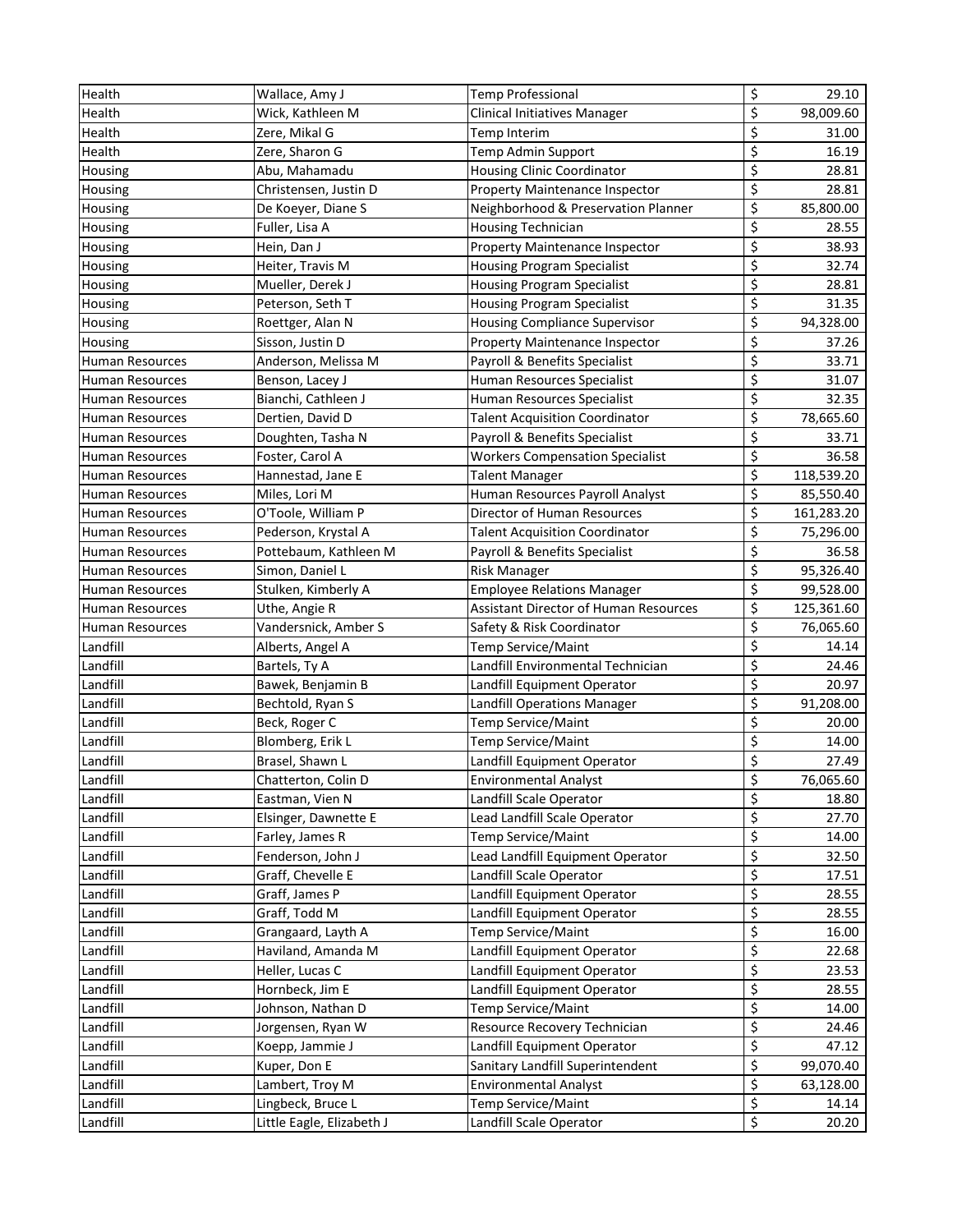| Landfill  | McGinnis, Stephen E         | Temp Service/Maint                      | \$                              | 20.00      |
|-----------|-----------------------------|-----------------------------------------|---------------------------------|------------|
| Landfill  | McManus, Brian L            | Landfill Environmental Technician       | \$                              | 26.41      |
| Landfill  | Meier, Holly R              | Sustainability Coordinator              | \$                              | 69,680.00  |
| Landfill  | Melstad, Korry W            | Landfill Equipment Operator             | \$                              | 28.55      |
| Landfill  | Nelson, Nathanael A         | Lead Equipment Operator                 | \$                              | 32.50      |
| Landfill  | Peterson, Joshua D          | <b>Environmental Services Manager</b>   | \$                              | 119,974.40 |
| Landfill  | Roe, Gerald D               | Temp Service/Maint                      | \$                              | 20.00      |
| Landfill  | Ross, Annamarie F           | Temp Service/Maint                      | \$                              | 11.00      |
| Landfill  | Rypkema, Brian J            | <b>Equipment Operator</b>               | \$                              | 28.55      |
| Landfill  | Shannon, Nancy G            | Landfill Scale Operator                 | \$                              | 23.31      |
| Landfill  | Short, Kasey L              | Lead Landfill Equipment Operator        | \$                              | 28.82      |
| Landfill  | Tebben, Adam R              | Temp Service/Maint                      | \$                              | 16.00      |
| Landfill  | Thyberg, Evan R             | <b>Equipment Operator</b>               | \$                              | 24.46      |
| Landfill  | Vermillion, Keven J         | Landfill Equipment Operator             | \$                              | 25.46      |
| Landfill  | Weiss, Matthew M            | <b>Watershed Maintenance Supervisor</b> | \$                              | 66,518.40  |
| Libraries | Allard, Laura Z             | Temp Admin Support                      | \$                              | 15.15      |
| Libraries | Andersen, Patricia A        | Temp Admin Support                      | $\overline{\xi}$                | 15.15      |
| Libraries | Beahler, Sara K             | Library Associate                       | \$                              | 27.59      |
| Libraries | Becker, Katie A             | Library Associate                       | \$                              | 27.59      |
| Libraries | Bentaas, Dirk W             | City Carrier/Library                    | \$                              | 23.31      |
| Libraries | Bents, Stephanie L          | <b>Branch Librarian</b>                 | $\overline{\boldsymbol{\zeta}}$ | 85,550.40  |
| Libraries | Berg, Elizabeth A           | Librarian                               | \$                              | 69,680.00  |
| Libraries | Bixby, Julie M              | Temp Admin Support                      | \$                              | 16.80      |
| Libraries | Bonander, Aldijana          | Librarian                               | \$                              | 63,128.00  |
| Libraries | Borchert, James D           | <b>Branch Librarian</b>                 | \$                              | 92,310.40  |
| Libraries | Borden, Brian A             | Library Associate                       | \$                              | 27.59      |
| Libraries | Boysen, Alysia K            | Senior Librarian                        | \$                              | 91,208.00  |
| Libraries | Bremmon, Amanda K           | Library Associate                       | \$                              | 26.54      |
| Libraries | Brenden, Marcie E           | Library Associate                       | \$                              | 26.54      |
| Libraries | Buswell, Jamie L            | Library Associate                       | \$                              | 26.54      |
| Libraries | Carlson, Susan F            | Library Associate                       | \$                              | 28.69      |
| Libraries | Chabot, Patricia L          | Library Associate                       | \$                              | 31.07      |
| Libraries | Christensen, Monique M      | <b>Assistant Library Director</b>       | \$                              | 112,070.40 |
| Libraries | Christiansen, Nicole R      | Library Associate                       | \$                              | 24.53      |
| Libraries | Crawford, Jean M            | Library Associate                       | \$                              | 26.54      |
| Libraries | Decker, Suzanne E           | Temp Admin Support                      | \$                              | 15.15      |
| Libraries | Doeden, Grace S             | Temp Admin Support                      | \$                              | 15.00      |
| Libraries | Dykstra, Kiesha M           | Library Associate                       | \$                              | 28.69      |
| Libraries | Earll, Courtney R           | Library Associate                       | \$                              | 25.49      |
| Libraries | Faith, Kathleen D           | Temp Admin Support                      | \$                              | 17.25      |
| Libraries | Fanning, Christina E        | Temp Admin Support                      | \$                              | 15.15      |
| Libraries | Fellbaum, Carl R            | Library Associate                       | \$                              | 26.54      |
| Libraries | Fick, Jodi L                | Director of Siouxland Libraries         | \$                              | 140,940.80 |
| Libraries | Fjellanger, Russell S       | Temp Service/Maint                      | \$                              | 15.00      |
| Libraries | Flowers-Velasquez, Robert J | Library Associate                       | \$                              | 22.66      |
| Libraries | Fritz, Danielle T           | Library Associate                       | \$                              | 25.49      |
| Libraries | Gauer, Jayde T              | Library Associate                       | \$                              | 24.53      |
| Libraries | Grand, Britta K             | Temp Admin Support                      | \$                              | 15.00      |
| Libraries | Haak, Carlita V             | Temp Admin Support                      | \$                              | 15.90      |
| Libraries | Hall, Sharon H              | Branch Librarian                        | \$                              | 82,076.80  |
| Libraries | Hanson, Peter A             | Library Associate                       | \$                              | 25.49      |
| Libraries | Harris, Emily T             | Library Associate                       | \$                              | 28.69      |
| Libraries | Hauge, Ashley A             | Temp Admin Support                      | \$                              | 15.15      |
| Libraries | Healy, Jane M               | Library Associate                       | \$                              | 27.59      |
| Libraries | Heilman, Angela K           | Temp Admin Support                      | \$                              | 15.90      |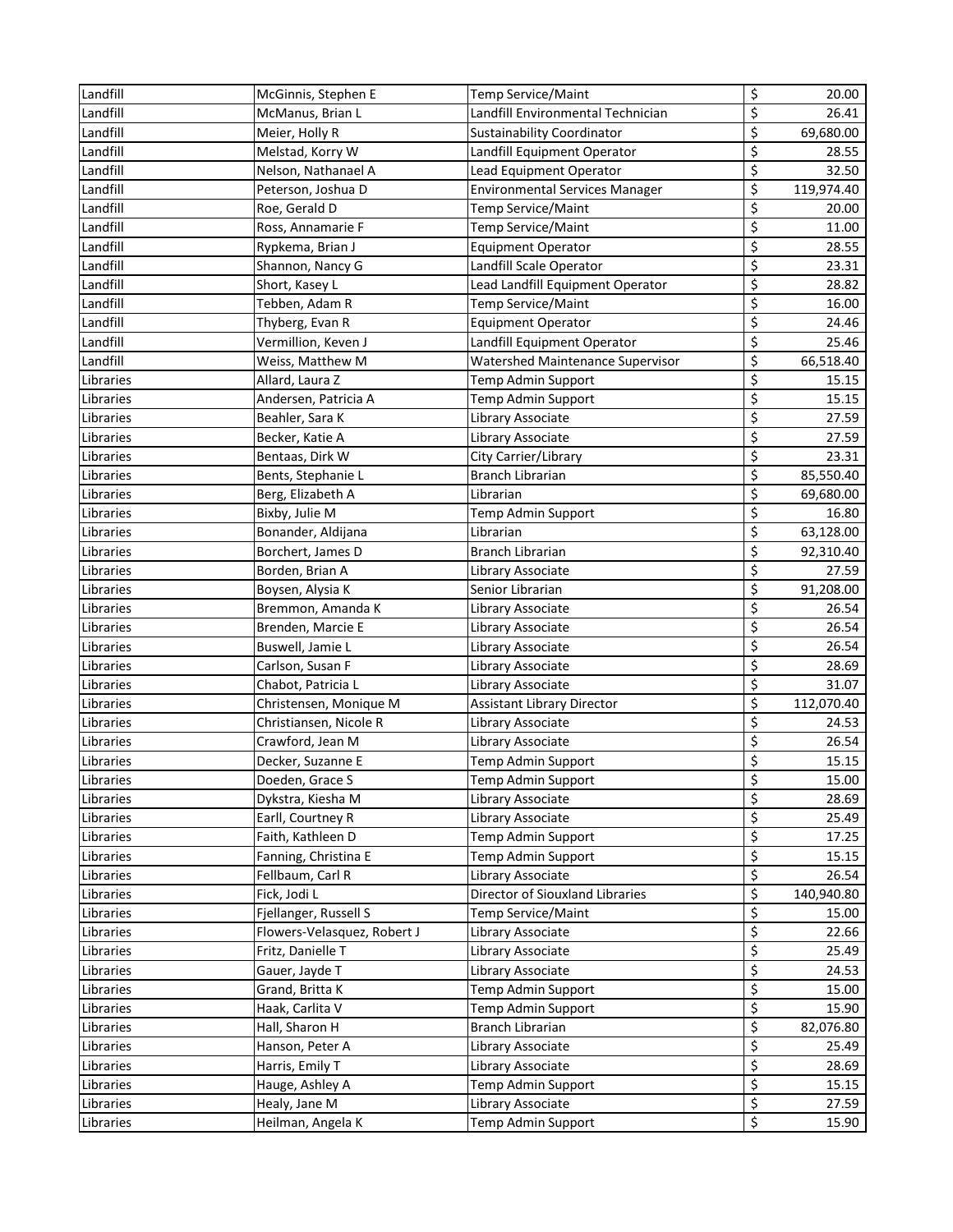| Libraries | Heithold, Samuel D           | Temp Admin Support     | \$<br>15.00     |
|-----------|------------------------------|------------------------|-----------------|
| Libraries | Heyer, Ashley M              | Library Associate      | \$<br>27.59     |
| Libraries | Holden, Michele E            | Temp Admin Support     | \$<br>16.50     |
| Libraries | Huska, Christopher T         | Temp Para-Professional | \$<br>15.30     |
| Libraries | Hustrulid, Kari A            | Temp Admin Support     | \$<br>15.15     |
| Libraries | Jeanson, Claire B            | Temp Admin Support     | \$<br>15.00     |
| Libraries | Jones, Allison L             | Temp Admin Support     | \$<br>15.30     |
| Libraries | Kadinger, Rebecca L          | Temp Admin Support     | \$<br>15.15     |
| Libraries | Kantack, Allison R           | Library Associate      | \$<br>24.53     |
| Libraries | Klein, Alicia A              | Library Associate      | \$<br>31.07     |
| Libraries | Koblank, Kimberly R          | Branch Librarian       | \$<br>85,550.40 |
| Libraries | Koehler, Emma E              | Temp Admin Support     | \$<br>15.00     |
| Libraries | Krumwiede, Alesha D          | Library Associate      | \$<br>27.59     |
| Libraries | Larsen, Amy N                | Library Associate      | \$<br>24.53     |
| Libraries | Leesch, Brianna J            | Library Associate      | \$<br>27.59     |
| Libraries | Lien, Sharlene R             | Branch Librarian       | \$<br>68,536.00 |
| Libraries | Light, Jeri L                | Library Associate      | \$<br>28.69     |
| Libraries | Linna, Catherine J           | Library Associate      | \$<br>27.59     |
| Libraries | Mayer, Patricia A            | Library Associate      | \$<br>28.69     |
| Libraries | Meister, Chelsea A           | Library Associate      | \$<br>27.59     |
| Libraries | Melendez Rosales, Monica V   | Temp Admin Support     | \$<br>15.15     |
| Libraries | Moeller, Kristie A           | Temp Admin Support     | \$<br>15.00     |
| Libraries | Mustic, Sabina               | Librarian              | \$<br>79,352.00 |
| Libraries | Nackerud-Knutson, Shay E     | Temp Admin Support     | \$<br>15.45     |
| Libraries | Nedved, Kathryn L            | Temp Admin Support     | \$<br>15.90     |
| Libraries | Neeves, Daniel Z             | Senior Librarian       | \$<br>91,208.00 |
| Libraries | Neugebauer, Jenna J          | Librarian              | \$<br>76,065.60 |
| Libraries | Newton, Monica C             | Library Associate      | \$<br>27.59     |
| Libraries | Ode, Stephanie A             | Library Associate      | \$<br>27.59     |
| Libraries | O'Hara-Lawson, Ashley N      | Library Associate      | \$<br>27.59     |
| Libraries | Olsen, Ella M                | Temp Admin Support     | \$<br>15.00     |
| Libraries | Petersen, Jeremy S           | Library Associate      | \$<br>27.59     |
| Libraries | Pettman, Amber M             | Librarian              | \$<br>72,883.20 |
| Libraries | Plummer, Mary L              | Temp Admin Support     | \$<br>15.00     |
| Libraries | Radford, Tiffany L           | Temp Admin Support     | \$<br>15.45     |
| Libraries | Reinhart, Alisha M           | Temp Admin Support     | \$<br>15.00     |
| Libraries | Rodriguez Argueta, Joselyn L | Temp Admin Support     | \$<br>15.15     |
| Libraries | Salisbury, April D           | Temp Admin Support     | \$<br>15.00     |
| Libraries | Schleicher, Carin L          | Branch Librarian       | \$<br>92,310.40 |
| Libraries | Schmidt, Denise R            | Library Associate      | \$<br>27.59     |
| Libraries | Schroeder, Jan R             | Library Associate      | \$<br>27.59     |
| Libraries | Sherwood, Amanda J           | Temp Admin Support     | \$<br>15.90     |
| Libraries | Sigafoos, Rhiana L           | Library Associate      | \$<br>27.59     |
| Libraries | Simpson-Halajian, Carrie A   | Library Associate      | \$<br>26.54     |
| Libraries | Singh, Alice B               | Library Associate      | \$<br>27.59     |
| Libraries | Steever, Amanda N            | Temp Para-Professional | \$<br>15.45     |
| Libraries | Steiger, Lucy M              | Librarian              | \$<br>69,680.00 |
| Libraries | Stofferahn, Debra A          | Temp Admin Support     | \$<br>15.00     |
| Libraries | Taylor, Krystal K            | Temp Admin Support     | \$<br>15.00     |
| Libraries | Voudry, Hannah M             | Library Associate      | \$<br>22.66     |
| Libraries | Weatherly, Annemarie R       | Library Associate      | \$<br>27.59     |
| Libraries | Westra, Jennifer J           | Temp Admin Support     | \$<br>15.15     |
| Libraries | Wilfahrt, Joseph J           | Library Associate      | \$<br>28.69     |
| Libraries | Winter, Kathryn J            | Temp Admin Support     | \$<br>16.80     |
| Libraries | Zillgitt, Emily E            | Library Associate      | \$<br>22.66     |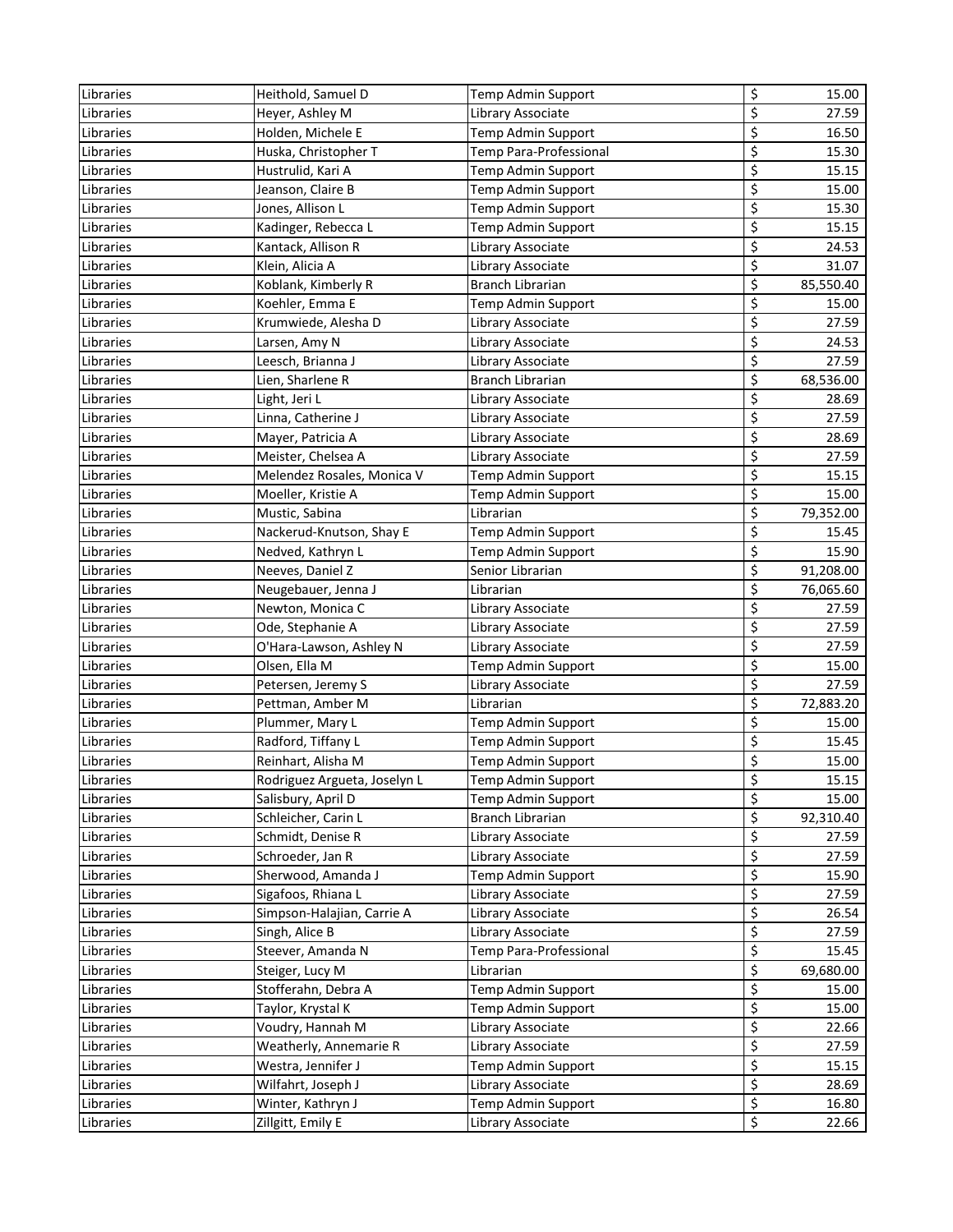| Light, Power & Traffic | Bunkers, Colby J        | Line Worker                            | \$                       | 34.19      |
|------------------------|-------------------------|----------------------------------------|--------------------------|------------|
| Light, Power & Traffic | Campbell, Ryan J        | Utility Electrician                    | \$                       | 32.78      |
| Light, Power & Traffic | Deaver, Bradley E       | <b>Temp Technicians</b>                | \$                       | 16.00      |
| Light, Power & Traffic | Fravel, Dana G          | Traffic Sign Technician                | \$                       | 28.55      |
| Light, Power & Traffic | Gerovac, Andrew T       | Line Worker                            | \$                       | 38.93      |
| Light, Power & Traffic | Hansen, Gregory D       | Line Worker                            | \$                       | 35.70      |
| Light, Power & Traffic | Healy, Jerrod R         | <b>Traffic Signal Technician</b>       | \$                       | 27.70      |
| Light, Power & Traffic | Hills, Kyle A           | Light Supervisor                       | \$                       | 90,126.40  |
| Light, Power & Traffic | Husman, Arron J         | Traffic Sign Technician                | \$                       | 24.46      |
| Light, Power & Traffic | Jensen, Brett M         | Traffic Sign Technician                | \$                       | 24.46      |
| Light, Power & Traffic | Jongeling, Jerry W      | Light Power & Traffic Superintendent   | \$                       | 113,692.80 |
| Light, Power & Traffic | Klinkhammer, Kevin J    | Line Worker                            | \$                       | 38.93      |
| Light, Power & Traffic | Larsen, Donna J         | Temp Admin Support                     | \$                       | 17.75      |
| Light, Power & Traffic | Mentele, Joseph A       | Traffic Sign Technician                | \$                       | 28.55      |
| Light, Power & Traffic | Mousel, Carl V          | Temp Skilled Craft                     | \$                       | 17.83      |
| Light, Power & Traffic | Nelson, Eric W          | Line Worker                            | \$                       | 38.93      |
| Light, Power & Traffic | Olsen, Jennifer M       | Utilities Services Technician          | \$                       | 23.53      |
| Light, Power & Traffic | Ragsdale, Jeffrey S     | Traffic Signal Technician              | \$                       | 32.50      |
| Light, Power & Traffic | Robinson, John M        | Line Worker                            | \$                       | 38.93      |
| Light, Power & Traffic | Rounds, Travis J        | <b>Engineering Technician</b>          | $\overline{\xi}$         | 26.70      |
| Light, Power & Traffic | Tiehen, Gregg J         | Traffic Devices Maintenance Supervisor | \$                       | 76,065.60  |
| Light, Power & Traffic | Uithoven, Rodney A      | Traffic Signal Technician              | \$                       | 28.82      |
| Light, Power & Traffic | Vermulm, Lawrence P     | <b>Temp Skilled Craft</b>              | \$                       | 17.83      |
| Light, Power & Traffic | Vessells, Chase A       | Traffic Signal Technician              | \$                       | 28.82      |
| Light, Power & Traffic | Vink, Howard H          | <b>Traffic Signal Technician</b>       | \$                       | 32.50      |
|                        |                         |                                        | \$                       |            |
| Light, Power & Traffic | Wolles, Anthony J       | Line Worker<br>Chief of Staff          | \$                       | 38.93      |
| Mayor                  | Beck, Erica L           |                                        | \$                       | 189,446.40 |
| Mayor                  | Becker Knecht, Bryann K | Mayor's Office Communications Coord    | \$                       | 71,884.80  |
| Mayor                  | Hartzler, Alexandra H   | <b>Culture And Innovation Officer</b>  |                          | 98,945.60  |
| Mayor                  | Ten Haken, Paul J       | Mayor                                  | \$                       | 137,800.00 |
| Mayor                  | Wilson, Julie M         | Mayor's Executive Assistant            | \$<br>\$                 | 69,097.60  |
| Park & Recreation      | Aarbo, Abigail M        | Community Ctr Leader                   |                          | 10.50      |
| Park & Recreation      | Aarbo, Andrew A         | Park Caretaker                         | \$                       | 32.50      |
| Park & Recreation      | Abels, Douglas J        | Park Maintenance                       | \$                       | 14.00      |
| Park & Recreation      | Adam, Isaac C           | Community Ctr Leader                   | \$                       | 10.50      |
| Park & Recreation      | Adkison, Isabel J       | Ice Rink Leader                        | \$                       | 11.50      |
| Park & Recreation      | Alberts, Aaron J        | Ice Rink Leader                        | \$                       | 11.50      |
| Park & Recreation      | Ali, Tuba H             | Lifeguard WSI                          | \$                       | 14.00      |
| Park & Recreation      | Alvey, Sherri L         | Park Maintenance                       | \$                       | 14.00      |
| Park & Recreation      | Amos, Eason A           | Community Ctr Leader                   | \$                       | 10.50      |
| Park & Recreation      | Anel, Sydney Y          | Lifeguard                              | \$                       | 13.50      |
| Park & Recreation      | Anthony, Gillian B      | Lifeguard WSI                          | \$                       | 14.00      |
| Park & Recreation      | Bach, Isabel K          | Ice Rink Leader                        | $\overline{\xi}$         | 11.50      |
| Park & Recreation      | Bakken, Derek T         | Park Forestry Caretaker                | \$                       | 26.59      |
| Park & Recreation      | Bakker, Anika K         | Lifeguard                              | \$                       | 15.00      |
| Park & Recreation      | Bartlett, Shelby M      | Lifeguard                              | \$                       | 13.50      |
| Park & Recreation      | Bayou, Tsnuel A         | Front Desk Att/Cshr                    | $\overline{\mathcal{S}}$ | 11.50      |
| Park & Recreation      | Beckstrand, Conner J    | Ice Rink Leader                        | \$                       | 11.50      |
| Park & Recreation      | Benda, Jacquelyn H      | Pool Manager                           | \$                       | 16.00      |
| Park & Recreation      | Beyer, Michael L        | Community Ctr Leader                   | \$                       | 10.50      |
| Park & Recreation      | Bird, Camryn A          | Front Desk Att/Cshr                    | \$                       | 11.50      |
| Park & Recreation      | Bishop, Tenny B         | Park Maintenance                       | \$                       | 11.50      |
| Park & Recreation      | Bittner, Alexander J    | Ice Rink Leader                        | \$                       | 11.50      |
| Park & Recreation      | Blake, Jody L           | Park Maintenance                       | \$                       | 14.00      |
| Park & Recreation      | Blegen, Michael K       | Lifeguard                              | $\overline{\mathbf{S}}$  | 15.00      |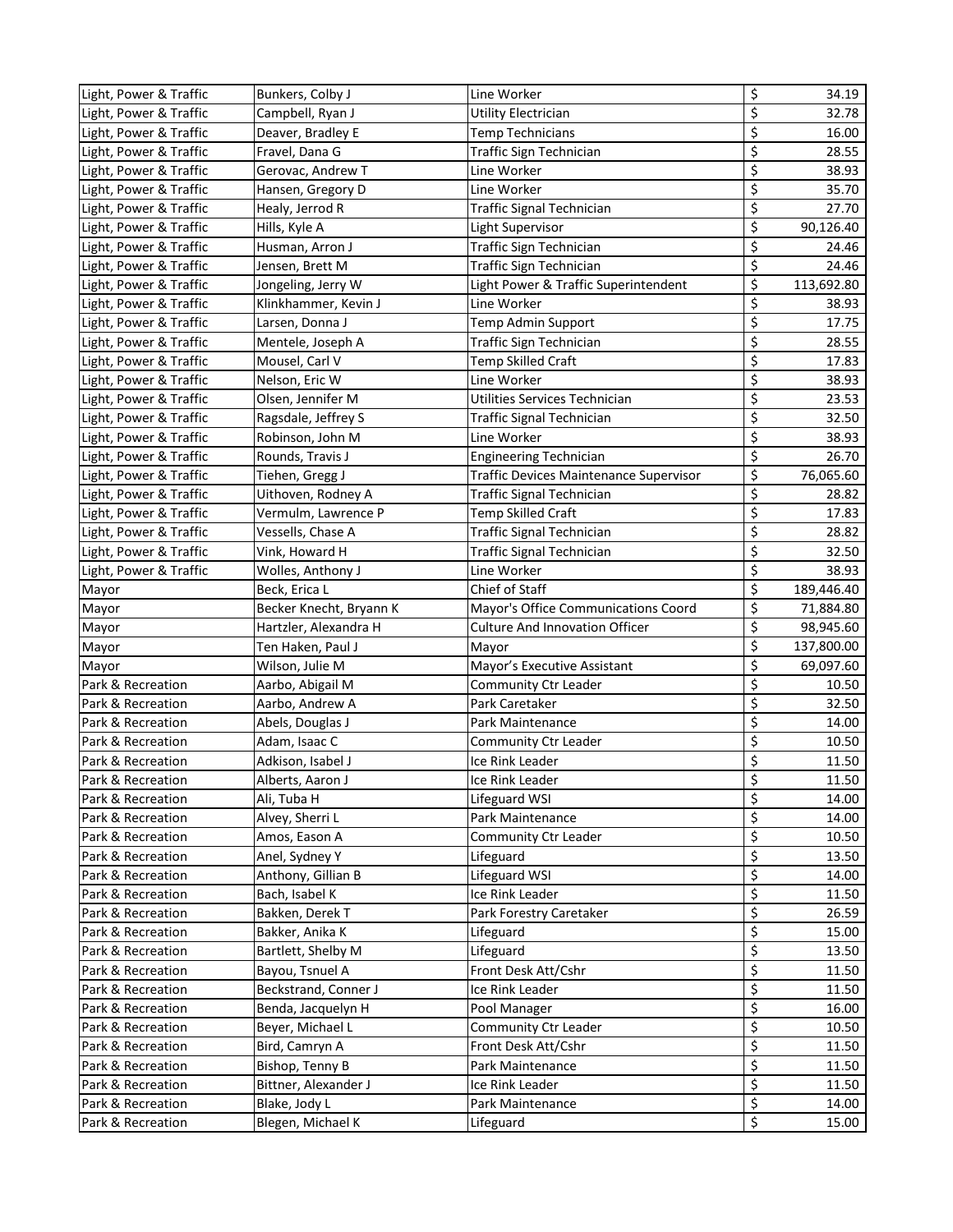| Park & Recreation | Bleyenburg, Kade A     | Lifeguard WSI                          | \$                              | 14.00     |
|-------------------|------------------------|----------------------------------------|---------------------------------|-----------|
| Park & Recreation | Block, Bryce D         | <b>District Park Supervisor</b>        | \$                              | 72,883.20 |
| Park & Recreation | Bobeldyk, Joel S       | Park Maintenance                       | \$                              | 14.00     |
| Park & Recreation | Bogue, Laura A         | Lifeguard                              | \$                              | 13.50     |
| Park & Recreation | Bolcerek, Nolan O      | Lifeguard                              | \$                              | 13.50     |
| Park & Recreation | Boone, Grace M         | Lifeguard                              | \$                              | 15.00     |
| Park & Recreation | Bothwell, Randall L    | Midco Maintenance                      | \$                              | 15.00     |
| Park & Recreation | Boyd, Katelyn S        | Ice Rink Leader                        | \$                              | 11.50     |
| Park & Recreation | Brady, Nicholas S      | <b>Recreation Program Specialist</b>   | \$                              | 26.54     |
| Park & Recreation | Brasel, Joy E          | Park Technician                        | \$                              | 20.97     |
| Park & Recreation | Brinkman, Joshua J     | Park Caretaker                         | \$                              | 26.59     |
| Park & Recreation | Buchheim, Cathy S      | <b>Recreation Program Coordinator</b>  | \$                              | 85,800.00 |
| Park & Recreation | Buhman, Joshua D       | <b>Equipment Operator</b>              | \$                              | 25.46     |
| Park & Recreation | Bushby, Landon L       | Park Technician                        | \$                              | 25.46     |
| Park & Recreation | Button, Jaxson R       | Ice Rink Leader                        | \$                              | 11.50     |
| Park & Recreation | Campbell, Emma M       | Lifeguard WSI                          | \$                              | 14.00     |
| Park & Recreation | Capaldo, Cole M        | Lifeguard                              | \$                              | 13.50     |
| Park & Recreation | Carlson, Hope H        | <b>Midco Maintenance</b>               | \$                              | 14.00     |
| Park & Recreation | Christensen, Alonzo D  | Ice Rink Leader                        | \$                              | 11.50     |
| Park & Recreation | Christensen, Duran D   | Park Maintenance                       | \$                              | 15.00     |
| Park & Recreation | Clausen, Cody D        | Pool Manager                           | \$                              | 16.00     |
| Park & Recreation | Clayton, Pace D        | Park Technician                        | \$                              | 20.97     |
| Park & Recreation | Colby, Daniel E        | <b>Head Lifeguard</b>                  | \$                              | 15.00     |
| Park & Recreation | Colter, Kierstan A     | Community Ctr Leader                   | \$                              | 10.50     |
| Park & Recreation | Cool, Avery R          | Lifeguard                              | \$                              | 13.50     |
| Park & Recreation | Cool, William B        | Midco Maintenance                      | \$                              | 14.00     |
| Park & Recreation | Cukic, Aleksandar      | <b>Head Lifeguard</b>                  | \$                              | 15.00     |
| Park & Recreation | Cushing, Ethan M       | <b>Head Lifeguard</b>                  | \$                              | 15.00     |
| Park & Recreation | Daggett, Emma B        | Ice Rink Leader                        | \$                              | 11.50     |
| Park & Recreation | Daniel, Claire E       | <b>Head Lifeguard</b>                  | \$                              | 15.00     |
| Park & Recreation | Daniels, Christopher P | Park Maintenance                       | \$                              | 14.00     |
| Park & Recreation | Dargatz, Brian L       | <b>Equipment Operator</b>              | \$                              | 28.55     |
| Park & Recreation | Dean, Kadence W        | Ice Rink Leader                        | \$                              | 11.50     |
| Park & Recreation | Deyoung, Sara G        | <b>Head Lifeguard</b>                  | \$                              | 15.00     |
| Park & Recreation | Dickey, Emma N         | Ice Rink Leader                        | \$                              | 11.50     |
| Park & Recreation | Diede, Diandra G       | Park Technician                        | \$                              | 20.97     |
| Park & Recreation | Dinneen, Grace E       | Lifeguard WSI                          | \$                              | 14.00     |
| Park & Recreation | Dixon, Harlie T        | Ice Rink Leader                        | \$                              | 11.50     |
| Park & Recreation | Dixon, Samuel R        | Lifeguard WSI                          | \$                              | 14.00     |
| Park & Recreation | Drake, James B         | Community Ctr Leader                   | \$                              | 10.50     |
| Park & Recreation | Druse, Austin J        | Park Technician                        | \$                              | 20.97     |
| Park & Recreation | Dubanoski, Edward J    | Park Caretaker                         | $\overline{\boldsymbol{\zeta}}$ | 23.54     |
| Park & Recreation | Dumdei, Sheila M       | Community Ctr Leader                   | $\overline{\boldsymbol{\zeta}}$ | 10.50     |
| Park & Recreation | Eller, Ethan J         | Lifeguard                              | \$                              | 13.50     |
| Park & Recreation | Elliot, Margarette M   | Parks & Recreation Geo Data Specialist | \$                              | 34.02     |
| Park & Recreation | Engberg, Harry A       | Park Attendant                         | \$                              | 14.00     |
| Park & Recreation | Entringer, Jada M      | Community Ctr Leader                   | \$                              | 10.50     |
| Park & Recreation | Erkonen, Megan E       | Lifeguard                              | \$                              | 13.50     |
| Park & Recreation | Espinosa, Jennifer L   | Midco Maintenance                      | \$                              | 14.00     |
| Park & Recreation | Evink, Amanda J        | Park Caretaker                         | \$                              | 26.59     |
| Park & Recreation | Ewing, Lucas J         | Community Ctr Leader                   | \$                              | 10.50     |
| Park & Recreation | Farley, David W        | Community Ctr Leader                   | \$                              | 10.50     |
| Park & Recreation | Feist, Mathew B        | Lifeguard                              | \$                              | 13.50     |
| Park & Recreation | Feltman, Jon D         | Park Caretaker                         | \$                              | 32.50     |
| Park & Recreation | Ferrie, Jamie K        | Park Technician                        | \$                              | 20.97     |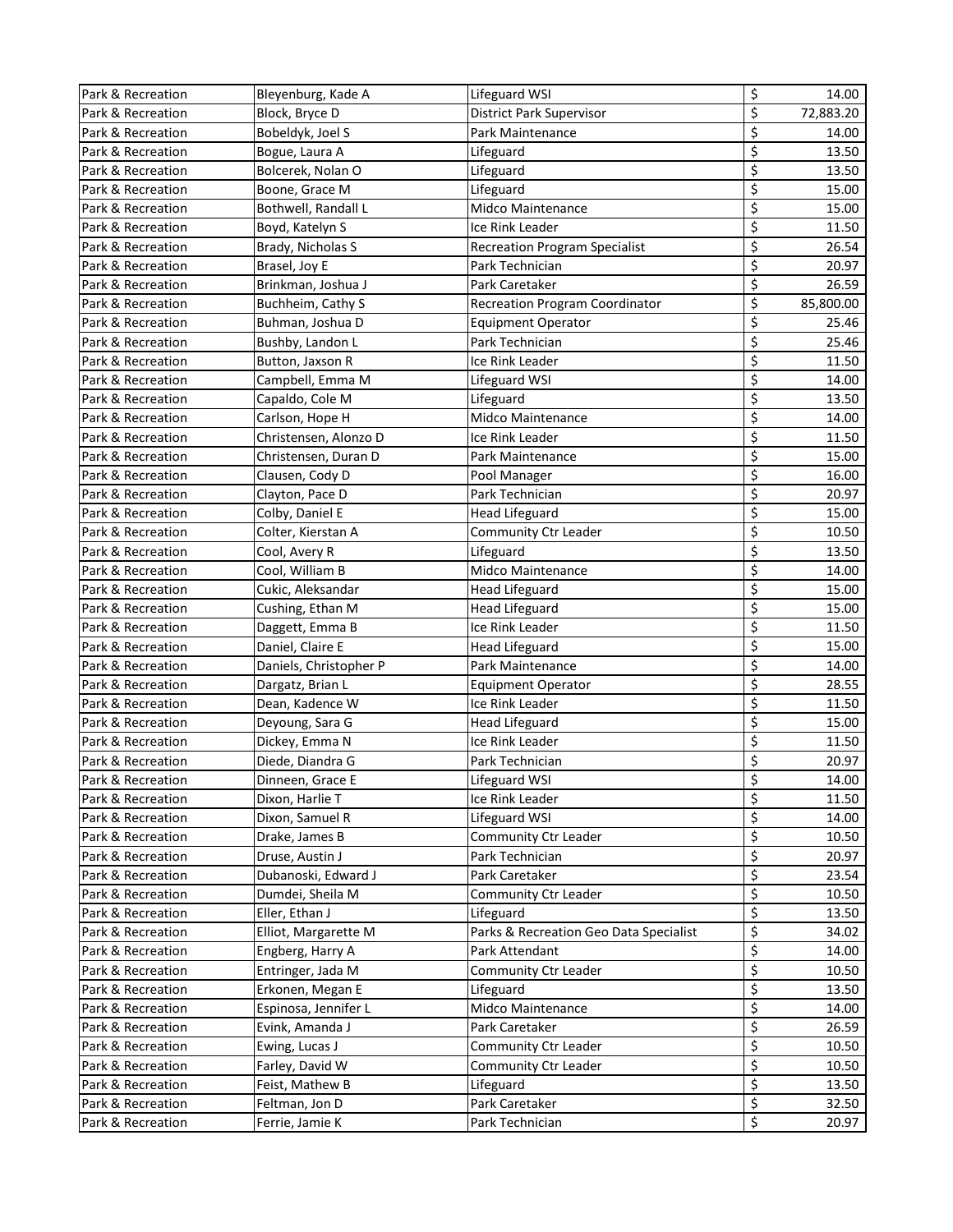| Park & Recreation | Fink, Ashley E         | Community Ctr Leader             | \$                              | 10.50     |
|-------------------|------------------------|----------------------------------|---------------------------------|-----------|
| Park & Recreation | Fogarty, Tynan B       | Community Ctr Leader             | \$                              | 16.00     |
| Park & Recreation | Ford, Aubrey E         | Lifeguard                        | \$                              | 13.50     |
| Park & Recreation | Freeman, Jonathan C    | Park Carpenter                   | \$                              | 25.46     |
| Park & Recreation | Fritz, Elaine K        | Park Technician                  | \$                              | 25.46     |
| Park & Recreation | Fultz, Kevin D         | <b>Midco Maintenance</b>         | \$                              | 14.00     |
| Park & Recreation | Gannon, Garry L        | Park Maint-Mower                 | \$                              | 14.00     |
| Park & Recreation | Gannon, Nicholas A     | Park Maintenance                 | \$                              | 14.00     |
| Park & Recreation | Geiman, Myles L        | Lifeguard                        | \$                              | 13.50     |
| Park & Recreation | Geis, Joseph R         | Park Technician                  | \$                              | 20.97     |
| Park & Recreation | Gerhart, Madison R     | Lifeguard                        | \$                              | 13.50     |
| Park & Recreation | Giddings, Aaron M      | Lifeguard                        | \$                              | 13.50     |
| Park & Recreation | Glanzer, Christopher P | Front Desk Att/Cshr              | \$                              | 11.50     |
| Park & Recreation | Gould, Gunner M        | Front Desk Att/Cshr              | \$                              | 11.50     |
| Park & Recreation | Gowlovech, Taitlyn M   | Front Desk Att/Cshr              | \$                              | 11.50     |
| Park & Recreation | Gregorio, Oscar        | Community Ctr Leader             | \$                              | 16.00     |
| Park & Recreation | Hageman, Hannah L      | Lifeguard                        | \$                              | 13.50     |
| Park & Recreation | Hall, Timothy J        | Park Central Services Supervisor | \$                              | 88,961.60 |
| Park & Recreation | Hamilton, Thomas L     | Park Maintenance                 | \$                              | 14.00     |
| Park & Recreation | Hamm, Jordyn R         | <b>Head Lifeguard</b>            | \$                              | 15.00     |
| Park & Recreation | Hansen, Alan D         | Park Technician                  | \$                              | 25.46     |
| Park & Recreation | Harper, Cassandra J    | Front Desk Att/Cshr              | \$                              | 11.50     |
| Park & Recreation | Hart, Matthew L        | Park Caretaker                   | \$                              | 31.23     |
| Park & Recreation | Hatcher, Steven K      | Park Maintenance                 | \$                              | 14.00     |
| Park & Recreation | Haugen, Kelly L        | Park Technician                  | \$                              | 25.46     |
| Park & Recreation | Hawks, Kenneth D       | Midco Maintenance                | \$                              | 14.00     |
| Park & Recreation | Hein, Oskar D          | Lifeguard                        | \$                              | 13.50     |
| Park & Recreation | Hein, Sofia M          | Lifeguard                        | \$                              | 13.50     |
| Park & Recreation | Heiser, Samantha L     | Ice Rink Leader                  | \$                              | 11.50     |
| Park & Recreation | Heitzman, Lori M       | Pool Manager                     | \$                              | 16.00     |
| Park & Recreation | Hennies, Maggie M      | Community Ctr Leader             | \$                              | 16.00     |
| Park & Recreation | Hermanson, Jeremy S    | Park Technician                  | \$                              | 25.46     |
| Park & Recreation | Hoagland, Kurt E       | Park Maintenance                 | \$                              | 14.00     |
| Park & Recreation | Hoiland, Austin M      | Park Caretaker                   | \$                              | 30.00     |
| Park & Recreation | Holmstrom, Bridget L   | Lifeguard                        | \$                              | 15.00     |
| Park & Recreation | Hopp, Alexis E         | Lifeguard                        | \$                              | 13.50     |
| Park & Recreation | Huber, Sydney J        | Lifeguard                        | \$                              | 13.50     |
| Park & Recreation | Huggett, Jared L       | Temp Interim                     | \$                              | 16.00     |
| Park & Recreation | Huser, David A         | Park Caretaker                   | \$                              | 32.50     |
| Park & Recreation | Hyser, Kailee J        | Front Desk Att/Cshr              | \$                              | 11.50     |
| Park & Recreation | Ibrahim, Mohamed M     | Community Ctr Leader             | \$                              | 10.50     |
| Park & Recreation | Jacobson, Cait E       | Lifeguard WSI                    | $\overline{\boldsymbol{\zeta}}$ | 14.00     |
| Park & Recreation | Jakober, Kjersti A     | Pool Manager                     | \$                              | 16.00     |
| Park & Recreation | Jellis, Cloie J        | Community Ctr Leader             | \$                              | 16.00     |
| Park & Recreation | Jelsma, Myah J         | Front Desk Att/Cshr              | \$                              | 11.50     |
| Park & Recreation | Jensen, Addisyn G      | Temp Interim                     | \$                              | 16.00     |
| Park & Recreation | Jimenezsoto, Hector E  | Park Maintenance                 | \$                              | 14.00     |
| Park & Recreation | Johnson, Aliyah M      | Lifeguard                        | \$                              | 13.50     |
| Park & Recreation | Johnson, Chase M       | Community Ctr Leader             | \$                              | 10.50     |
| Park & Recreation | Johnson, Joel D        | Community Ctr Leader             | $\varsigma$                     | 10.50     |
| Park & Recreation | Johnson, Joshua G      | Park Caretaker                   | \$                              | 27.70     |
| Park & Recreation | Johnson, Kiana D       | Lifeguard                        | \$                              | 13.50     |
| Park & Recreation | Johnson, Madison E     | Lifeguard                        | \$                              | 13.50     |
| Park & Recreation | Johnson, Trevor H      | Community Ctr Leader             | \$                              | 10.50     |
| Park & Recreation | Jones, Hannah P        | Lifeguard WSI                    | \$                              | 14.00     |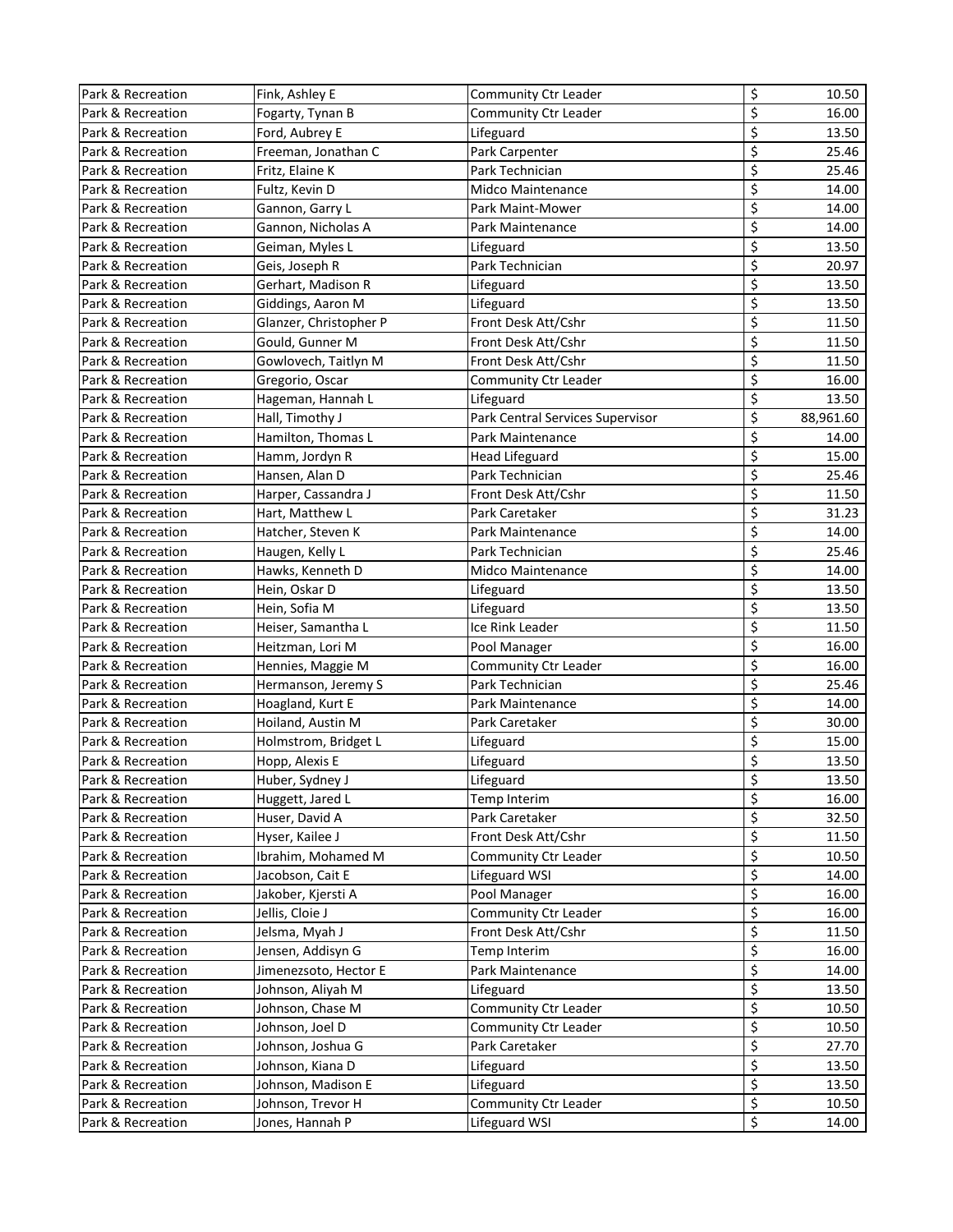| Park & Recreation | Jones, Jaeya A              | Lifeguard WSI                         | \$                              | 14.00      |
|-------------------|-----------------------------|---------------------------------------|---------------------------------|------------|
| Park & Recreation | Jones, Jed J                | Park Forestry Caretaker               | \$                              | 30.00      |
| Park & Recreation | Jorgensen, Kylee M          | Lifeguard                             | \$                              | 13.50      |
| Park & Recreation | Juhnke, Scott D             | <b>Recreation Program Coordinator</b> | \$                              | 88,961.60  |
| Park & Recreation | Juracek, Javin D            | Lifeguard WSI                         | \$                              | 14.00      |
| Park & Recreation | Kearney, Donald R           | Director of Parks And Recreation      | \$                              | 174,262.40 |
| Park & Recreation | Keena, John H               | Park Maintenance                      | \$                              | 14.00      |
| Park & Recreation | Kilbourn, Martha E          | Park Attendant                        | \$                              | 14.00      |
| Park & Recreation | Klemisch, Rickey J          | Park Forestry Caretaker               | \$                              | 32.50      |
| Park & Recreation | Klinski, Hayden M           | Community Ctr Leader                  | \$                              | 10.50      |
| Park & Recreation | Klinski, Marsa R            | Community Ctr Leader                  | \$                              | 10.50      |
| Park & Recreation | Koepp, Christine A          | Community Ctr Leader                  | \$                              | 16.00      |
| Park & Recreation | Koester, Marcus E           | Community Ctr Leader                  | \$                              | 10.50      |
| Park & Recreation | Kolling, Allison R          | Community Ctr Leader                  | \$                              | 10.50      |
| Park & Recreation | Kovalenko, Kathryn E        | Ice Rink Leader                       | \$                              | 11.50      |
| Park & Recreation | Kremin, Mekiah S            | Lifeguard                             | \$                              | 13.50      |
| Park & Recreation | Kroger, Kylee M             | Lifeguard                             | \$                              | 13.50      |
| Park & Recreation | Kruse, Kasyn C              | Lifeguard                             | \$                              | 13.50      |
| Park & Recreation | Lais, Douglas L             | Park Maintenance                      | \$                              | 14.00      |
| Park & Recreation | Lambert, Morgan E           | Lifeguard                             | \$                              | 13.50      |
| Park & Recreation | Lang, Isaac D               | Lifeguard                             | \$                              | 13.50      |
| Park & Recreation | Lantgen, Gregory P          | Lifeguard                             | \$                              | 15.00      |
| Park & Recreation | Larsen-Nuttbrock, Cadence M | Ice Rink Leader                       | \$                              | 11.50      |
| Park & Recreation | Larson, Jace D              | Athletic Field Maint                  | \$                              | 14.00      |
| Park & Recreation | Lebeaux, Glenda A           | Community Ctr Leader                  | \$                              | 10.50      |
| Park & Recreation | Lee, Reece T                | Park Maintenance                      | \$                              | 14.00      |
| Park & Recreation | Leininger, Reagan C         | Ice Rink Leader                       | \$                              | 11.50      |
| Park & Recreation | Lenning, Jason M            | Lifeguard                             | \$                              | 13.50      |
| Park & Recreation | Lerdal, Peter A             | Park Maintenance Mechanic             | \$                              | 28.69      |
| Park & Recreation | Leuning, Anna L             | Ice Rink Leader                       | \$                              | 11.50      |
| Park & Recreation | Leverentz, Kaia E           | Lifeguard                             | \$                              | 13.50      |
| Park & Recreation | Lewars, Lisa E              | <b>Recreation Program Specialist</b>  | \$                              | 22.66      |
| Park & Recreation | Lewison, Aaron D            | Lifeguard                             | \$                              | 13.50      |
| Park & Recreation | Livermore, Adam J           | Park Caretaker                        | \$                              | 23.54      |
| Park & Recreation | Lloyd, Justice B            | Lifeguard WSI                         | \$                              | 14.00      |
| Park & Recreation | Lofink, Megan L             | Community Ctr Leader                  | \$                              | 10.50      |
| Park & Recreation | Lorenzen, Dean E            | Park Maintenance                      | \$                              | 14.00      |
| Park & Recreation | Lortscher, Clark W          | Lifeguard                             | \$                              | 13.50      |
| Park & Recreation | Lortscher, Kari S           | Park Maintenance                      | \$                              | 14.00      |
| Park & Recreation | Lowe, Ashlyn M              | Community Ctr Leader                  | \$                              | 10.50      |
| Park & Recreation | Luettel, Madelyn E          | Ice Rink Leader                       | \$                              | 11.50      |
| Park & Recreation | Maalim, Aweys A             | Community Ctr Leader                  | $\overline{\boldsymbol{\zeta}}$ | 10.50      |
| Park & Recreation | Mader, Isaiah M             | Community Ctr Leader                  | \$                              | 16.00      |
| Park & Recreation | Marcotte, Maxwell A         | Community Ctr Leader                  | \$                              | 10.50      |
| Park & Recreation | Marden, Kirby M             | Park Technician                       | \$                              | 20.97      |
| Park & Recreation | Marketon, Daniel L          | Park Maintenance                      | \$                              | 14.00      |
| Park & Recreation | Marlette, Stacy N           | Pool Manager                          | \$                              | 16.00      |
| Park & Recreation | Marshall, Kristi L          | Community Ctr Leader                  | \$                              | 10.50      |
| Park & Recreation | Masek, Grant E              | Community Ctr Leader                  | \$                              | 10.50      |
| Park & Recreation | Mayer, Austin D             | Ice Rink Leader                       | $\varsigma$                     | 11.50      |
| Park & Recreation | Mccartney, James W          | Lifeguard                             | \$                              | 13.50      |
| Park & Recreation | Mcdermott, Blake C          | Lifeguard                             | \$                              | 13.50      |
| Park & Recreation | Mcdonnel, William D         | Community Ctr Leader                  | \$                              | 10.50      |
| Park & Recreation | Mcquistan, Madalyn A        | Lifeguard                             | \$                              | 13.50      |
| Park & Recreation | Mcsherry, Erinn K           | Lifeguard                             | \$                              | 13.50      |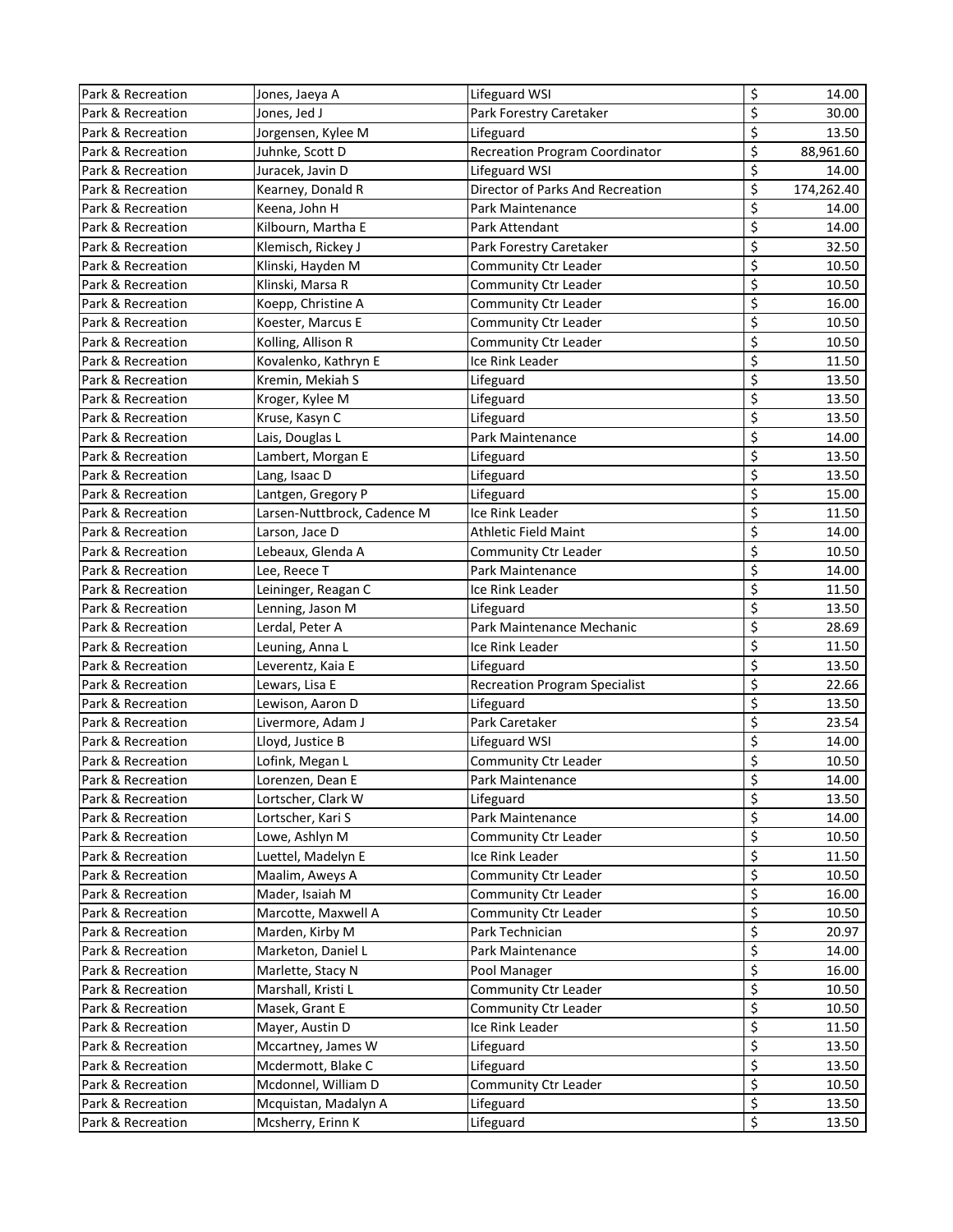| Park & Recreation | Mehlbrech, Machaela J     | Rover                                 | \$                       | 16.00      |
|-------------------|---------------------------|---------------------------------------|--------------------------|------------|
| Park & Recreation | Mette, Kara M             | Lifeguard                             | \$                       | 13.50      |
| Park & Recreation | Metz, Clinton M           | Park Caretaker                        | \$                       | 25.53      |
| Park & Recreation | Meyer, Rita A             | <b>Administrative Assistant</b>       | \$                       | 27.45      |
| Park & Recreation | Miedema, Tory J           | Park Development Specialist           | \$                       | 92,310.40  |
| Park & Recreation | Mieras, Kelby J           | Park Operations Manager               | \$                       | 107,681.60 |
| Park & Recreation | Miller, Aiden T           | <b>Head Lifeguard</b>                 | \$                       | 15.00      |
| Park & Recreation | Miller, John A            | Park Maintenance                      | \$                       | 14.00      |
| Park & Recreation | Miller, Kailah R          | Lifeguard                             | \$                       | 13.50      |
| Park & Recreation | Minor, Pamela R           | Front Desk Att/Cshr                   | \$                       | 11.50      |
| Park & Recreation | Moncur, Chloe R           | Lifeguard                             | \$                       | 13.50      |
| Park & Recreation | Montgomery Porter, Sara M | Park Technician                       | \$                       | 20.97      |
| Park & Recreation | Moody, Holly M            | Midco Maintenance                     | \$                       | 14.00      |
| Park & Recreation | Moody, Michael W          | Park Technician                       | \$                       | 20.97      |
| Park & Recreation | Moxnes, Michael A         | Park Technician                       | \$                       | 21.80      |
| Park & Recreation | Muehl, Amber D            | Lifeguard                             | \$                       | 15.00      |
| Park & Recreation | Mueller, Caleb J          | Park Technician                       | \$                       | 20.97      |
| Park & Recreation | Mundt, Sara M             | Park Caretaker                        | \$                       | 31.23      |
| Park & Recreation | Nagel, Jimmy L            | Community Ctr Leader                  | \$                       | 10.50      |
| Park & Recreation | Nelson, Bradley E         | Park Caretaker                        | \$                       | 32.50      |
| Park & Recreation | Nelson, Jacqueline M      | Parks & Recreation Admin Manager      | \$                       | 95,326.40  |
| Park & Recreation | Nelson, Shannon K         | lce Rink Leader                       | \$                       | 11.50      |
| Park & Recreation | Nelson, Teresa L          | Rover                                 | \$                       | 16.00      |
| Park & Recreation | Nesheim, Emily A          | Park Caretaker                        | \$                       | 32.50      |
| Park & Recreation | Nichols, Ashley M         | Lifeguard WSI                         | \$                       | 14.00      |
| Park & Recreation | Nielson, Daniel T         | Park Forestry Caretaker               | \$                       | 26.59      |
| Park & Recreation | Noyes, Maria E            | Lifeguard                             | \$                       | 13.50      |
| Park & Recreation | Nussbaum, Paula J         | City Services Technician              | \$                       | 25.60      |
| Park & Recreation | Nyberg, Benjamin A        | Lifeguard                             | \$                       | 13.50      |
| Park & Recreation | Odney, Elsie A            | Lifeguard                             | \$                       | 14.00      |
| Park & Recreation | Ollerich, Michael J       | Park Caretaker                        | \$                       | 27.70      |
| Park & Recreation | Olson, Daryl L            | Park Maintenance                      | \$                       | 14.00      |
| Park & Recreation | Olson, Katherine L        | Lifeguard                             | \$                       | 15.00      |
| Park & Recreation | Opdahl, Samantha L        | Community Ctr Leader                  | \$                       | 10.50      |
| Park & Recreation | Ordal, Paityn E           | Lifeguard                             | \$                       | 13.50      |
| Park & Recreation | Oren, Leah G              | Lifeguard                             | \$                       | 13.50      |
| Park & Recreation | Osterloo, Tyler T         | Community Ctr Leader                  | \$                       | 10.50      |
| Park & Recreation | Overstreet, Lauren E      | Lifeguard                             | \$                       | 13.50      |
| Park & Recreation | Oveson, Briana L          | Front Desk Att/Cshr                   | \$                       | 11.50      |
| Park & Recreation | Pabst, Katie L            | Pool Manager                          | \$                       | 20.50      |
| Park & Recreation | Panic, Angela             | Lifeguard                             | \$                       | 13.50      |
| Park & Recreation | Pardy, Samuel T           | Lifeguard                             | \$                       | 13.50      |
| Park & Recreation | Patten, Michael D         | Park Development Specialist           | \$                       | 92,310.40  |
| Park & Recreation | Paulson, Adam M           | Lifeguard                             | \$                       | 13.50      |
| Park & Recreation | Pearson, Jean M           | <b>Recreation Program Coordinator</b> | \$                       | 88,961.60  |
| Park & Recreation | Pederson, Bridget G       | Ice Rink Leader                       | \$                       | 11.50      |
| Park & Recreation | Peralta Sanchez, Sarai    | Lifeguard                             | \$                       | 15.00      |
| Park & Recreation | Pereira Da Silva, Ruben D | <b>Recreation Program Specialist</b>  | \$                       | 26.54      |
| Park & Recreation | Peterson, Bryan A         | <b>Urban Forestry Specialist</b>      | \$                       | 76,065.60  |
| Park & Recreation | Peterson, Christopher J   | Ice Rink Leader                       | \$                       | 11.50      |
| Park & Recreation | Peterson, Judith L        | Park Attendant                        | \$                       | 14.00      |
| Park & Recreation | Piacentino, Lillian E     | Community Ctr Leader                  | \$                       | 10.50      |
| Park & Recreation | Picconi, Joseph A         | Lifeguard                             | \$                       | 13.50      |
| Park & Recreation | Pollema, Ethan T          | Lifeguard                             | \$                       | 13.50      |
| Park & Recreation | Pritchett, Adalie R       | <b>Head Lifeguard</b>                 | $\overline{\mathcal{S}}$ | 15.00      |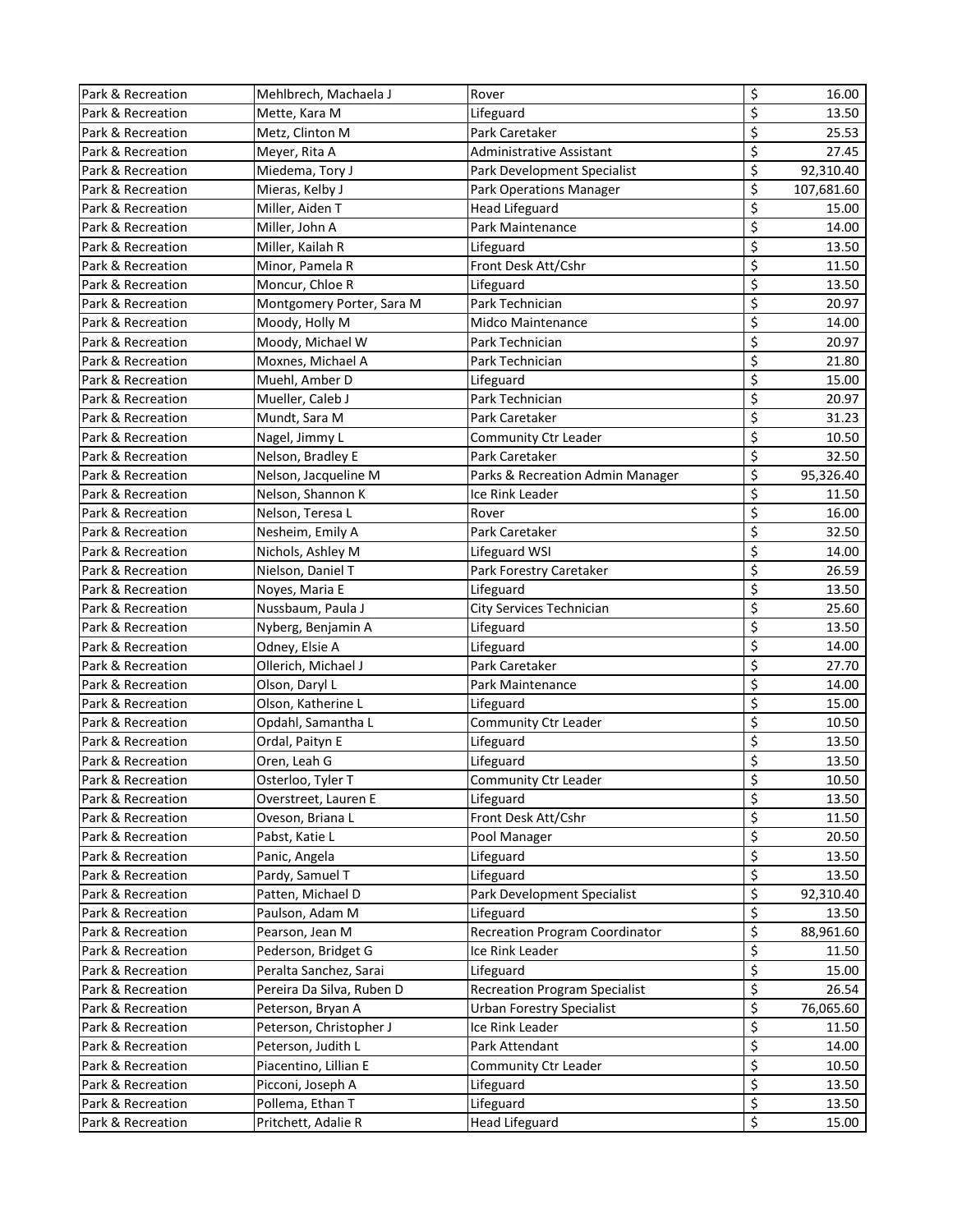| Park & Recreation | Quick, Marisa I          | Pool Manager                          | \$                              | 16.00     |
|-------------------|--------------------------|---------------------------------------|---------------------------------|-----------|
| Park & Recreation | Quissell, Chad R         | <b>Recreation Program Coordinator</b> | \$                              | 72,883.20 |
| Park & Recreation | Raether, Alex C          | Lifeguard WSI                         | \$                              | 14.00     |
| Park & Recreation | Rajski, Addison M        | Community Ctr Leader                  | \$                              | 10.50     |
| Park & Recreation | Reck, Emma G             | Lifeguard WSI                         | \$                              | 14.00     |
| Park & Recreation | Rehfeldt, Justin A       | Park Technician                       | \$                              | 25.46     |
| Park & Recreation | Reilly, Jack C           | Lifeguard WSI                         | \$                              | 14.00     |
| Park & Recreation | Renczykowski, James L    | Park Caretaker                        | \$                              | 30.00     |
| Park & Recreation | Rickard, Karissa K       | Lifeguard                             | \$                              | 13.50     |
| Park & Recreation | Roach, Justin C          | Lifeguard WSI                         | \$                              | 14.00     |
| Park & Recreation | Rombough, James D        | Lifeguard                             | \$                              | 13.50     |
| Park & Recreation | Rombough, Lauren R       | Lifeguard WSI                         | \$                              | 14.00     |
| Park & Recreation | Rothschadl, Morgan J     | Community Ctr Leader                  | \$                              | 10.50     |
| Park & Recreation | Ruth, Allisyn R          | Lifeguard                             | \$                              | 13.50     |
| Park & Recreation | Saathoff, Eric W         | <b>Recreation Program Coordinator</b> | \$                              | 72,883.20 |
| Park & Recreation | Salava, Trey M           | Community Ctr Leader                  | \$                              | 10.50     |
| Park & Recreation | Salmen, Cheryl L         | Park Attendant                        | \$                              | 14.00     |
| Park & Recreation | Sargent, Bryan S         | District Park Supervisor              | \$                              | 88,961.60 |
| Park & Recreation | Saur, Mckenna M          | Ice Rink Leader                       | \$                              | 11.50     |
| Park & Recreation | Saxon, Alec J            | Community Ctr Leader                  | \$                              | 10.50     |
| Park & Recreation | Schaffer, Roger D        | Community Ctr Leader                  | \$                              | 10.50     |
| Park & Recreation | Scheepstra, Tanya E      | Park Technician                       | \$                              | 25.46     |
| Park & Recreation | Scheerhoorn, Mackenzie M | Front Desk Att/Cshr                   | \$                              | 11.50     |
| Park & Recreation | Scheerhoorn, Shelby A    | Temp Interim                          | \$                              | 16.00     |
| Park & Recreation | Schmidt, Joseph J        | Park Technician                       | \$                              | 20.97     |
| Park & Recreation | Schneider, David H       | Park Maintenance                      | \$                              | 14.00     |
| Park & Recreation | Schock, Ryan R           | Ice Rink Leader                       | \$                              | 11.50     |
| Park & Recreation | Schoenfelder, Ty S       | Park Technician                       | \$                              | 20.97     |
| Park & Recreation | Schofield, Devin T       | Lifeguard WSI                         | \$                              | 14.00     |
| Park & Recreation | Scholten, Alexander J    | Park Technician                       | \$                              | 22.68     |
| Park & Recreation | Schuknecht, Stephen A    | Park Maintenance                      | \$                              | 14.00     |
| Park & Recreation | Schultz, Ryan A          | Lifeguard                             | \$                              | 13.50     |
| Park & Recreation | Schulz, Annabelle G      | Front Desk Att/Cshr                   | \$                              | 11.50     |
| Park & Recreation | Schumacher, Evangeline A | Ice Rink Leader                       | \$                              | 11.50     |
| Park & Recreation | Simko, Thomas J          | Lifeguard                             | \$                              | 13.50     |
| Park & Recreation | Smidt, Kellen T          | Park Technician                       | \$                              | 22.68     |
| Park & Recreation | Smith, Adrian D          | Park Technician                       | $\varsigma$                     | 20.97     |
| Park & Recreation | Smith, Sara S            | <b>Athletic Field Maint</b>           | \$                              | 14.00     |
| Park & Recreation | Spier, Sophie J          | Lifeguard                             | \$                              | 13.50     |
| Park & Recreation | Stall, Duane D           | Park Forestry Supervisor              | \$                              | 88,961.60 |
| Park & Recreation | Stanga, Jodi L           | Community Ctr Leader                  | \$                              | 10.50     |
| Park & Recreation | Stanga, Ramsey B         | Ice Rink Leader                       | $\overline{\boldsymbol{\zeta}}$ | 11.50     |
| Park & Recreation | Stieben, Brookelyn M     | Lifeguard                             | \$                              | 13.50     |
| Park & Recreation | Stokke, Jadelyn M        | Lifeguard                             | \$                              | 13.50     |
| Park & Recreation | Stombaugh, Gavin T       | Lifeguard                             | \$                              | 13.50     |
| Park & Recreation | Sugrue, Georgina F       | Lifeguard WSI                         | \$                              | 14.00     |
| Park & Recreation | Swier, Pamela M          | Front Desk Att/Cshr                   | \$                              | 11.50     |
| Park & Recreation | Thedens, Bradley J       | Park Caretaker                        | \$                              | 32.50     |
| Park & Recreation | Thie, Addison M          | Ice Rink Leader                       | \$                              | 11.50     |
| Park & Recreation | Thomas, Kathleen M       | Park Maintenance                      | $\varsigma$                     | 14.00     |
| Park & Recreation | Thomas, Lindsey A        | Front Desk Att/Cshr                   | \$                              | 13.50     |
| Park & Recreation | Thulin, Karl E           | Community Ctr Leader                  | \$                              | 10.50     |
| Park & Recreation | Thulin, Rasmus M         | Community Ctr Leader                  | \$                              | 10.50     |
| Park & Recreation | Tietjen, Nicole L        | <b>Recreation Program Specialist</b>  | \$                              | 31.07     |
| Park & Recreation | Timmer, Monaiya S        | Lifeguard                             | \$                              | 13.50     |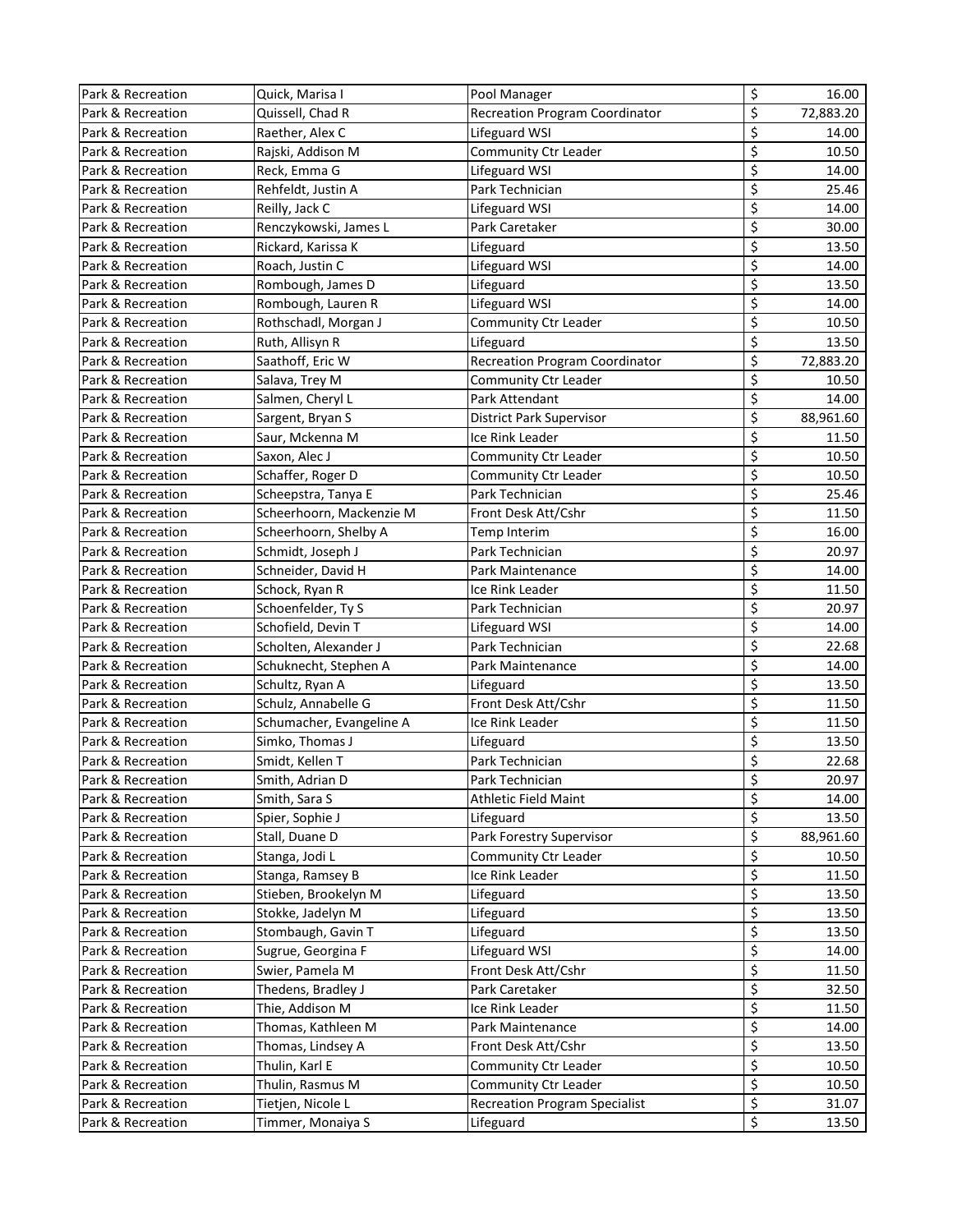| Park & Recreation       | Timmer, Scott D           | District Park Supervisor                  | \$                       | 88,961.60  |
|-------------------------|---------------------------|-------------------------------------------|--------------------------|------------|
| Park & Recreation       | Todd, Blake D             | Lifeguard                                 | \$                       | 13.50      |
| Park & Recreation       | Tomlinson, Rylee J        | Community Ctr Leader                      | \$                       | 10.50      |
| Park & Recreation       | Tordoff, Peyton J         | Lifeguard                                 | \$                       | 13.50      |
| Park & Recreation       | Trolson, Nathan P         | Temp Interim                              | \$                       | 16.00      |
| Park & Recreation       | Tucker, Christopher D     | Park Attendant                            | \$                       | 14.00      |
| Park & Recreation       | Tuttle, Richard D         | Park Maintenance                          | \$                       | 14.00      |
| Park & Recreation       | Ulrich, Chase M           | Lifeguard                                 | \$                       | 13.50      |
| Park & Recreation       | Urban, Katie J            | Park Technician                           | \$                       | 23.53      |
| Park & Recreation       | Van Engen, Jason A        | Park Maintenance                          | \$                       | 14.00      |
| Park & Recreation       | Van Wassenhove, Tristin C | Community Ctr Leader                      | \$                       | 10.50      |
| Park & Recreation       | Van Wyk, Shaela M         | Lifeguard                                 | \$                       | 15.00      |
| Park & Recreation       | Van Zee, Katie M          | Front Desk Att/Cshr                       | \$                       | 11.50      |
| Park & Recreation       | Vanbriesen, James C       | Lifeguard                                 | \$                       | 13.50      |
| Park & Recreation       | Vasquez, Gustavo J        | <b>Midco Maintenance</b>                  | \$                       | 14.00      |
| Park & Recreation       | Voigt, Aaron T            | Lifeguard                                 | \$                       | 13.50      |
| Park & Recreation       | Vonhaden, Olivia J        | Community Ctr Leader                      | \$                       | 10.50      |
| Park & Recreation       | Wallace, Stanley B        | Temp Interim                              | \$                       | 15.00      |
| Park & Recreation       | Ward, Logan F             | Park Caretaker                            | \$                       | 28.82      |
| Park & Recreation       | Warkenthien, Evan F       | Community Ctr Leader                      | \$                       | 16.00      |
| Park & Recreation       | Warner, Jaden A           | Community Ctr Leader                      | \$                       | 10.50      |
| Park & Recreation       | Watson, Travis L          | Park Supply Specialist                    | \$                       | 21.13      |
| Park & Recreation       | Weisbecker, Ross J        | Pool Manager                              | \$                       | 16.00      |
| Park & Recreation       | Weissenberger, Joshua J   | Ice Rink Leader                           | \$                       | 10.50      |
| Park & Recreation       | Westenberg, Kaitlyn G     | Lifeguard WSI                             | \$                       | 14.00      |
| Park & Recreation       | Wiese, Raegan I           | Lifeguard                                 | \$                       | 13.50      |
| Park & Recreation       | Williamson, Dorothy E     | Temp Admin Support                        | \$                       | 13.50      |
| Park & Recreation       | Wirth, Sandra K           | Front Desk Att/Cshr                       | \$                       | 13.00      |
| Park & Recreation       | Wolf, Tyler J             | Park Caretaker                            | \$                       | 28.82      |
| Park & Recreation       | Wurtz, Anna L             | Community Ctr Leader                      | \$                       | 10.50      |
| Park & Recreation       | Zahn, Shanley T           | Community Ctr Leader                      | \$                       | 10.50      |
| Park & Recreation       | Ziegahn, James W          | Ice Rink Leader                           | \$                       | 11.50      |
| Park & Recreation       | Zino, Sarah T             | Lifeguard                                 | \$                       | 13.50      |
| Parking                 | Haviland, Harlan L        | Lead Parking Equipment Service Technician | $\overline{\mathcal{S}}$ | 27.70      |
| Parking                 | Langle, Eric S            | Parking Administrative Technician         | \$                       | 22.03      |
| Parking                 | Negrete, Joseph R         | <b>Building Maintenance Worker</b>        | \$                       | 21.13      |
| Parking                 | Nelson, Matthew J         | <b>Public Parking Facilities Manager</b>  | \$                       | 98,009.60  |
| Parking                 | Schmidt, Mark R           | Parking Patrol                            | \$                       | 24.44      |
| Parking                 | Songstad, Janelle D       | Lead Parking Patrol                       | \$                       | 30.00      |
| Parking                 | Volynets, Yuliia          | Parking Patrol                            | \$                       | 18.21      |
| Parking                 | Waltman, Allen M          | <b>Building Maintenance Worker</b>        | \$                       | 24.44      |
| Parking                 | Wrotenbery, Scott P       | Parking Patrol                            | \$                       | 21.13      |
| Planning & Dev Services | Bartels, Arika L          | Temp Admin Support                        | \$                       | 14.50      |
| Planning & Dev Services | Bartz, Cole J             | <b>Electrical Inspector</b>               | \$                       | 34.19      |
| Planning & Dev Services | Benidt, Kristen A         | Urban Planner                             | $\overline{\mathbf{c}}$  | 69,680.00  |
| Planning & Dev Services | Bieber, Jason J           | Senior Planner                            | \$                       | 90,604.80  |
| Planning & Dev Services | Blain, Justin L           | <b>Plumbing Inspection Manager</b>        | \$                       | 75,961.60  |
| Planning & Dev Services | Borah, Michael E          | <b>Building Inspector</b>                 | \$                       | 34.33      |
| Planning & Dev Services | Brink, Chad D             | Plans Examiner                            | \$                       | 30.09      |
| Planning & Dev Services | Chapman, Gabrial K        | Mechanical Inspector                      | \$                       | 37.26      |
| Planning & Dev Services | Deuter, Karmen J          | Permit Technician                         | \$                       | 23.53      |
| Planning & Dev Services | Eckhoff, Jeffrey R        | Director of Planning & Development Svcs   | \$                       | 173,513.60 |
| Planning & Dev Services | Enderson, Thomas M        | Plumbing Inspector                        | \$                       | 30.09      |
| Planning & Dev Services | Fickbohm, Cory R          | <b>Customer Experience Supervisor</b>     | \$                       | 69,680.00  |
| Planning & Dev Services | Gaul, Allen D             | <b>Building Inspector</b>                 | \$                       | 31.41      |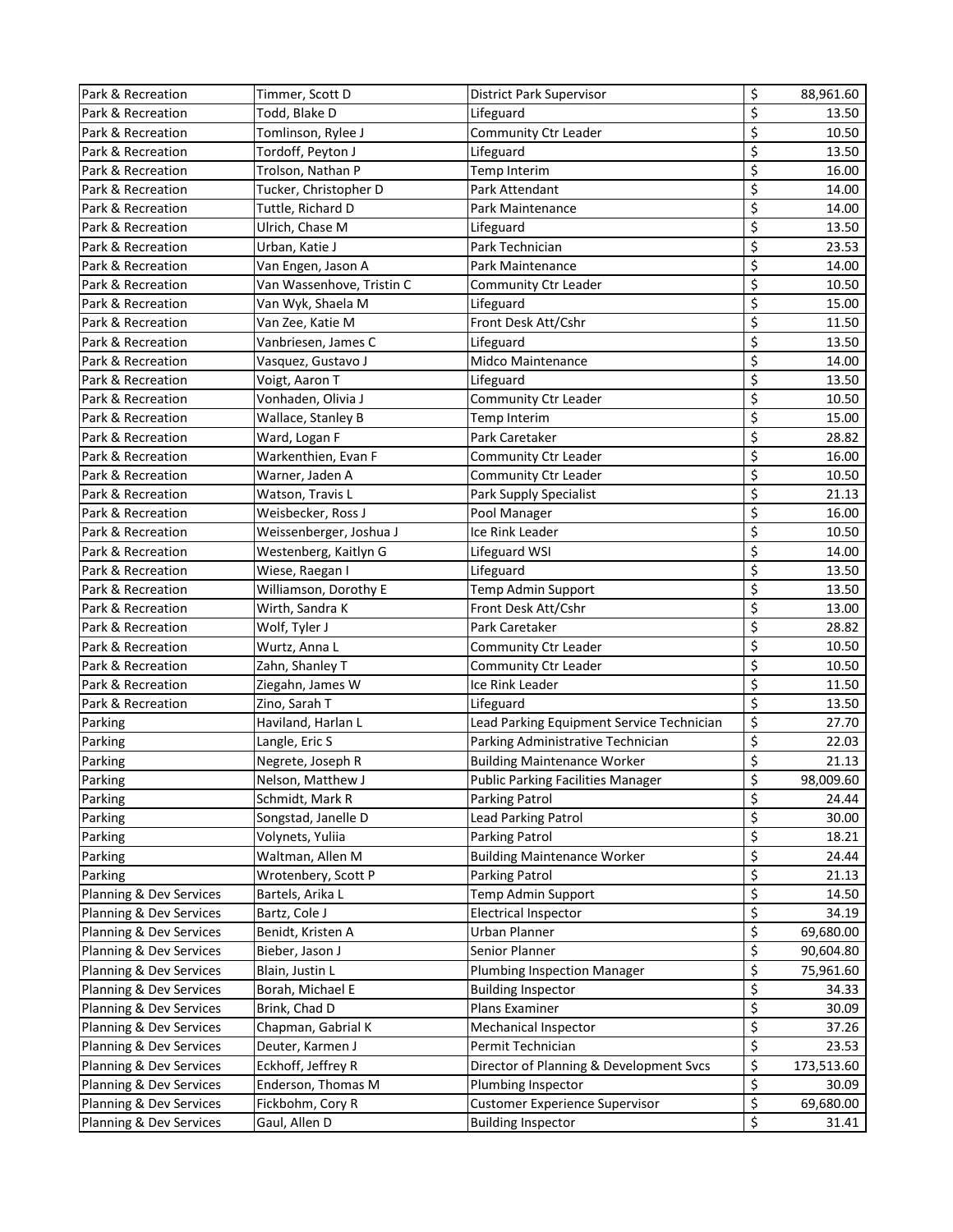| Planning & Dev Services | Groos, Darin E              | Mechanical Inspector                      | \$                              | 32.74      |
|-------------------------|-----------------------------|-------------------------------------------|---------------------------------|------------|
| Planning & Dev Services | Guenther, Harriet E         | Plans Examiner                            | \$                              | 34.19      |
| Planning & Dev Services | Hartmann, Bradley D         | Code Compliance Officer                   | \$                              | 38.93      |
| Planning & Dev Services | Hillestad, Maynard L        | Plumbing Inspector                        | \$                              | 38.93      |
| Planning & Dev Services | Hovaldt, Tonya L            | Permit Technician                         | \$                              | 28.55      |
| Planning & Dev Services | King, Neil J                | <b>Building Inspection Manager</b>        | \$                              | 83,324.80  |
| Planning & Dev Services | Kippes, Larry J             | <b>Electrical Inspection Manager</b>      | \$                              | 98,009.60  |
| Planning & Dev Services | Kirkwold, Paul E            | Residential Plans Examiner                | \$                              | 27.59      |
| Planning & Dev Services | Klarenbeek, Gary L          | <b>Mechanical Inspection Manager</b>      | \$                              | 94,328.00  |
| Planning & Dev Services | Kruetzfeldt, Amy L          | Planning & Zoning Specialist              | \$                              | 27.61      |
| Planning & Dev Services | Lacock, Fletcher R          | Urban Planner                             | \$                              | 76,065.60  |
| Planning & Dev Services | Lanning, Nicholas S         | Permit Technician                         | \$                              | 21.80      |
| Planning & Dev Services | Ochsner, Scotty R           | <b>Electrical Inspector</b>               | \$                              | 30.09      |
| Planning & Dev Services | Phelps, Robert M            | Mechanical Inspector                      | \$                              | 32.74      |
| Planning & Dev Services | Pike, Keith G               | <b>Electrical Inspector</b>               | \$                              | 35.70      |
| Planning & Dev Services | Powers, Dustin E            | Community Development Coordinator         | \$                              | 85,550.40  |
| Planning & Dev Services | Resendiz Dominguez, Karla A | Planning & Zoning Specialist              | $\overline{\boldsymbol{\zeta}}$ | 30.09      |
| Planning & Dev Services | Risty, Carl T               | Plans Examiner                            | \$                              | 32.74      |
| Planning & Dev Services | Roach, Adam D               | Urban Planner                             | \$                              | 85,800.00  |
| Planning & Dev Services | Schmidt, Albert R           | Urban Planner                             | \$                              | 79,352.00  |
| Planning & Dev Services | Schmidt, Anthony J          | <b>Building Inspector</b>                 | \$                              | 35.85      |
| Planning & Dev Services | Schmitt, Jeffrey D          | Planning Projects Coordinator             | \$                              | 102,544.00 |
| Planning & Dev Services | Smith, Kevin C              | Assistant Director of Planning & Dev Svcs | \$                              | 143,665.60 |
| Planning & Dev Services | South, Mariah L             | Plans Examiner                            | \$                              | 31.35      |
| Planning & Dev Services | Spellmeyer, Patrick D       | Planning & Zoning Specialist              | \$                              | 32.74      |
| Planning & Dev Services | Stroud, Aaron B             | <b>Electrical Inspector</b>               | \$                              | 34.19      |
| Planning & Dev Services | Tobias, Matthew J           | Neighborhood Revitalization Manager       | \$                              | 103,376.00 |
| Planning & Dev Services | Trebilcock, Sam B           | Senior Planner                            | \$                              | 98,009.60  |
| Planning & Dev Services | Tunge, Bradley P            | Plumbing Inspector                        | \$                              | 30.09      |
| Planning & Dev Services | Vanruler, Joe N             | <b>Electrical Inspector</b>               | \$                              | 37.26      |
| Planning & Dev Services | Wai, Emery D                | Permit Technician                         | \$                              | 21.80      |
| Planning & Dev Services | Warrington, Richard C       | <b>Chief Building Official</b>            | \$                              | 98,945.60  |
| Planning & Dev Services | Welbig, James R             | <b>Building Inspector</b>                 | \$                              | 37.47      |
| Planning & Dev Services | Wilkins, Laurie K           | Permit Technician                         | \$                              | 28.55      |
| Planning & Dev Services | Woldt, Mitchell D           | Planning & Zoning Specialist              | \$                              | 28.81      |
| Planning & Dev Services | Wudel, Daniel J             | Temp Skilled Craft                        | \$                              | 37.98      |
| Police                  | Anderson, Brianna F         | Forensic Specialist Ii                    | \$                              | 32.82      |
| Police                  | Anderson, Isaac B           | Police Officer                            | \$                              | 29.11      |
| Police                  | Anker, Dirk A               | Police Officer                            | \$                              | 34.92      |
| Police                  | Ashley, Nicholas P          | Police Officer                            | \$                              | 29.11      |
| Police                  | Baker, Ryan D               | Police Officer                            | \$                              | 37.84      |
| Police                  | Baltazar, Ryan T            | Police Officer                            | \$                              | 34.92      |
| Police                  | Banik, Jason D              | Police Officer                            | \$                              | 27.68      |
| Police                  | Bartels, Shelly G           | Police Records Clerk                      | \$                              | 19.54      |
| Police                  | Bauman, Chris D             | Police Officer                            | \$                              | 39.28      |
| Police                  | Beckman, Patricia A         | Animal Control Officer                    | \$                              | 24.46      |
| Police                  | Beltman, Travis D           | Police Officer                            | \$                              | 39.28      |
| Police                  | Bennett, Aaron A            | Police Officer                            | \$                              | 29.11      |
| Police                  | Bennett, Hannah P           | Police Evidence Technician                | \$                              | 18.21      |
| Police                  | Benson, Aaron R             | Police Sergeant                           | \$                              | 45.27      |
| Police                  | Berger, Susan I             | City Services Technician                  | \$                              | 24.67      |
| Police                  | Bernal, Manuel I            | Police Officer                            | \$                              | 27.68      |
| Police                  | Bertram, Erin M             | Police Officer                            | \$                              | 33.46      |
| Police                  | Billings, Nicholas P        | Police Officer                            | $\overline{\mathcal{S}}$        | 34.92      |
| Police                  | Bjergaard, Laura A          | Lead Police Records Clerk                 | \$                              | 28.82      |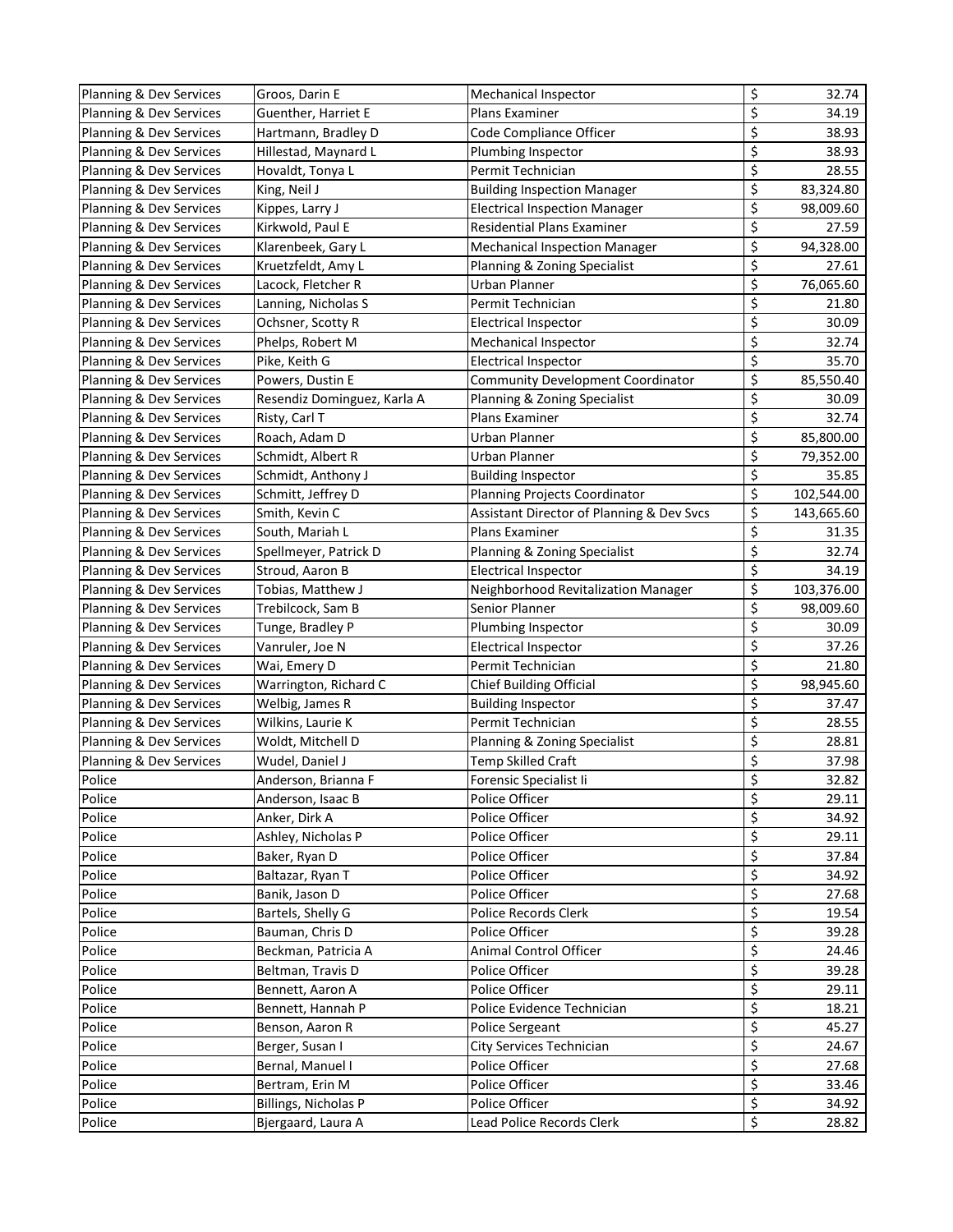| Police | Black, Morgan L        | Police Officer               | \$                      | 33.46      |
|--------|------------------------|------------------------------|-------------------------|------------|
| Police | Blankenfeld, Peter J   | Police Sergeant              | \$                      | 42.22      |
| Police | Bleyenberg, Verlyn R   | Police Officer               | \$                      | 39.28      |
| Police | Bobier, Aaron M        | Police Officer               | \$                      | 32.96      |
| Police | Boetel, Craig A        | Police Officer               | \$                      | 39.28      |
| Police | Booth, Brent A         | Police Officer               | \$                      | 39.28      |
| Police | Branch, Ian B          | Police Officer               | \$                      | 37.48      |
| Police | Brandt, Thomas A       | Police Officer               | \$                      | 39.28      |
| Police | Brewster, Elyse M      | Police Officer               | \$                      | 30.57      |
| Police | Briggs, Christopher R  | Police Records Clerk         | \$                      | 18.80      |
| Police | Brink, Bryan R         | <b>Protective Service</b>    | \$                      | 22.00      |
| Police | Brink, Randall L       | Police Lieutenant            | \$                      | 109,532.80 |
| Police | Brown, Seth M          | Police Officer               | \$                      | 32.00      |
| Police | Bruhn, Garrett L       | Police Officer               | \$                      | 34.92      |
| Police | Bruxvoort, Christine M | Police Officer               | $\overline{\xi}$        | 39.28      |
| Police | Bruxvoort, Troy D      | Police Sergeant              | \$                      | 45.27      |
| Police | Buhr, Samual J         | Police Officer               | $\overline{\xi}$        | 29.11      |
| Police | Bunkers, Bradley J     | Police Officer               | \$                      | 37.84      |
| Police | Bunkers, Stacia J      | Animal Control Officer       | \$                      | 21.80      |
| Police | Burke, Scott M         | <b>Protective Service</b>    | \$                      | 22.00      |
| Police | Buteyn, James N        | Police Sergeant              | \$                      | 45.27      |
| Police | Butler, Nicholas R     | Police Lieutenant            | \$                      | 105,809.60 |
| Police | Cahoy, Martin L        | Police Officer               | \$                      | 39.28      |
| Police | Carda, Jonathan D      | Police Officer               | \$                      | 39.28      |
| Police | Carpenter, Shellie A   | Police Officer               | $\varsigma$             | 39.28      |
| Police | Chase, Ryan T          | Police Officer               | \$                      | 39.28      |
| Police | Chernock, Dane C       | Police Officer               | \$                      | 34.46      |
| Police | Christensen, Jason J   | Police Officer               | \$                      | 39.28      |
| Police | Clemans, Jamielynn E   | <b>Forensic Specialist I</b> | \$                      | 27.70      |
| Police | Clemens, Samuel W      | Police Officer               | \$                      | 39.28      |
| Police | Cliff, Michael D       | Police Officer               | \$                      | 30.57      |
| Police | Colwill, Michael T     | Police Captain               | \$                      | 123,052.80 |
| Police | Cook, Mathew R         | Police Officer               | \$                      | 39.28      |
| Police | Cook, Nicholas B       | Police Lieutenant            | \$                      | 109,532.80 |
| Police | Covert, Amanda J       | Police Officer               | \$                      | 30.57      |
| Police | Creviston, Paul A      | Police Sergeant              | \$                      | 45.27      |
| Police | Curtis, Michael A      | Police Officer               | \$                      | 27.68      |
| Police | D'Alfonso, Stephen     | Police Officer               | \$                      | 33.46      |
| Police | Dalton, Joel M         | Police Sergeant              | \$                      | 43.73      |
| Police | Daughters, Curtis J    | Police Officer               | \$                      | 39.28      |
| Police | Davis, Blake A         | Police Officer               | \$                      | 32.96      |
| Police | Deboer, Greg A         | Protective Service           | $\overline{\mathbf{z}}$ | 22.00      |
| Police | Deboer, Jason S        | Police Sergeant              | \$                      | 42.22      |
| Police | Devlin, Bridget A      | Police Officer               | \$                      | 40.46      |
| Police | Disburg, Jennifer M    | Police Records Manager       | \$                      | 83,324.80  |
| Police | Disburg, Joshua D      | Temp Interim                 | \$                      | 22.00      |
| Police | Do, Dat T              | Police Officer               | \$                      | 32.96      |
| Police | Draeger, Robert H      | Police Officer               | \$                      | 39.28      |
| Police | Dravland, Jonathan B   | Police Officer               | \$                      | 39.28      |
| Police | Drenten, John M        | Police Officer               | $\varsigma$             | 33.46      |
| Police | Drummond, Shaun M      | Police Officer               | \$                      | 37.84      |
| Police | Dunn, Matthew G        | Police Sergeant              | \$                      | 42.22      |
| Police | Dykstra, Jacob A       | Police Officer               | \$                      | 33.46      |
| Police | Ehler, Trent W         | Police Officer               | \$                      | 34.92      |
| Police | Eilers, Logan A        | Police Officer               | \$                      | 34.92      |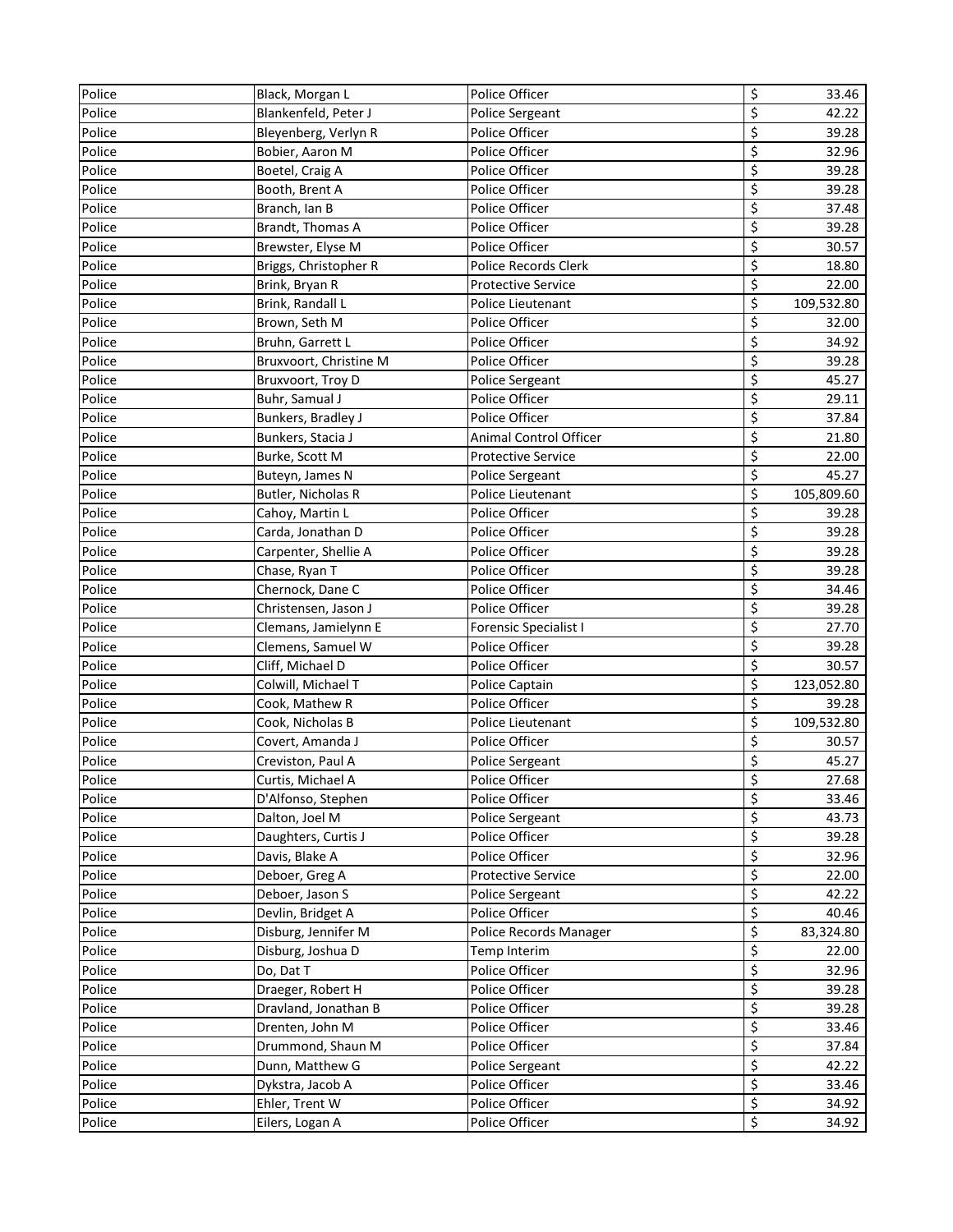| Police | Eilers, Nicholas J      | Police Officer                     | \$                              | 35.97      |
|--------|-------------------------|------------------------------------|---------------------------------|------------|
| Police | Englund, Timothy D      | Police Officer                     | \$                              | 39.28      |
| Police | Erickson, Benjamin W    | Police Officer                     | \$                              | 34.92      |
| Police | Estep, John M           | Police Officer                     | \$                              | 36.39      |
| Police | Eulberg, Austin J       | Police Officer                     | \$                              | 27.68      |
| Police | Fajardo, Adriana        | Police Records Clerk               | \$                              | 18.80      |
| Police | Fatone, Jason B         | Police Officer                     | \$                              | 39.28      |
| Police | Feenstra, Austin M      | Police Officer                     | \$                              | 34.92      |
| Police | Fiegen, Benjamin R      | Police Officer                     | \$                              | 34.46      |
| Police | Flogstad, Ryan D        | Police Sergeant                    | \$                              | 45.27      |
| Police | Forster, Robert S       | Police Sergeant                    | \$                              | 45.27      |
| Police | Fox, Brady P            | Police Officer                     | \$                              | 36.39      |
| Police | Frerichs, Paul R        | Police Officer                     | \$                              | 38.98      |
| Police | Gannon, Jon M           | Police Officer                     | \$                              | 39.28      |
| Police | Garden, Jeffrey B       | Police Captain                     | \$                              | 123,052.80 |
| Police | Gassman, Lincoln M      | Police Officer                     | \$                              | 27.68      |
| Police | Gearman, Candice B      | Police Lieutenant                  | \$                              | 105,809.60 |
| Police | German, Cole H          | Police Officer                     | \$                              | 33.46      |
| Police | Gillen, Chad J          | Police Officer                     | \$                              | 39.28      |
| Police | Gillespie, Jeff M       | Police Officer                     | \$                              | 39.28      |
| Police | Gooch, Logan E          | Police Officer                     | \$                              | 32.96      |
| Police | Gordon, Shawn M         | Police Sergeant                    | \$                              | 42.22      |
| Police | Gross, John J           | Police Officer                     | \$                              | 39.28      |
| Police | Haffeman, Dustin J      | Police Evidence Technician         | \$                              | 21.13      |
| Police | Hagberg, Zachary M      | Police Officer                     | \$                              | 34.46      |
| Police | Halter, Paul J          | Police Officer                     | \$                              | 29.11      |
| Police | Hand, Carter J          | Police Officer                     | \$                              | 30.57      |
| Police | Hansen, Gretchen M      | Police Officer                     | \$                              | 39.28      |
| Police | Hansen, Jacob D         | Police Officer                     | \$                              | 35.97      |
| Police | Harris, Jacob D         | Police Sergeant                    | \$                              | 42.22      |
| Police | Harris, Jon R           | <b>Protective Service</b>          | \$                              | 22.00      |
| Police | Hartson, Milo M         | <b>Lead Animal Control Officer</b> | \$                              | 30.00      |
| Police | Hatcher, Lon J          | Police Sergeant                    | \$                              | 45.27      |
| Police | Hayek, Samantha J       | Forensic Specialist I              | \$                              | 24.54      |
| Police | Hayes, Joseph M         | Police Officer                     | \$                              | 29.11      |
| Police | Healy, Adam C           | Police Officer                     | \$                              | 37.84      |
| Police | Henkel, Kevin C         | Police Lieutenant                  | \$                              | 105,809.60 |
| Police | Herman, Joshua J        | Police Officer                     | \$                              | 34.92      |
| Police | Hernandez, Emilio       | Police Officer                     | \$                              | 29.11      |
| Police | Herrmann, Micah J       | Police Records Clerk               | \$                              | 18.17      |
| Police | Hildebrand, Scott L     | Police Officer                     | \$                              | 34.46      |
| Police | Hockett, Michelle R     | Police Sergeant                    | $\overline{\boldsymbol{\zeta}}$ | 43.73      |
| Police | Hoekstra, Kyle L        | <b>Assistant Police Chief</b>      | $\overline{\boldsymbol{\zeta}}$ | 142,313.60 |
| Police | Hoffman, Martin J       | Police Sergeant                    | \$                              | 45.27      |
| Police | Holbeck, Jason J        | Police Officer                     | \$                              | 39.28      |
| Police | Horn, Richard G         | Police Officer                     | \$                              | 34.46      |
| Police | Huemoeller, Kylie A     | Police Officer                     | \$                              | 35.97      |
| Police | Hunt, Kenneth I         | Police Officer                     | \$                              | 36.39      |
| Police | Huntimer, David A       | Protective Service                 | \$                              | 22.00      |
| Police | Inzitari, Anthony D     | Police Officer                     | \$                              | 29.11      |
| Police | Irish, Shannon J        | Police Officer                     | \$                              | 39.28      |
| Police | Isais, Gabriel M        | Police Officer                     | \$                              | 37.84      |
| Police | Ivancevic, Aleksandar Z | Police Officer                     | \$                              | 27.68      |
| Police | Iverson, Michael A      | Police Officer                     | \$                              | 39.28      |
| Police | Jans, Bodray D          | Police Officer                     | \$                              | 34.92      |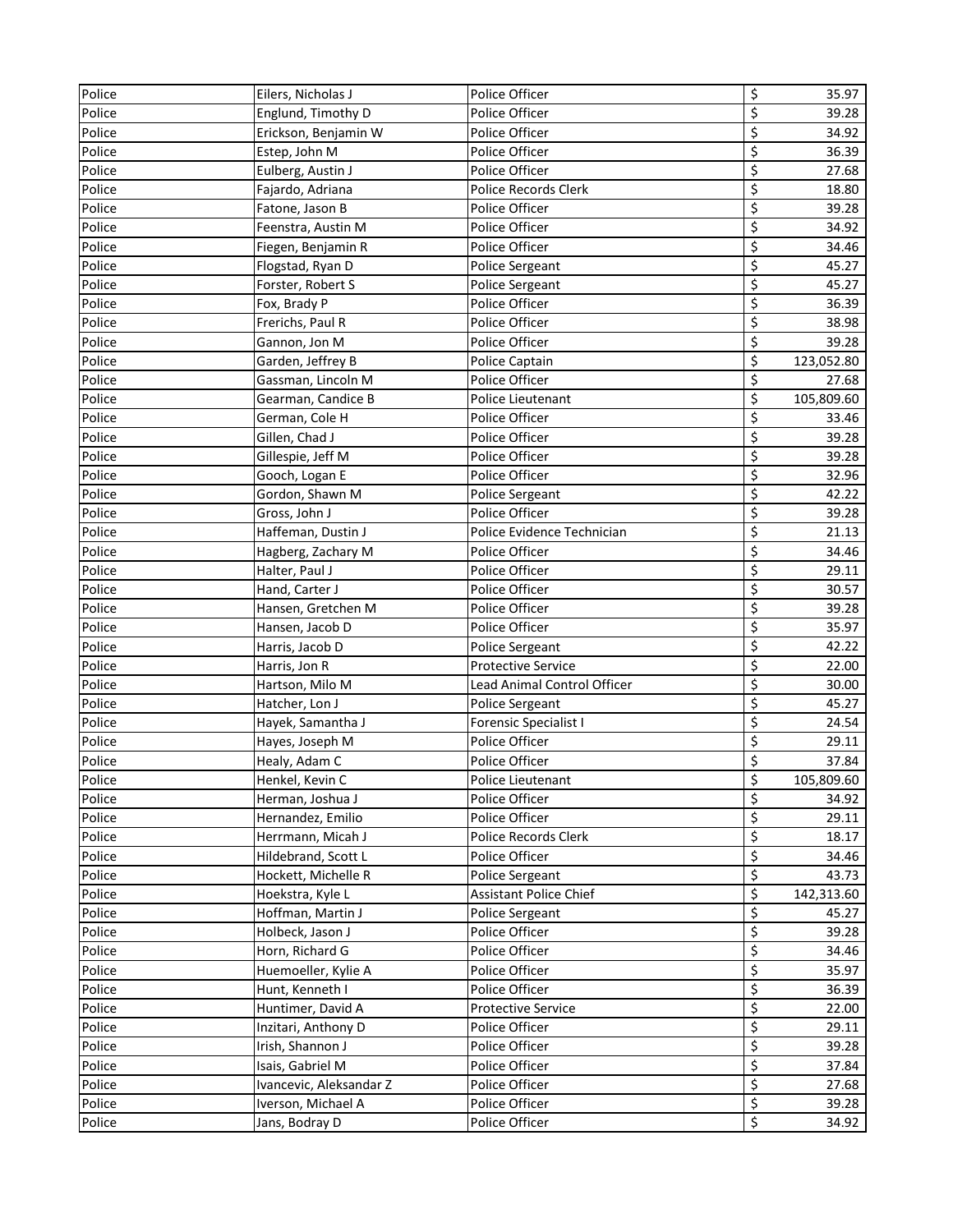| Police | Jasso, Christopher R  | Police Officer                       | \$               | 39.28      |
|--------|-----------------------|--------------------------------------|------------------|------------|
| Police | Jensen, Aaron D       | Police Officer                       | \$               | 35.97      |
| Police | Jensen, Andrew E      | Police Officer                       | \$               | 32.00      |
| Police | Jensen, Nicholas R    | Police Officer                       | \$               | 33.46      |
| Police | Jock, Matthew A       | Police Officer                       | \$               | 29.11      |
| Police | Joffer, Jacob Z       | Police Officer                       | \$               | 39.28      |
| Police | Johnson, Carl W       | Police Officer                       | \$               | 32.00      |
| Police | Johnson, Chad J       | Police Officer                       | \$               | 39.28      |
| Police | Johnson, Kyle M       | Police Officer                       | \$               | 37.84      |
| Police | Jorgensen, Dustin D   | Police Officer                       | \$               | 32.96      |
| Police | Juelfs, Jacob J       | Police Officer                       | \$               | 27.68      |
| Police | Kayl, Shaun P         | <b>Police Application Specialist</b> | \$               | 72,883.20  |
| Police | Kenyon, Jordan P      | Police Officer                       | \$               | 30.57      |
| Police | Kimball, Eric S       | Police Officer                       | \$               | 39.28      |
| Police | Klawitter, Derek R    | <b>Protective Service</b>            | \$               | 15.00      |
| Police | Klein, Aaron J        | Police Officer                       | \$               | 40.46      |
| Police | Knodel, Brady T       | Police Officer                       | $\overline{\xi}$ | 27.68      |
| Police | Koester, Austin P     | Police Officer                       | \$               | 35.97      |
| Police | Kooistra, Sean M      | Police Sergeant                      | \$               | 45.27      |
| Police | Krahn, Jeremy R       | Police Officer                       | \$               | 39.28      |
| Police | Langenfeld, Molly A   | Police Records Clerk                 | \$               | 18.80      |
| Police | Lanning, Kasey J      | Police Officer                       | \$               | 27.68      |
| Police | Larsen, Jason A       | Police Officer                       | \$               | 39.28      |
| Police | Larson, Evan D        | Police Officer                       | \$               | 34.92      |
| Police | Leach, Jason D        | Police Lieutenant                    | \$               | 109,532.80 |
| Police | Leacraft, Nelson L    | Police Officer                       | \$               | 33.46      |
| Police | Leveranz, Landon L    | Police Officer                       | \$               | 36.39      |
| Police | Lewis, Eric J         | Police Officer                       | \$               | 39.28      |
| Police | Lieuwen, Brady L      | Police Officer                       | \$               | 39.28      |
| Police | Lind, Christine M     | Police Officer                       | \$               | 32.96      |
| Police | Lindstrom, Julie R    | Animal Control Supervisor            | \$               | 82,596.80  |
| Police | Logan, Gregory F      | Police Officer                       | \$               | 40.46      |
| Police | Lohr, Jon S           | Police Captain                       | \$               | 119,059.20 |
| Police | Lorenzo, Zachary M    | Police Officer                       | \$               | 27.68      |
| Police | Mac Arthur, Kathy J   | City Services Technician             | \$               | 19.69      |
| Police | MacFarlane, Jeffrey T | Police Officer                       | \$               | 36.39      |
| Police | Marino, Patrick J     | Police Officer                       | \$               | 39.28      |
| Police | Marquez, Mauricio     | Police Officer                       | \$               | 33.46      |
| Police | Marston, Amanda M     | Police Officer                       | \$               | 34.46      |
| Police | Martyna, Joseph D     | Police Officer                       | \$               | 39.28      |
| Police | Mathis, Skyler S      | Police Officer                       | \$               | 32.00      |
| Police | Matia, Terrance S     | Police Lieutenant                    | \$               | 109,532.80 |
| Police | Matthews, John B      | Police Officer                       | \$               | 39.28      |
| Police | Mattson, Andrew E     | Police Officer                       | \$               | 39.28      |
| Police | Maule, Geno R         | Police Officer                       | \$               | 34.46      |
| Police | Mayberry, Brian D     | Police Officer                       | \$               | 31.49      |
| Police | Mayer, Keith R        | Police Officer                       | \$               | 27.68      |
| Police | McCaffrey, Erin K     | <b>Forensic Specialist II</b>        | \$               | 37.47      |
| Police | McClure, Cullen E     | Police Sergeant                      | \$               | 43.73      |
| Police | McGillivray, Erin L   | Police Officer                       | \$               | 39.28      |
| Police | McIntire, David A     | Police Captain                       | \$               | 123,052.80 |
| Police | McMahon, Jonathan L   | Police Officer                       | \$               | 38.98      |
| Police | Meath, Joseph C       | Police Officer                       | \$               | 34.92      |
| Police | Mechaley, Sierra B    | Police Officer                       | \$               | 27.68      |
| Police | Meier, Seth P         | Police Officer                       | \$               | 33.46      |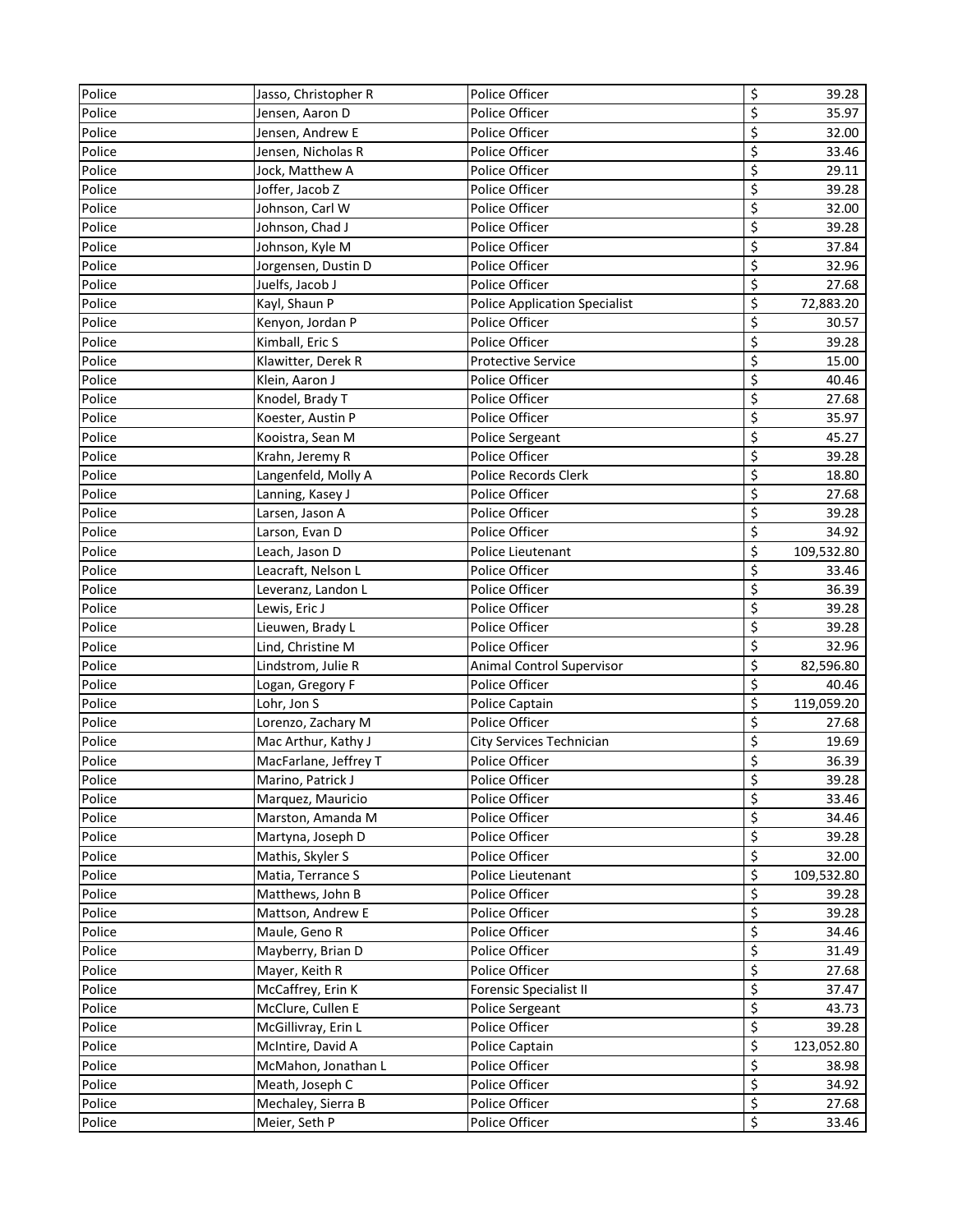| Police | Mertes, Patrick J      | Police Officer               | \$                              | 39.28      |
|--------|------------------------|------------------------------|---------------------------------|------------|
| Police | Meyer, Eric A          | Police Sergeant              | \$                              | 43.73      |
| Police | Meyer, Jason P         | Police Sergeant              | \$                              | 42.22      |
| Police | Mihajlovic, Danijel    | Police Officer               | \$                              | 39.28      |
| Police | Millard, Mason W       | Police Officer               | \$                              | 29.11      |
| Police | Miller, Daniel A       | Police Officer               | \$                              | 27.68      |
| Police | Miller, Richard C      | <b>Protective Service</b>    | \$                              | 22.00      |
| Police | Miller, Wade P         | Police Officer               | \$                              | 27.68      |
| Police | Millette, Richard A    | Police Officer               | \$                              | 39.28      |
| Police | Mitchell, Melinda L    | Police Officer               | \$                              | 34.46      |
| Police | Mitchell, Rachel E     | Police Officer               | \$                              | 30.57      |
| Police | Mixell, Terry L        | <b>Protective Service</b>    | \$                              | 22.00      |
| Police | Montgomery, Jason D    | Police Sergeant              | \$                              | 42.22      |
| Police | Moore, Jared A         | Police Officer               | \$                              | 29.11      |
| Police | Moore, Shirrel J       | Police Records Clerk         | \$                              | 23.31      |
| Police | Mullaney, Aidan R      | <b>Forensic Specialist I</b> | \$                              | 24.54      |
| Police | Myers, Cory L          | Police Officer               | \$                              | 27.68      |
| Police | Myers, Logan R         | Police Officer               | \$                              | 27.68      |
| Police | Nachreiner, Cody M     | Police Officer               | \$                              | 34.92      |
| Police | Neal, Adam W           | Police Officer               | \$                              | 32.96      |
| Police | Neal, Jackson D        | Police Officer               | \$                              | 27.68      |
| Police | Neal, Martin V         | <b>Protective Service</b>    | \$                              | 20.00      |
| Police | Neises, Rachel A       | Police Officer               | \$                              | 36.39      |
| Police | Nelson, Scott A        | Police Officer               | \$                              | 39.28      |
| Police | Nielsen, Shawn M       | Police Officer               | \$                              | 34.92      |
| Police | Nolz, Zachary A        | Police Officer               | \$                              | 35.97      |
| Police | Nyberg, Aaron A        | Police Sergeant              | \$                              | 45.27      |
| Police | O'Brien, Christian M   | Police Officer               | \$                              | 32.96      |
| Police | Ochsner, Kyle K        | Police Officer               | \$                              | 32.96      |
| Police | Odden, Elizabeth J     | Administrative Assistant     | \$                              | 27.45      |
| Police | Oetken, Angela M       | City Services Technician     | \$                              | 22.91      |
| Police | Olsen, Travis J        | Police Sergeant              | \$                              | 43.73      |
| Police | Olson, Eric M          | Police Officer               | \$                              | 34.92      |
| Police | Olson, Robert A        | Police Officer               | \$                              | 27.68      |
| Police | Parrott, Andrew J      | Police Officer               | \$                              | 34.92      |
| Police | Payton, Aristarchus J  | Police Officer               | \$                              | 29.11      |
| Police | Pearson, Andrew J      | Police Officer               | \$                              | 37.48      |
| Police | Pearson, Christopher R | Police Officer               | \$                              | 27.68      |
| Police | Pearson, Christopher W | <b>Protective Service</b>    | \$                              | 22.00      |
| Police | Perez, Israel          | Police Officer               | \$                              | 27.68      |
| Police | Person, Lee J          | <b>Criminal Analyst</b>      | \$                              | 85,800.00  |
| Police | Petersen, Adam C       | Police Lieutenant            | \$                              | 109,532.80 |
| Police | Pollema, Tanner J      | Police Officer               | \$                              | 27.68      |
| Police | Prostrollo, Peter J    | Police Officer               | \$                              | 35.97      |
| Police | Puente, Carlos A       | Police Officer               | $\overline{\mathbf{c}}$         | 34.92      |
| Police | Pulizzi, Peter R       | Police Officer               | $\overline{\boldsymbol{\zeta}}$ | 27.68      |
| Police | Purcell, Justin P      | Police Officer               | $\overline{\mathbf{c}}$         | 29.11      |
| Police | Purkapile, Jason C     | Police Officer               | \$                              | 32.00      |
| Police | Purkapile, Katrina J   | Police Records Clerk         | \$                              | 20.20      |
| Police | Ragland, Andrew P      | Police Officer               | \$                              | 34.92      |
| Police | Rech, Jeffrey K        | Police Officer               | $\varsigma$                     | 33.46      |
| Police | Redmond, Steven M      | Police Officer               | \$                              | 39.28      |
| Police | Reemtsma, Darryl V     | Police Officer               | \$                              | 39.28      |
| Police | Reinwald, Brian E      | Police Officer               | $\overline{\xi}$                | 39.28      |
| Police | Reiter, Justin S       | Police Officer               | $\overline{\mathbf{S}}$         | 37.84      |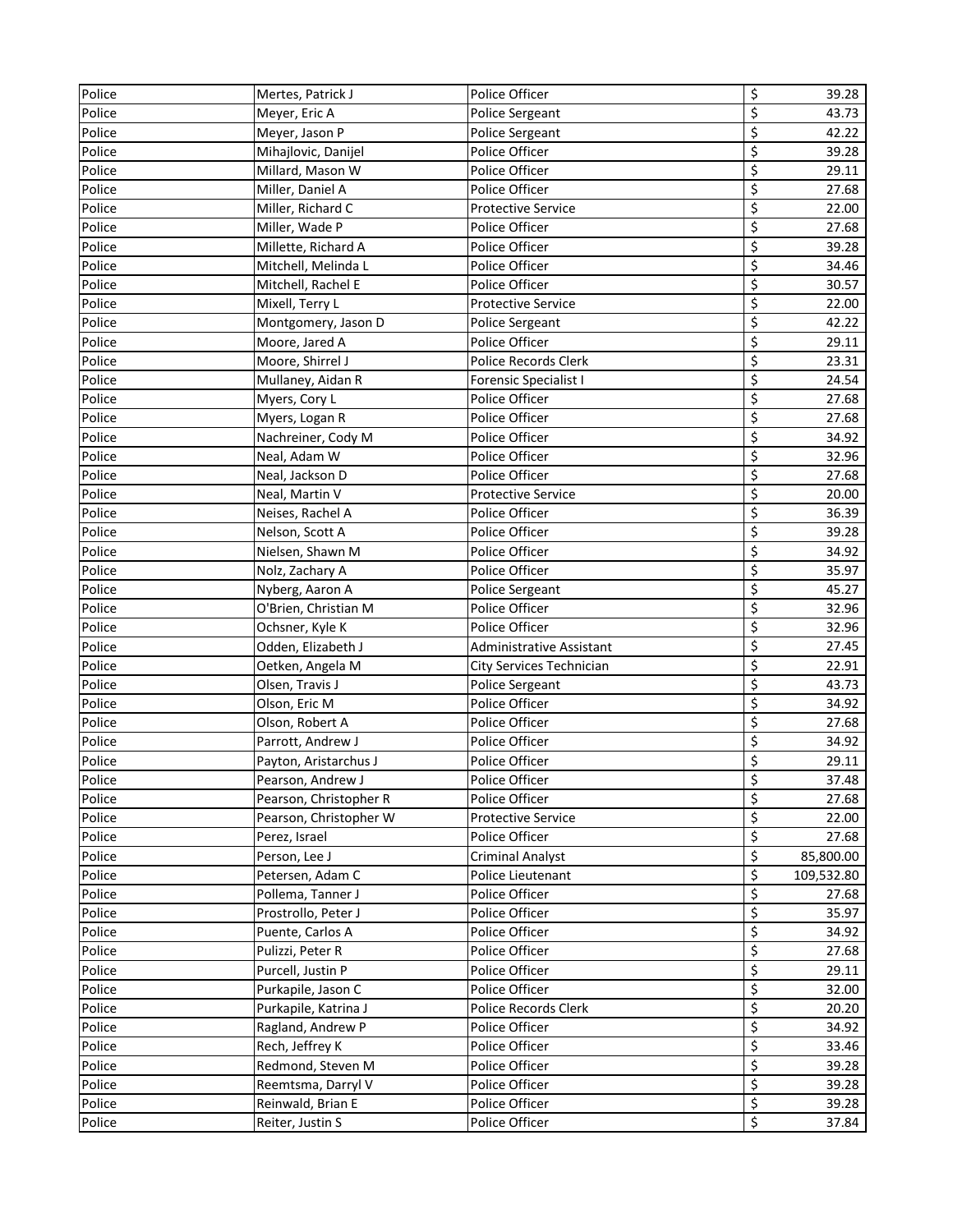| Police | Rhoades, Thomas B       | <b>Animal Control Officer</b> | \$                              | 22.68      |
|--------|-------------------------|-------------------------------|---------------------------------|------------|
| Police | Riggins, Christopher J  | Police Officer                | \$                              | 32.00      |
| Police | Ross, Hannah E          | Police Officer                | \$                              | 27.68      |
| Police | Runyan, Todd A          | Police Officer                | \$                              | 39.28      |
| Police | Schauer, Luke J         | Police Officer                | \$                              | 33.46      |
| Police | Schmeichel, Rachel C    | Police Officer                | \$                              | 37.48      |
| Police | Schoepf, Christopher A  | Police Officer                | \$                              | 39.28      |
| Police | Schulz, Cody W          | Police Sergeant               | \$                              | 43.73      |
| Police | Schwartz, Zachary D     | Police Officer                | \$                              | 29.11      |
| Police | Scott, Kaylea J         | Police Officer                | \$                              | 27.68      |
| Police | Scott, Reece C          | Police Officer                | \$                              | 29.11      |
| Police | Seiner, Scott E         | Police Officer                | \$                              | 33.46      |
| Police | Shugar-Garza, Daniel P  | Police Officer                | \$                              | 30.57      |
| Police | Siebenborn, Andrew R    | Police Lieutenant             | \$                              | 105,809.60 |
| Police | Siferd, Joshua L        | Police Officer                | $\overline{\xi}$                | 33.46      |
| Police | Skidmore, Charles R     | Police Officer                | \$                              | 37.48      |
| Police | Slaven, Gregory C       | Police Officer                | \$                              | 39.28      |
| Police | Smedsrud, Paul W        | Police Sergeant               | \$                              | 45.27      |
| Police | Smith, Michelle C       | Police Officer                | \$                              | 30.57      |
| Police | Smith, Richard D        | Police Officer                | \$                              | 33.46      |
| Police | Smith, Silhouette E     | Animal Control Officer        | \$                              | 21.80      |
| Police | Smorada, Elizabeth Q    | Police Officer                | \$                              | 33.46      |
| Police | Soto, Hector            | Police Officer                | \$                              | 39.28      |
| Police | Spaeth, John P          | <b>Police Sergeant</b>        | \$                              | 43.73      |
| Police | Speckmeier, Jessica M   | Police Sergeant               | \$                              | 45.27      |
| Police | Stancer, Dylan A        | Police Officer                | \$                              | 32.00      |
| Police | Starr, Matthew W        | Police Officer                | \$                              | 39.28      |
| Police | Stefanyuk, Vasiliy      | Police Officer                | \$                              | 27.68      |
| Police | Stenzel, Brittany L     | Police Officer                | \$                              | 34.92      |
| Police | Stevens, Nicholas P     | Police Officer                | \$                              | 39.28      |
| Police | Strubel, Richard L      | Police Officer                | \$                              | 27.68      |
| Police | Suurmeyer, Jenifer M    | Police Sergeant               | \$                              | 42.22      |
| Police | Suurmeyer, Timothy M    | Police Officer                | \$                              | 39.28      |
| Police | Swanger, Sabrina R      | Police Officer                | \$                              | 29.11      |
| Police | Swenson, Shelby J       | Police Officer                | \$                              | 27.68      |
| Police | Taylor, Jordan P        | Police Officer                | \$                              | 29.11      |
| Police | Thelen, Daniel T        | Police Officer                | $\varsigma$                     | 37.84      |
| Police | Thum, Jonathan H        | Police Chief                  | \$                              | 137,945.60 |
| Police | Timmerman, Scott A      | Police Officer                | \$                              | 39.28      |
| Police | Toland, Mark A          | Police Officer                | \$                              | 37.48      |
| Police | Trainor, Joey L         | Police Officer                | \$                              | 39.28      |
| Police | Treadway, Christopher L | Police Sergeant               | $\overline{\boldsymbol{\zeta}}$ | 43.73      |
| Police | Trebitowski, Kyle J     | Police Officer                | $\overline{\boldsymbol{\zeta}}$ | 30.57      |
| Police | Umthun, Justin T        | Police Officer                | \$                              | 27.68      |
| Police | Valland, Ryan J         | Police Officer                | \$                              | 39.28      |
| Police | Van Gerpen, Jeffrey L   | Police Officer                | \$                              | 34.92      |
| Police | Van Houten, Kelly M     | Police Records Clerk          | \$                              | 17.51      |
| Police | Van Roekel, Scott H     | <b>Police Sergeant</b>        | \$                              | 45.27      |
| Police | Van Voorst, Sarah E     | Police Officer                | \$                              | 34.92      |
| Police | Vanderhule, Chase E     | Police Officer                | $\overline{\mathbf{z}}$         | 36.39      |
| Police | Vandervelde, Matt J     | Police Officer                | \$                              | 39.28      |
| Police | Vandiepen, Austin D     | Police Officer                | \$                              | 30.57      |
| Police | Vanlaar, Benjamin D     | Animal Control Officer        | \$                              | 25.46      |
| Police | Vant Hul, Steven G      | <b>Protective Service</b>     | \$                              | 24.00      |
| Police | Vanvoorst, Grant R      | Police Officer                | \$                              | 39.28      |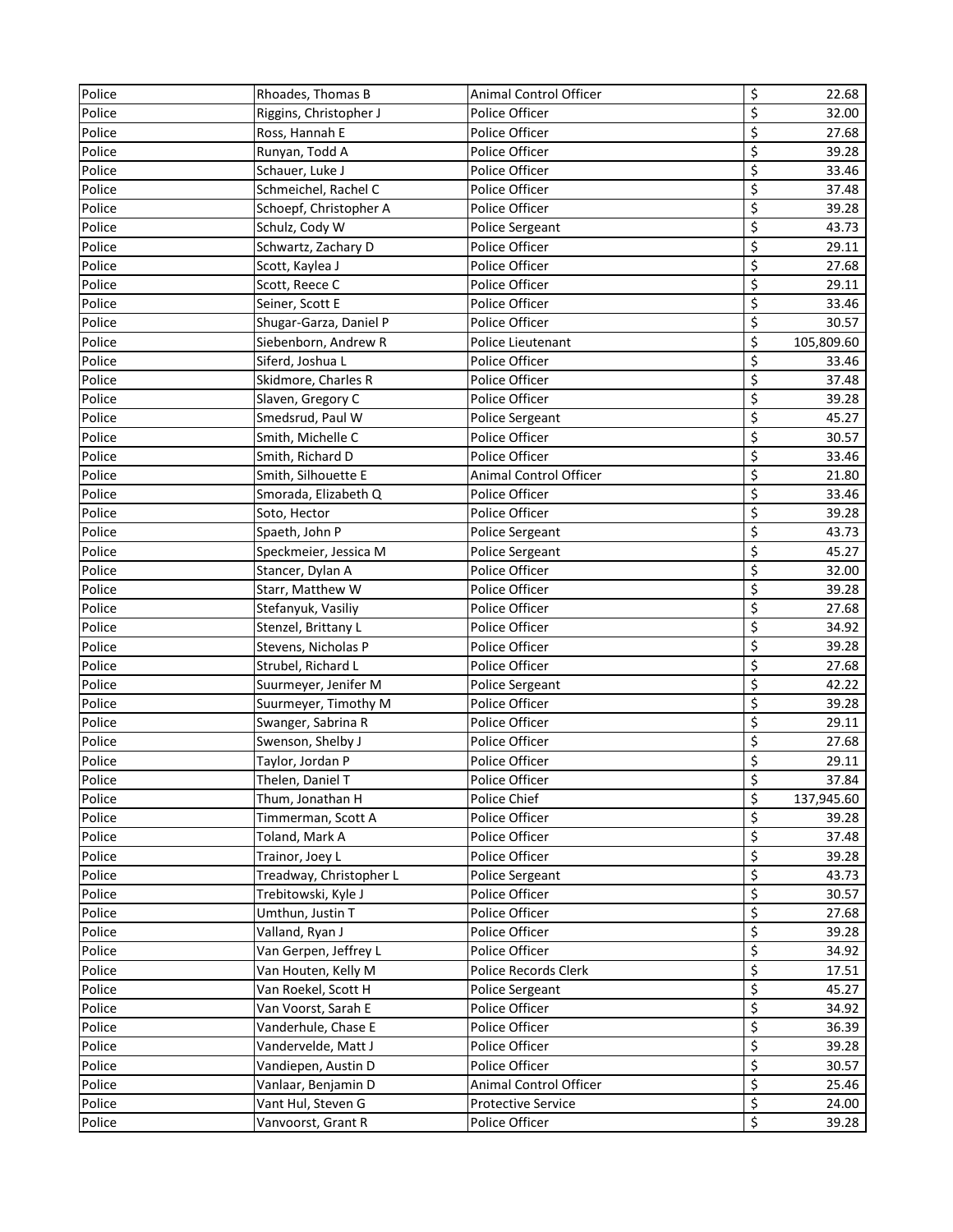| Police                | Velasquez, Rene E         | <b>Police Sergeant</b>                | \$               | 43.73     |
|-----------------------|---------------------------|---------------------------------------|------------------|-----------|
| Police                | Vlaminck, Tanner J        | Police Officer                        | \$               | 33.46     |
| Police                | Wagner, Amy A             | Police Evidence Technician            | \$               | 21.13     |
| Police                | Walker, Matthew C         | Police Sergeant                       | \$               | 42.22     |
| Police                | Walton, Tarah M           | Police Sergeant                       | \$               | 45.27     |
| Police                | Warren, Nathan G          | Police Sergeant                       | \$               | 42.22     |
| Police                | Warwick, Brian R          | Police Officer                        | \$               | 39.28     |
| Police                | Weber, Baleigh R          | Police Records Clerk                  | \$               | 18.17     |
| Police                | Weitzman, Dylan C         | Police Officer                        | \$               | 29.11     |
| Police                | Westrum, Chad D           | Police Officer                        | \$               | 36.39     |
| Police                | Wiersma, Jesse M          | Police Officer                        | \$               | 32.00     |
| Police                | Williams, Emelia F        | Police Officer                        | \$               | 29.11     |
| Police                | Wills, Nathan R           | Police Officer                        | \$               | 27.68     |
| Police                | Wilson, Devon E           | Police Officer                        | \$               | 35.97     |
| Police                | Winkel, Chad D            | Police Officer                        | $\overline{\xi}$ | 39.28     |
| Police                | Winninger, Jill M         | Police Sergeant                       | \$               | 42.22     |
| Police                | Wipf, Zacharia R          | Police Officer                        | \$               | 27.68     |
| Police                | Wollman, John P           | Police Officer                        | \$               | 29.11     |
| Police                | Wurgler, Benjamin J       | Police Officer                        | \$               | 34.92     |
| Police                | Wynia, Jacquelyn R        | <b>Forensic Specialist II</b>         | \$               | 39.09     |
| Police                | Wynthein, Dylan N         | Police Officer                        | \$               | 29.11     |
| Police                | Wynthein, Joan M          | <b>Police Records Clerk</b>           | \$               | 23.31     |
| Police                | Wynthein, Tyler D         | Police Officer                        | \$               | 33.46     |
| Police                | Zeigler, Hayden R         | Police Officer                        | \$               | 34.46     |
| Police                | Zoellner, Andrew J        | Police Officer                        | \$               | 29.11     |
| <b>Storm Drainage</b> | Bingham, Ricky J          | Sewer Collection Technician           | \$               | 25.46     |
| <b>Storm Drainage</b> | Engelmann, Matthew C      | Lead Sewer Collection Technician Cert | \$               | 26.70     |
| <b>Storm Drainage</b> | Fleming, Christopher M    | Lead Sewer Collection Technician Cert | \$               | 31.50     |
| <b>Storm Drainage</b> | Maddox, Tyler R           | Sewer Collection Technician           | \$               | 25.46     |
| <b>Storm Drainage</b> | Marsh, Dylan A            | Sewer Collection Technician           | \$               | 21.80     |
| <b>Storm Drainage</b> | McDonnel, Jordan J        | Sewer Collection Technician           | \$               | 24.46     |
| <b>Storm Drainage</b> | Montis, Joseph L          | Sewer Collection Technician           | \$               | 28.55     |
| <b>Storm Drainage</b> | Schnetter, Tony M         | Sewer Collection Supervisor/Certified | \$               | 85,550.40 |
| <b>Storm Drainage</b> | Schwartz, Austin J        | Sewer Collection Technician           | \$               | 20.97     |
| <b>Storm Drainage</b> | Stefanich, Daniel C       | Sewer Collection Technician           | \$               | 23.53     |
| Street                | Bakken, Troy T            | <b>Equipment Operator</b>             | \$               | 28.55     |
| Street                | Balk, Troy M              | Lead Equipment Operator               | $\varsigma$      | 32.50     |
| Street                | Berens, David J           | Temp Service/Maint                    | \$               | 20.00     |
| Street                | Braden, Russell S         | Equipment Operator                    | \$               | 23.53     |
| Street                | Breske, Chase R           | <b>Street Logistics Technician</b>    | \$               | 22.68     |
| Street                | Bugg, William D           | Temp Service/Maint                    | \$               | 20.00     |
| Street                | Busse, Brian W            | <b>Equipment Operator</b>             | \$               | 28.55     |
| Street                | Butler, Myron T           | Lead Equipment Operator               | \$               | 32.50     |
| Street                | Conlon, David B           | Temp Service/Maint                    | \$               | 20.00     |
| <b>Street</b>         | Cunningham, Christopher D | <b>Equipment Operator</b>             | \$               | 24.46     |
| Street                | Cunningham, Reece G       | <b>Temp Service/Maint</b>             | \$               | 20.00     |
| Street                | Dawley, Chandler J        | Temp Service/Maint                    | \$               | 20.00     |
| Street                | Demarrias, Lavern E       | <b>Equipment Operator</b>             | \$               | 28.55     |
| Street                | Deschepper, Matthew B     | Lead Equipment Operator               | \$               | 32.50     |
| Street                | Dvorak, Shandy J          | Lead Equipment Operator               | \$               | 30.00     |
| Street                | Eschenbaum, Kevin J       | <b>Equipment Operator</b>             | \$               | 28.55     |
| <b>Street</b>         | Fisk, Bernardo M          | Temp Service/Maint                    | \$               | 20.00     |
| Street                | Flory, Brandon S          | <b>Equipment Operator</b>             | \$               | 22.68     |
| Street                | Gale, Casey J             | <b>Equipment Operator</b>             | \$               | 24.46     |
| Street                | Gould, Mark T             | <b>Equipment Operator</b>             | \$               | 26.41     |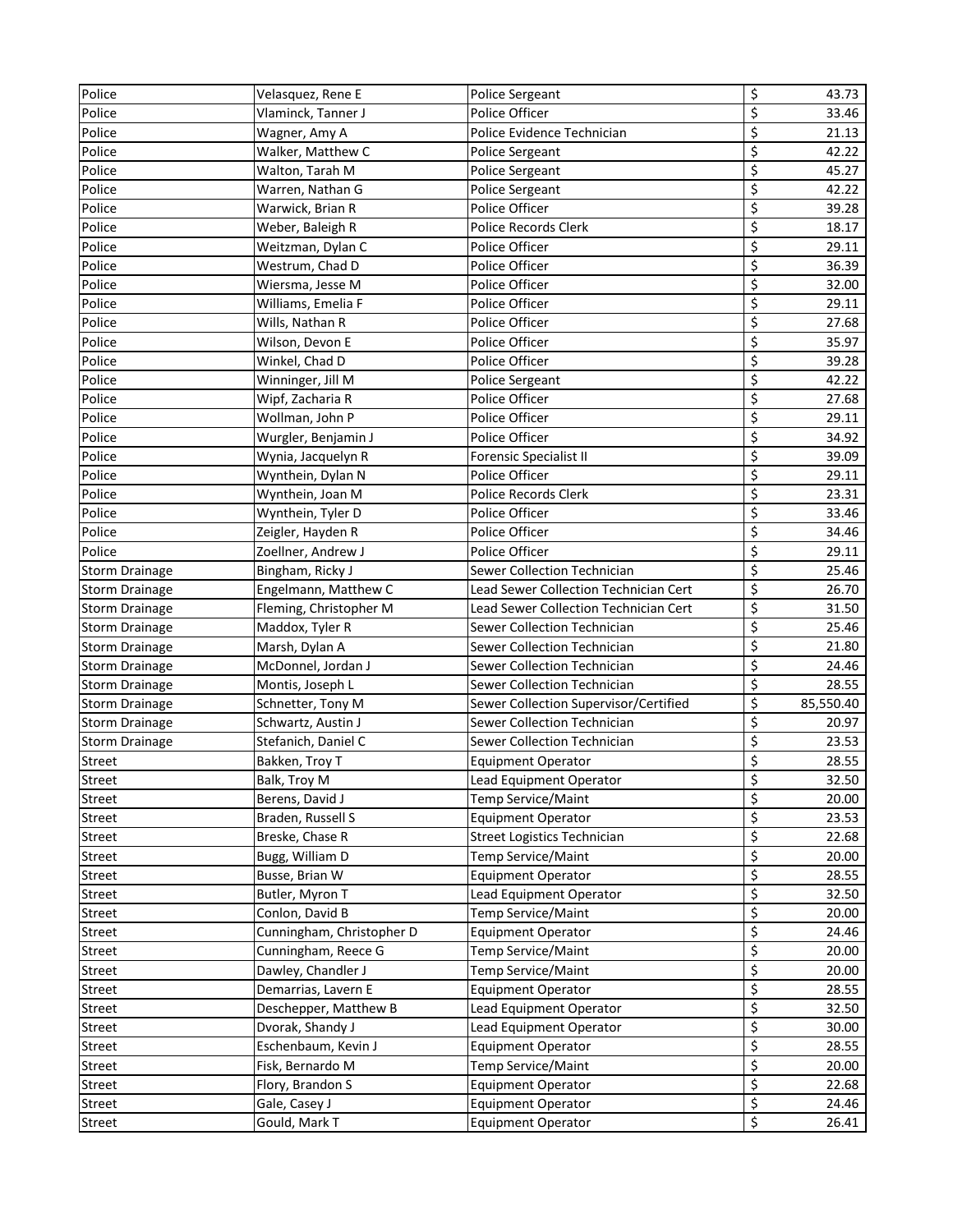| \$<br>Street<br>Hansen, Dustin A<br><b>Street Operations Manager</b><br>119,974.40<br>\$<br>Hardie, Travis J<br><b>Street</b><br><b>Equipment Operator</b><br>25.46<br>\$<br>Street<br>26.41<br>Harrington, Erik L<br><b>Equipment Operator</b><br>\$<br>Street<br>Temp Service/Maint<br>20.00<br>Hawks, Lester A<br>\$<br>Street<br>Heald, Ryan S<br>28.55<br><b>Equipment Operator</b><br>\$<br>Street<br>Heesch, Arlen C<br>28.55<br><b>Equipment Operator</b><br>\$<br>Street<br>Hines, Brian P<br>Temp Service/Maint<br>20.00<br>\$<br>Jackson, Morgan F<br>Temp Service/Maint<br>20.00<br><b>Street</b><br>\$<br>Jacobson, Robert D<br>Street<br>Temp Service/Maint<br>20.00<br>\$<br><b>Street</b><br>Jensen, Timothy A<br><b>Equipment Operator</b><br>25.46<br>\$<br>Street<br>Johnson, Kurt S<br>Lead Equipment Operator<br>31.23<br>\$<br>25.46<br>Street<br>Johnson, Shannon L<br><b>Equipment Operator</b><br>\$<br>Street<br>Kennedy, Shawn L<br>Lead Equipment Operator<br>30.00<br>\$<br><b>Street</b><br>Klein, Delmar A<br><b>Equipment Operator</b><br>21.80<br>\$<br>Street<br>Larson, Camellia A<br><b>Street Maintenance Supervisor</b><br>88,961.60<br>\$<br>Street<br>Lobien, Kristin A<br>26.70<br><b>Street Logistics Specialist</b><br>\$<br>Street<br>Miller, Justin A<br>22.68<br><b>Equipment Operator</b><br>\$<br>Street<br>22.68<br>Mitchell, Christopher W<br><b>Equipment Operator</b><br>\$<br>Lead Equipment Operator<br>32.50<br><b>Street</b><br>Ness, Jason L<br>\$<br>Noble, Kevin A<br>Temp Service/Maint<br>20.00<br><b>Street</b><br>\$<br>Street<br>Oetzmann, Jacob T<br>20.00<br>Temp Service/Maint<br>\$<br>Street<br>O'Kane, Michael R<br>25.46<br><b>Equipment Operator</b><br>\$<br>Street<br>Peterson, Trent J<br>25.46<br><b>Equipment Operator</b><br>\$<br>Street<br>Putzier, Charles F<br><b>Street Maintenance Supervisor</b><br>85,800.00<br>\$<br>Street<br>Putzier, Michael C<br><b>Equipment Operator</b><br>22.68<br>\$<br>Rufener, Jesse J<br>25.46<br><b>Street</b><br><b>Equipment Operator</b><br>\$<br>Street<br>Sargent, Jared W<br>Temp Service/Maint<br>20.00<br>\$<br>Street<br>Schaaf, Benjamin P<br>32.50<br>Lead Equipment Operator<br>\$<br>Street<br>25.46<br>Schmiesing, James D<br><b>Equipment Operator</b><br>\$<br>Street<br>Schrick, Jordan D<br>20.00<br>Temp Service/Maint<br>\$<br>Street<br>28.55<br>Sinding, Ryan G<br><b>Equipment Operator</b><br>\$<br><b>Street</b><br>Skyberg, Kent J<br><b>Temp Service/Maint</b><br>20.00<br>\$<br>Street<br>Soldatke, Ryan J<br><b>Equipment Operator</b><br>28.55<br>\$<br>Street<br>Songstad, Mackenzie L |
|-------------------------------------------------------------------------------------------------------------------------------------------------------------------------------------------------------------------------------------------------------------------------------------------------------------------------------------------------------------------------------------------------------------------------------------------------------------------------------------------------------------------------------------------------------------------------------------------------------------------------------------------------------------------------------------------------------------------------------------------------------------------------------------------------------------------------------------------------------------------------------------------------------------------------------------------------------------------------------------------------------------------------------------------------------------------------------------------------------------------------------------------------------------------------------------------------------------------------------------------------------------------------------------------------------------------------------------------------------------------------------------------------------------------------------------------------------------------------------------------------------------------------------------------------------------------------------------------------------------------------------------------------------------------------------------------------------------------------------------------------------------------------------------------------------------------------------------------------------------------------------------------------------------------------------------------------------------------------------------------------------------------------------------------------------------------------------------------------------------------------------------------------------------------------------------------------------------------------------------------------------------------------------------------------------------------------------------------------------------------------------------------------------------------------------------------------------------------------------------------------------------------------------------------------------------------------------------------------------------------------------------------|
|                                                                                                                                                                                                                                                                                                                                                                                                                                                                                                                                                                                                                                                                                                                                                                                                                                                                                                                                                                                                                                                                                                                                                                                                                                                                                                                                                                                                                                                                                                                                                                                                                                                                                                                                                                                                                                                                                                                                                                                                                                                                                                                                                                                                                                                                                                                                                                                                                                                                                                                                                                                                                                           |
|                                                                                                                                                                                                                                                                                                                                                                                                                                                                                                                                                                                                                                                                                                                                                                                                                                                                                                                                                                                                                                                                                                                                                                                                                                                                                                                                                                                                                                                                                                                                                                                                                                                                                                                                                                                                                                                                                                                                                                                                                                                                                                                                                                                                                                                                                                                                                                                                                                                                                                                                                                                                                                           |
|                                                                                                                                                                                                                                                                                                                                                                                                                                                                                                                                                                                                                                                                                                                                                                                                                                                                                                                                                                                                                                                                                                                                                                                                                                                                                                                                                                                                                                                                                                                                                                                                                                                                                                                                                                                                                                                                                                                                                                                                                                                                                                                                                                                                                                                                                                                                                                                                                                                                                                                                                                                                                                           |
|                                                                                                                                                                                                                                                                                                                                                                                                                                                                                                                                                                                                                                                                                                                                                                                                                                                                                                                                                                                                                                                                                                                                                                                                                                                                                                                                                                                                                                                                                                                                                                                                                                                                                                                                                                                                                                                                                                                                                                                                                                                                                                                                                                                                                                                                                                                                                                                                                                                                                                                                                                                                                                           |
|                                                                                                                                                                                                                                                                                                                                                                                                                                                                                                                                                                                                                                                                                                                                                                                                                                                                                                                                                                                                                                                                                                                                                                                                                                                                                                                                                                                                                                                                                                                                                                                                                                                                                                                                                                                                                                                                                                                                                                                                                                                                                                                                                                                                                                                                                                                                                                                                                                                                                                                                                                                                                                           |
|                                                                                                                                                                                                                                                                                                                                                                                                                                                                                                                                                                                                                                                                                                                                                                                                                                                                                                                                                                                                                                                                                                                                                                                                                                                                                                                                                                                                                                                                                                                                                                                                                                                                                                                                                                                                                                                                                                                                                                                                                                                                                                                                                                                                                                                                                                                                                                                                                                                                                                                                                                                                                                           |
|                                                                                                                                                                                                                                                                                                                                                                                                                                                                                                                                                                                                                                                                                                                                                                                                                                                                                                                                                                                                                                                                                                                                                                                                                                                                                                                                                                                                                                                                                                                                                                                                                                                                                                                                                                                                                                                                                                                                                                                                                                                                                                                                                                                                                                                                                                                                                                                                                                                                                                                                                                                                                                           |
|                                                                                                                                                                                                                                                                                                                                                                                                                                                                                                                                                                                                                                                                                                                                                                                                                                                                                                                                                                                                                                                                                                                                                                                                                                                                                                                                                                                                                                                                                                                                                                                                                                                                                                                                                                                                                                                                                                                                                                                                                                                                                                                                                                                                                                                                                                                                                                                                                                                                                                                                                                                                                                           |
|                                                                                                                                                                                                                                                                                                                                                                                                                                                                                                                                                                                                                                                                                                                                                                                                                                                                                                                                                                                                                                                                                                                                                                                                                                                                                                                                                                                                                                                                                                                                                                                                                                                                                                                                                                                                                                                                                                                                                                                                                                                                                                                                                                                                                                                                                                                                                                                                                                                                                                                                                                                                                                           |
|                                                                                                                                                                                                                                                                                                                                                                                                                                                                                                                                                                                                                                                                                                                                                                                                                                                                                                                                                                                                                                                                                                                                                                                                                                                                                                                                                                                                                                                                                                                                                                                                                                                                                                                                                                                                                                                                                                                                                                                                                                                                                                                                                                                                                                                                                                                                                                                                                                                                                                                                                                                                                                           |
|                                                                                                                                                                                                                                                                                                                                                                                                                                                                                                                                                                                                                                                                                                                                                                                                                                                                                                                                                                                                                                                                                                                                                                                                                                                                                                                                                                                                                                                                                                                                                                                                                                                                                                                                                                                                                                                                                                                                                                                                                                                                                                                                                                                                                                                                                                                                                                                                                                                                                                                                                                                                                                           |
|                                                                                                                                                                                                                                                                                                                                                                                                                                                                                                                                                                                                                                                                                                                                                                                                                                                                                                                                                                                                                                                                                                                                                                                                                                                                                                                                                                                                                                                                                                                                                                                                                                                                                                                                                                                                                                                                                                                                                                                                                                                                                                                                                                                                                                                                                                                                                                                                                                                                                                                                                                                                                                           |
|                                                                                                                                                                                                                                                                                                                                                                                                                                                                                                                                                                                                                                                                                                                                                                                                                                                                                                                                                                                                                                                                                                                                                                                                                                                                                                                                                                                                                                                                                                                                                                                                                                                                                                                                                                                                                                                                                                                                                                                                                                                                                                                                                                                                                                                                                                                                                                                                                                                                                                                                                                                                                                           |
|                                                                                                                                                                                                                                                                                                                                                                                                                                                                                                                                                                                                                                                                                                                                                                                                                                                                                                                                                                                                                                                                                                                                                                                                                                                                                                                                                                                                                                                                                                                                                                                                                                                                                                                                                                                                                                                                                                                                                                                                                                                                                                                                                                                                                                                                                                                                                                                                                                                                                                                                                                                                                                           |
|                                                                                                                                                                                                                                                                                                                                                                                                                                                                                                                                                                                                                                                                                                                                                                                                                                                                                                                                                                                                                                                                                                                                                                                                                                                                                                                                                                                                                                                                                                                                                                                                                                                                                                                                                                                                                                                                                                                                                                                                                                                                                                                                                                                                                                                                                                                                                                                                                                                                                                                                                                                                                                           |
|                                                                                                                                                                                                                                                                                                                                                                                                                                                                                                                                                                                                                                                                                                                                                                                                                                                                                                                                                                                                                                                                                                                                                                                                                                                                                                                                                                                                                                                                                                                                                                                                                                                                                                                                                                                                                                                                                                                                                                                                                                                                                                                                                                                                                                                                                                                                                                                                                                                                                                                                                                                                                                           |
|                                                                                                                                                                                                                                                                                                                                                                                                                                                                                                                                                                                                                                                                                                                                                                                                                                                                                                                                                                                                                                                                                                                                                                                                                                                                                                                                                                                                                                                                                                                                                                                                                                                                                                                                                                                                                                                                                                                                                                                                                                                                                                                                                                                                                                                                                                                                                                                                                                                                                                                                                                                                                                           |
|                                                                                                                                                                                                                                                                                                                                                                                                                                                                                                                                                                                                                                                                                                                                                                                                                                                                                                                                                                                                                                                                                                                                                                                                                                                                                                                                                                                                                                                                                                                                                                                                                                                                                                                                                                                                                                                                                                                                                                                                                                                                                                                                                                                                                                                                                                                                                                                                                                                                                                                                                                                                                                           |
|                                                                                                                                                                                                                                                                                                                                                                                                                                                                                                                                                                                                                                                                                                                                                                                                                                                                                                                                                                                                                                                                                                                                                                                                                                                                                                                                                                                                                                                                                                                                                                                                                                                                                                                                                                                                                                                                                                                                                                                                                                                                                                                                                                                                                                                                                                                                                                                                                                                                                                                                                                                                                                           |
|                                                                                                                                                                                                                                                                                                                                                                                                                                                                                                                                                                                                                                                                                                                                                                                                                                                                                                                                                                                                                                                                                                                                                                                                                                                                                                                                                                                                                                                                                                                                                                                                                                                                                                                                                                                                                                                                                                                                                                                                                                                                                                                                                                                                                                                                                                                                                                                                                                                                                                                                                                                                                                           |
|                                                                                                                                                                                                                                                                                                                                                                                                                                                                                                                                                                                                                                                                                                                                                                                                                                                                                                                                                                                                                                                                                                                                                                                                                                                                                                                                                                                                                                                                                                                                                                                                                                                                                                                                                                                                                                                                                                                                                                                                                                                                                                                                                                                                                                                                                                                                                                                                                                                                                                                                                                                                                                           |
|                                                                                                                                                                                                                                                                                                                                                                                                                                                                                                                                                                                                                                                                                                                                                                                                                                                                                                                                                                                                                                                                                                                                                                                                                                                                                                                                                                                                                                                                                                                                                                                                                                                                                                                                                                                                                                                                                                                                                                                                                                                                                                                                                                                                                                                                                                                                                                                                                                                                                                                                                                                                                                           |
|                                                                                                                                                                                                                                                                                                                                                                                                                                                                                                                                                                                                                                                                                                                                                                                                                                                                                                                                                                                                                                                                                                                                                                                                                                                                                                                                                                                                                                                                                                                                                                                                                                                                                                                                                                                                                                                                                                                                                                                                                                                                                                                                                                                                                                                                                                                                                                                                                                                                                                                                                                                                                                           |
|                                                                                                                                                                                                                                                                                                                                                                                                                                                                                                                                                                                                                                                                                                                                                                                                                                                                                                                                                                                                                                                                                                                                                                                                                                                                                                                                                                                                                                                                                                                                                                                                                                                                                                                                                                                                                                                                                                                                                                                                                                                                                                                                                                                                                                                                                                                                                                                                                                                                                                                                                                                                                                           |
|                                                                                                                                                                                                                                                                                                                                                                                                                                                                                                                                                                                                                                                                                                                                                                                                                                                                                                                                                                                                                                                                                                                                                                                                                                                                                                                                                                                                                                                                                                                                                                                                                                                                                                                                                                                                                                                                                                                                                                                                                                                                                                                                                                                                                                                                                                                                                                                                                                                                                                                                                                                                                                           |
|                                                                                                                                                                                                                                                                                                                                                                                                                                                                                                                                                                                                                                                                                                                                                                                                                                                                                                                                                                                                                                                                                                                                                                                                                                                                                                                                                                                                                                                                                                                                                                                                                                                                                                                                                                                                                                                                                                                                                                                                                                                                                                                                                                                                                                                                                                                                                                                                                                                                                                                                                                                                                                           |
|                                                                                                                                                                                                                                                                                                                                                                                                                                                                                                                                                                                                                                                                                                                                                                                                                                                                                                                                                                                                                                                                                                                                                                                                                                                                                                                                                                                                                                                                                                                                                                                                                                                                                                                                                                                                                                                                                                                                                                                                                                                                                                                                                                                                                                                                                                                                                                                                                                                                                                                                                                                                                                           |
|                                                                                                                                                                                                                                                                                                                                                                                                                                                                                                                                                                                                                                                                                                                                                                                                                                                                                                                                                                                                                                                                                                                                                                                                                                                                                                                                                                                                                                                                                                                                                                                                                                                                                                                                                                                                                                                                                                                                                                                                                                                                                                                                                                                                                                                                                                                                                                                                                                                                                                                                                                                                                                           |
|                                                                                                                                                                                                                                                                                                                                                                                                                                                                                                                                                                                                                                                                                                                                                                                                                                                                                                                                                                                                                                                                                                                                                                                                                                                                                                                                                                                                                                                                                                                                                                                                                                                                                                                                                                                                                                                                                                                                                                                                                                                                                                                                                                                                                                                                                                                                                                                                                                                                                                                                                                                                                                           |
|                                                                                                                                                                                                                                                                                                                                                                                                                                                                                                                                                                                                                                                                                                                                                                                                                                                                                                                                                                                                                                                                                                                                                                                                                                                                                                                                                                                                                                                                                                                                                                                                                                                                                                                                                                                                                                                                                                                                                                                                                                                                                                                                                                                                                                                                                                                                                                                                                                                                                                                                                                                                                                           |
|                                                                                                                                                                                                                                                                                                                                                                                                                                                                                                                                                                                                                                                                                                                                                                                                                                                                                                                                                                                                                                                                                                                                                                                                                                                                                                                                                                                                                                                                                                                                                                                                                                                                                                                                                                                                                                                                                                                                                                                                                                                                                                                                                                                                                                                                                                                                                                                                                                                                                                                                                                                                                                           |
|                                                                                                                                                                                                                                                                                                                                                                                                                                                                                                                                                                                                                                                                                                                                                                                                                                                                                                                                                                                                                                                                                                                                                                                                                                                                                                                                                                                                                                                                                                                                                                                                                                                                                                                                                                                                                                                                                                                                                                                                                                                                                                                                                                                                                                                                                                                                                                                                                                                                                                                                                                                                                                           |
|                                                                                                                                                                                                                                                                                                                                                                                                                                                                                                                                                                                                                                                                                                                                                                                                                                                                                                                                                                                                                                                                                                                                                                                                                                                                                                                                                                                                                                                                                                                                                                                                                                                                                                                                                                                                                                                                                                                                                                                                                                                                                                                                                                                                                                                                                                                                                                                                                                                                                                                                                                                                                                           |
| City Services Technician<br>24.67                                                                                                                                                                                                                                                                                                                                                                                                                                                                                                                                                                                                                                                                                                                                                                                                                                                                                                                                                                                                                                                                                                                                                                                                                                                                                                                                                                                                                                                                                                                                                                                                                                                                                                                                                                                                                                                                                                                                                                                                                                                                                                                                                                                                                                                                                                                                                                                                                                                                                                                                                                                                         |
| \$<br>Street<br>Steuck, Patricia J<br>30.00<br>Lead Equipment Operator                                                                                                                                                                                                                                                                                                                                                                                                                                                                                                                                                                                                                                                                                                                                                                                                                                                                                                                                                                                                                                                                                                                                                                                                                                                                                                                                                                                                                                                                                                                                                                                                                                                                                                                                                                                                                                                                                                                                                                                                                                                                                                                                                                                                                                                                                                                                                                                                                                                                                                                                                                    |
| \$<br>Street<br>28.55<br>Stirling, Corey F<br>Equipment Operator                                                                                                                                                                                                                                                                                                                                                                                                                                                                                                                                                                                                                                                                                                                                                                                                                                                                                                                                                                                                                                                                                                                                                                                                                                                                                                                                                                                                                                                                                                                                                                                                                                                                                                                                                                                                                                                                                                                                                                                                                                                                                                                                                                                                                                                                                                                                                                                                                                                                                                                                                                          |
| \$<br>76,065.60<br>Street<br>Sundvold, Chad A<br><b>Street Maintenance Supervisor</b>                                                                                                                                                                                                                                                                                                                                                                                                                                                                                                                                                                                                                                                                                                                                                                                                                                                                                                                                                                                                                                                                                                                                                                                                                                                                                                                                                                                                                                                                                                                                                                                                                                                                                                                                                                                                                                                                                                                                                                                                                                                                                                                                                                                                                                                                                                                                                                                                                                                                                                                                                     |
| \$<br>Street<br>Surrell, Matt J<br>32.50<br>Lead Equipment Operator                                                                                                                                                                                                                                                                                                                                                                                                                                                                                                                                                                                                                                                                                                                                                                                                                                                                                                                                                                                                                                                                                                                                                                                                                                                                                                                                                                                                                                                                                                                                                                                                                                                                                                                                                                                                                                                                                                                                                                                                                                                                                                                                                                                                                                                                                                                                                                                                                                                                                                                                                                       |
| \$<br>Street<br>Taylor, Justin M<br>Temp Service/Maint<br>20.00                                                                                                                                                                                                                                                                                                                                                                                                                                                                                                                                                                                                                                                                                                                                                                                                                                                                                                                                                                                                                                                                                                                                                                                                                                                                                                                                                                                                                                                                                                                                                                                                                                                                                                                                                                                                                                                                                                                                                                                                                                                                                                                                                                                                                                                                                                                                                                                                                                                                                                                                                                           |
| \$<br>Street<br>28.55<br>Ueke, Troy A<br><b>Equipment Operator</b>                                                                                                                                                                                                                                                                                                                                                                                                                                                                                                                                                                                                                                                                                                                                                                                                                                                                                                                                                                                                                                                                                                                                                                                                                                                                                                                                                                                                                                                                                                                                                                                                                                                                                                                                                                                                                                                                                                                                                                                                                                                                                                                                                                                                                                                                                                                                                                                                                                                                                                                                                                        |
| \$<br>Street<br>Voigt, Jonathan J<br>Equipment Operator<br>28.55                                                                                                                                                                                                                                                                                                                                                                                                                                                                                                                                                                                                                                                                                                                                                                                                                                                                                                                                                                                                                                                                                                                                                                                                                                                                                                                                                                                                                                                                                                                                                                                                                                                                                                                                                                                                                                                                                                                                                                                                                                                                                                                                                                                                                                                                                                                                                                                                                                                                                                                                                                          |
| \$<br>Weber, Landen P<br>Street<br>Temp Service/Maint<br>20.00                                                                                                                                                                                                                                                                                                                                                                                                                                                                                                                                                                                                                                                                                                                                                                                                                                                                                                                                                                                                                                                                                                                                                                                                                                                                                                                                                                                                                                                                                                                                                                                                                                                                                                                                                                                                                                                                                                                                                                                                                                                                                                                                                                                                                                                                                                                                                                                                                                                                                                                                                                            |
| \$<br>Street<br>Whipple, Daniel C<br><b>Street Maintenance Supervisor</b><br>76,065.60                                                                                                                                                                                                                                                                                                                                                                                                                                                                                                                                                                                                                                                                                                                                                                                                                                                                                                                                                                                                                                                                                                                                                                                                                                                                                                                                                                                                                                                                                                                                                                                                                                                                                                                                                                                                                                                                                                                                                                                                                                                                                                                                                                                                                                                                                                                                                                                                                                                                                                                                                    |
| \$<br>Street<br>Wilson, Brenton A<br>23.53<br><b>Equipment Operator</b>                                                                                                                                                                                                                                                                                                                                                                                                                                                                                                                                                                                                                                                                                                                                                                                                                                                                                                                                                                                                                                                                                                                                                                                                                                                                                                                                                                                                                                                                                                                                                                                                                                                                                                                                                                                                                                                                                                                                                                                                                                                                                                                                                                                                                                                                                                                                                                                                                                                                                                                                                                   |
| $\overline{\boldsymbol{\zeta}}$<br>Winter, Brandon A<br>Temp Service/Maint<br>20.00<br><b>Street</b>                                                                                                                                                                                                                                                                                                                                                                                                                                                                                                                                                                                                                                                                                                                                                                                                                                                                                                                                                                                                                                                                                                                                                                                                                                                                                                                                                                                                                                                                                                                                                                                                                                                                                                                                                                                                                                                                                                                                                                                                                                                                                                                                                                                                                                                                                                                                                                                                                                                                                                                                      |
| $\overline{\mathbf{z}}$<br>Wright, Alan M<br><b>Street</b><br><b>Equipment Operator</b><br>21.80                                                                                                                                                                                                                                                                                                                                                                                                                                                                                                                                                                                                                                                                                                                                                                                                                                                                                                                                                                                                                                                                                                                                                                                                                                                                                                                                                                                                                                                                                                                                                                                                                                                                                                                                                                                                                                                                                                                                                                                                                                                                                                                                                                                                                                                                                                                                                                                                                                                                                                                                          |
| $\overline{\mathcal{S}}$<br>Information Technology System Analyst<br>Ahl, Noel K<br>92,310.40<br>Technology                                                                                                                                                                                                                                                                                                                                                                                                                                                                                                                                                                                                                                                                                                                                                                                                                                                                                                                                                                                                                                                                                                                                                                                                                                                                                                                                                                                                                                                                                                                                                                                                                                                                                                                                                                                                                                                                                                                                                                                                                                                                                                                                                                                                                                                                                                                                                                                                                                                                                                                               |
| \$<br>Beck, Jonathan S<br>System Administrator<br>Technology<br>82,076.80                                                                                                                                                                                                                                                                                                                                                                                                                                                                                                                                                                                                                                                                                                                                                                                                                                                                                                                                                                                                                                                                                                                                                                                                                                                                                                                                                                                                                                                                                                                                                                                                                                                                                                                                                                                                                                                                                                                                                                                                                                                                                                                                                                                                                                                                                                                                                                                                                                                                                                                                                                 |
| \$<br>Bentz, Wade D<br>Technology<br>System Administrator<br>92,310.40                                                                                                                                                                                                                                                                                                                                                                                                                                                                                                                                                                                                                                                                                                                                                                                                                                                                                                                                                                                                                                                                                                                                                                                                                                                                                                                                                                                                                                                                                                                                                                                                                                                                                                                                                                                                                                                                                                                                                                                                                                                                                                                                                                                                                                                                                                                                                                                                                                                                                                                                                                    |
| \$<br>Brodkorb, James L<br><b>Technical Support Specialist</b><br>Technology<br>30.20                                                                                                                                                                                                                                                                                                                                                                                                                                                                                                                                                                                                                                                                                                                                                                                                                                                                                                                                                                                                                                                                                                                                                                                                                                                                                                                                                                                                                                                                                                                                                                                                                                                                                                                                                                                                                                                                                                                                                                                                                                                                                                                                                                                                                                                                                                                                                                                                                                                                                                                                                     |
| \$<br>Cape, Joel C<br>Technology<br><b>Technical Support Specialist</b><br>26.70                                                                                                                                                                                                                                                                                                                                                                                                                                                                                                                                                                                                                                                                                                                                                                                                                                                                                                                                                                                                                                                                                                                                                                                                                                                                                                                                                                                                                                                                                                                                                                                                                                                                                                                                                                                                                                                                                                                                                                                                                                                                                                                                                                                                                                                                                                                                                                                                                                                                                                                                                          |
| $\overline{\mathcal{S}}$<br>Carpenter, Holly J<br>Information Technology System Analyst<br>Technology<br>85,550.40                                                                                                                                                                                                                                                                                                                                                                                                                                                                                                                                                                                                                                                                                                                                                                                                                                                                                                                                                                                                                                                                                                                                                                                                                                                                                                                                                                                                                                                                                                                                                                                                                                                                                                                                                                                                                                                                                                                                                                                                                                                                                                                                                                                                                                                                                                                                                                                                                                                                                                                        |
| \$<br>Technology<br>Clauson-Livermore, Kamie M<br>Information Technology System Analyst<br>71,884.80                                                                                                                                                                                                                                                                                                                                                                                                                                                                                                                                                                                                                                                                                                                                                                                                                                                                                                                                                                                                                                                                                                                                                                                                                                                                                                                                                                                                                                                                                                                                                                                                                                                                                                                                                                                                                                                                                                                                                                                                                                                                                                                                                                                                                                                                                                                                                                                                                                                                                                                                      |
| $\overline{\mathbf{S}}$<br>Technology<br>Dykstra, Joshua A<br><b>Technical Support Specialist</b><br>26.70                                                                                                                                                                                                                                                                                                                                                                                                                                                                                                                                                                                                                                                                                                                                                                                                                                                                                                                                                                                                                                                                                                                                                                                                                                                                                                                                                                                                                                                                                                                                                                                                                                                                                                                                                                                                                                                                                                                                                                                                                                                                                                                                                                                                                                                                                                                                                                                                                                                                                                                                |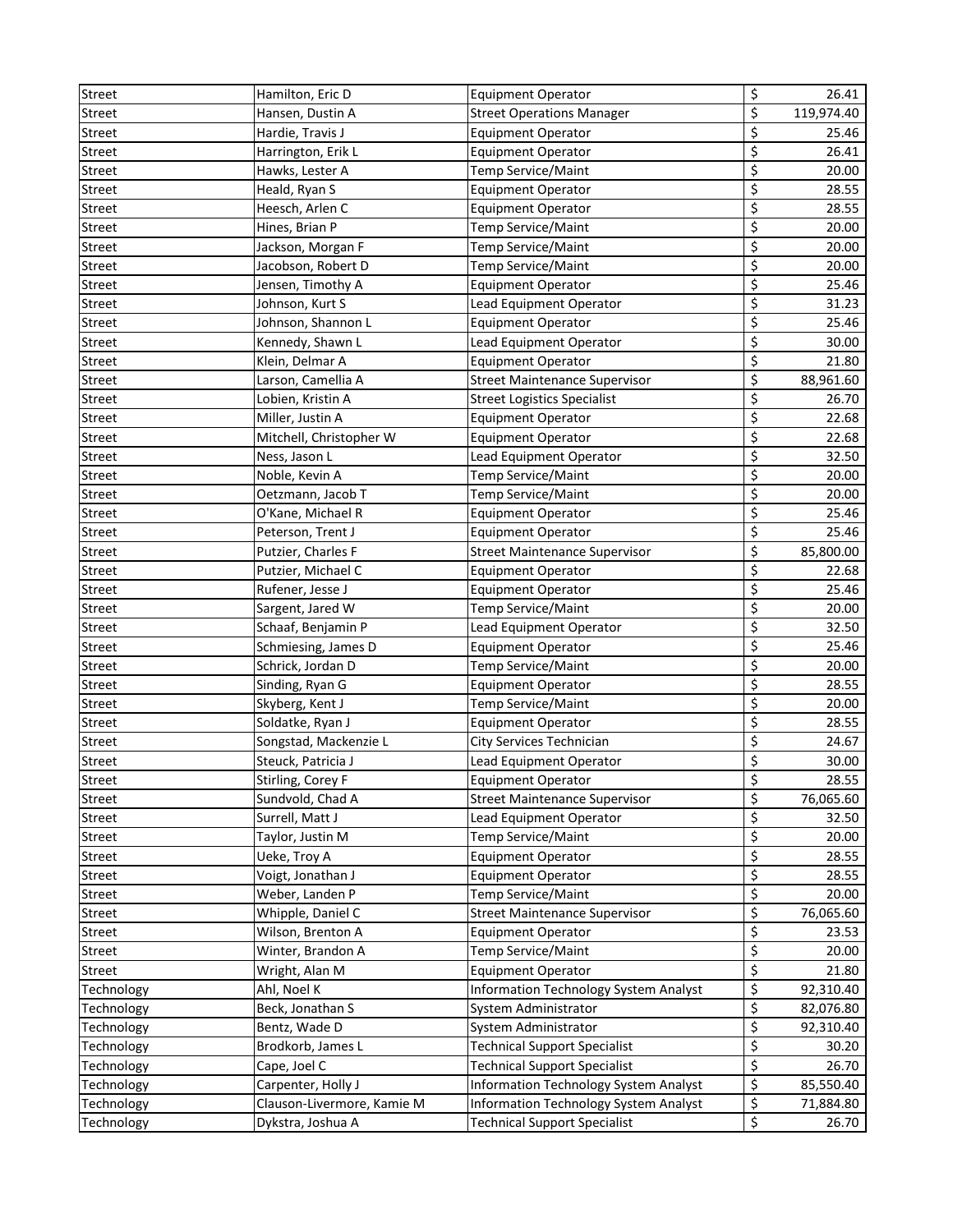| Technology | Eubanks, Katelyn A   | <b>Information Security Architect</b>    | \$<br>83,324.80  |
|------------|----------------------|------------------------------------------|------------------|
| Technology | Grigsby, Michael W   | Director of Innovation & Technology      | \$<br>161,283.20 |
| Technology | Hage, Leif M         | Information Technology System Analyst    | \$<br>92,310.40  |
| Technology | Hansen, Kim A        | Network Administrator                    | \$<br>92,310.40  |
| Technology | Hartman, Kyle A      | <b>Technical Support Specialist</b>      | \$<br>30.20      |
| Technology | Holiway, Chad J      | <b>Technical Support Specialist</b>      | \$<br>34.13      |
| Technology | Larsen, Daniel W     | Information Tech Infrastructure Mgr      | \$<br>107,702.40 |
| Technology | Lawrence, Kevin W    | Information Technology System Manager    | \$<br>91,208.00  |
| Technology | Leichtman, Phillip J | System Administrator                     | \$<br>75,296.00  |
| Technology | Morris, Brandon E    | System Administrator                     | \$<br>88,899.20  |
| Technology | Odens, Scott B       | <b>Technical Support Specialist</b>      | \$<br>30.20      |
| Technology | Otten, Tyler J       | Information Security Administrator       | \$<br>71,884.80  |
| Technology | Schnaible, Matthew S | Information Technology System Analyst    | \$<br>92,310.40  |
| Technology | Sherman, Brian B     | Information Technology System Analyst    | \$<br>85,550.40  |
| Technology | Siegfried, Clayton S | Information Tech Support Supervisor      | \$<br>98,009.60  |
| Technology | Thury, Justin M      | <b>Technical Support Specialist</b>      | \$<br>28.99      |
| Technology | Waples, Shawn D      | Network Administrator                    | \$<br>85,550.40  |
| Technology | Weelborg, Richard A  | Chief Technology Officer                 | \$<br>125,361.60 |
| Technology | Wiese, Nathaniel S   | Information Technology System Analyst    | \$<br>75,296.00  |
| Technology | Williams, Matthew J  | Information Technology System Analyst    | \$<br>88,899.20  |
| Water      | Akland, Jesse M      | Lead Water Operator                      | \$<br>25.53      |
| Water      | Anderson, Kurt A     | Water Maintenance Supervisor             | \$<br>86,985.60  |
| Water      | Bartels, Brett J     | Maintenance Mechanic                     | \$<br>23.53      |
| Water      | Berkelo, David W     | Maintenance Mechanic                     | \$<br>23.53      |
| Water      | Bittner, William F   | Temp Service/Maint                       | \$<br>14.00      |
| Water      | Boone, Steven R      | <b>Water Operator</b>                    | \$<br>29.84      |
| Water      | Bornitz, Edward      | Temp Service/Maint                       | \$<br>16.50      |
| Water      | Brown, Jon T         | Parts & Inventory Technician             | \$<br>24.46      |
| Water      | Brown, Paula J       | Chemist                                  | \$<br>34.19      |
| Water      | Campbell, Robin C    | Utility Billing Technician               | \$<br>24.67      |
| Water      | Cerkowniak, Tyson J  | <b>Water Quality Analyst</b>             | \$<br>27.59      |
| Water      | Cooper, Stefan M     | Controls Technician                      | \$<br>28.99      |
| Water      | Dayton, Lisa K       | <b>Utility Billing Technician</b>        | \$<br>23.79      |
| Water      | Decker, Shannon E    | Administrative Assistant                 | \$<br>25.47      |
| Water      | Eade, Jeremy W       | Water Distribution System Technician     | \$<br>24.46      |
| Water      | Eastman, Charles M   | Temp Skilled Craft                       | \$<br>15.00      |
| Water      | Ellefson, Ronald W   | Lead Water Distribution System Tech Cert | \$<br>34.13      |
| Water      | Even, Jeff L         | Lead Water Operator Certified            | \$<br>34.13      |
| Water      | Freese, Darin M      | Water Program Coordinator                | \$<br>85,800.00  |
| Water      | Friedbauer, Daniel J | <b>Utility Billing Supervisor</b>        | \$<br>90,604.80  |
| Water      | Gleich, Joseph J     | Water Distribution System Technician     | \$<br>21.80      |
| Water      | Granum, Darin S      | Lead Maintenance Mechanic                | \$<br>32.50      |
| Water      | Graverson, Gavin M   | Water Superintendent                     | \$<br>114,483.20 |
| Water      | Hein, Kristy S       | <b>Utility Billing Technician</b>        | \$<br>25.60      |
| Water      | Herda, Andrew C      | Water Distribution System Technician     | \$<br>25.46      |
| Water      | Horn, Amy E          | <b>Utility Billing Technician</b>        | \$<br>19.69      |
| Water      | Horn, Justin E       | Water Distribution System Technician     | \$<br>28.55      |
| Water      | Huber, Victor L      | Lead Water Operator Certified            | \$<br>30.20      |
| Water      | Hugo, Paul F         | <b>Water Operator</b>                    | \$<br>23.53      |
| Water      | Ideker, Andrew M     | Water Distribution System Technician     | \$<br>20.97      |
| Water      | James, Matthew R     | Lead Water Operator Certified            | \$<br>34.13      |
| Water      | Kamber, Max F        | Temp Service/Maint                       | \$<br>15.50      |
| Water      | Koch, Janice K       | Temp Admin Support                       | \$<br>16.50      |
| Water      | Kruse, Rick A        | Water Distribution System Technician     | \$<br>28.55      |
| Water      | Kunkel, Wade M       | Water Service Technician                 | \$<br>22.68      |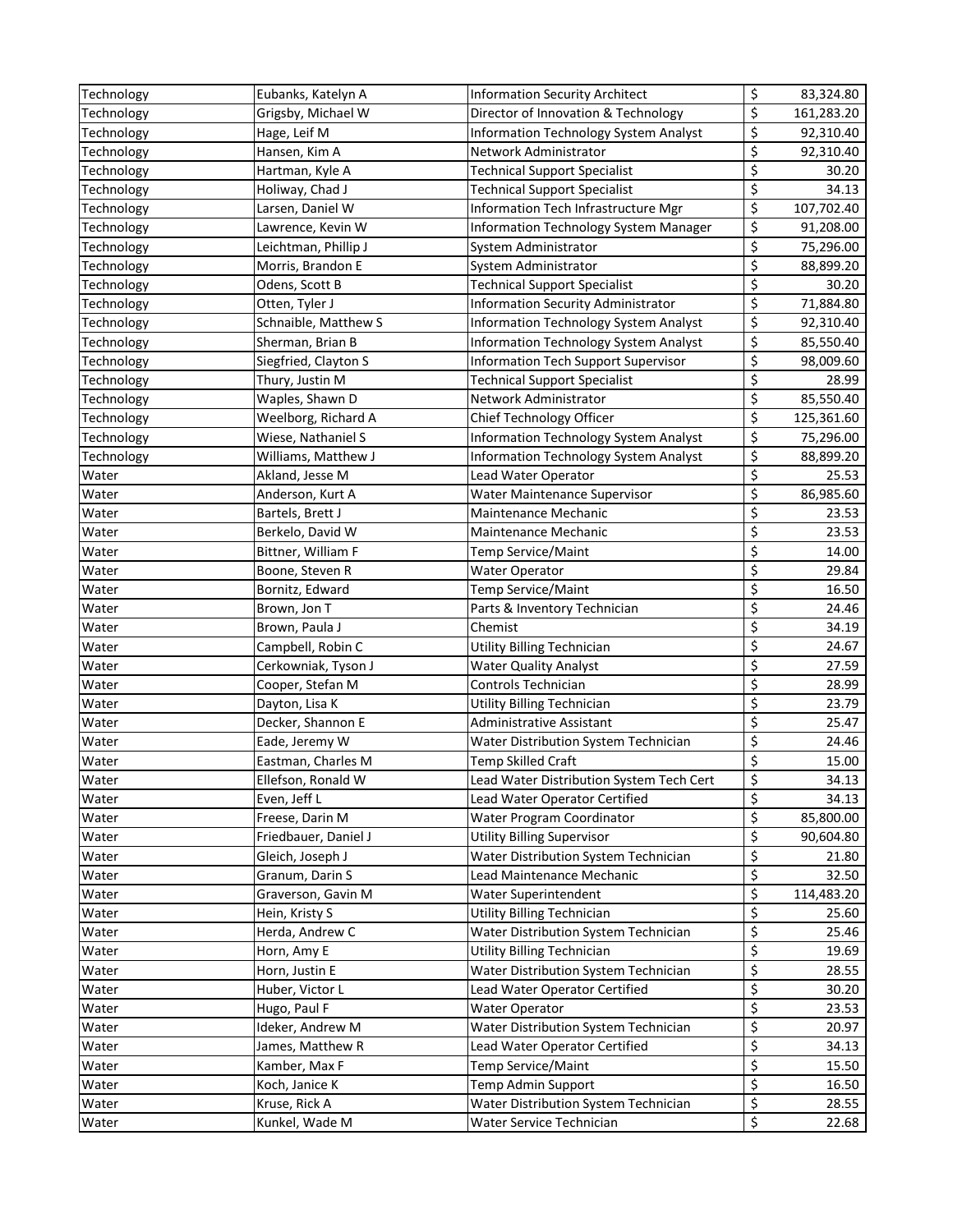| Water                    | Larson, Lyle J       | Lead Maintenance Mechanic                | \$                              | 32.50     |
|--------------------------|----------------------|------------------------------------------|---------------------------------|-----------|
| Water                    | Lewis, Daniel C      | Lead Maintenance Mechanic                | \$                              | 30.00     |
| Water                    | Lewis, Edward J      | <b>Environmental Engineer</b>            | $\overline{\xi}$                | 81,681.60 |
| Water                    | Lewis, Joshua J      | Water Distribution System Technician     | \$                              | 28.55     |
| Water                    | Lown, Joshua R       | Water Service Technician                 | \$                              | 23.53     |
| Water                    | Mc Gruder, Major R   | Water Distribution System Technician     | $\overline{\boldsymbol{\zeta}}$ | 24.46     |
| Water                    | Mcdonnel, Caden D    | Water Service Technician                 | $\overline{\xi}$                | 23.53     |
| Water                    | Mcdonnel, Darin W    | Water Distribution Sys Supervisor/Cert   | \$                              | 82,076.80 |
| Water                    | Menholt, Steven L    | Water Service Supervisor/Certified       | \$                              | 68,536.00 |
| Water                    | Meyer, Lynn C        | <b>Water Logistics Specialist</b>        | \$                              | 30.20     |
| Water                    | Moxley, Cody A       | Lead Water Distribution Sys Tech Cert    | \$                              | 34.13     |
| Water                    | Myers, Christopher S | <b>Water Operations Manager</b>          | \$                              | 78,915.20 |
| Water                    | Nelson, Jonathan W   | Electrician/Licensed                     | \$                              | 31.35     |
| Water                    | Nord, Jodi L         | <b>Utility Billing Technician</b>        | \$                              | 25.60     |
| Water                    | Oren, Danial D       | Water Service Technician                 | \$                              | 26.41     |
| Water                    | Overbee, Peter A     | Water Service Technician                 | \$                              | 21.80     |
| Water                    | Pederson, John R     | <b>Water Operator</b>                    | \$                              | 23.53     |
| Water                    | Penrod, Andrena M    | Utility Billing Technician               | \$                              | 22.91     |
| Water                    | Powell, Cory M       | Water Service Technician                 | $\overline{\boldsymbol{\zeta}}$ | 20.97     |
| Water                    | Prins, Colby B       | Lead Water Distribution Sys Technician   | $\overline{\boldsymbol{\zeta}}$ | 26.59     |
| Water                    | Ratajczak, Jesse D   | Maintenance Mechanic                     | $\overline{\boldsymbol{\zeta}}$ | 25.49     |
| Water                    | Robinson, Andrew C   | Maintenance Mechanic                     | \$                              | 23.53     |
| Water                    | Schuler, Gregory A   | Lead Water Operator Certified            | \$                              | 34.13     |
| Water                    | Sees, Jacob C        | Lead Water Distribution System Tech Cert | \$                              | 28.99     |
| Water                    | Stefanich, Timothy D | Temp Professional                        | $\overline{\boldsymbol{\zeta}}$ | 45.00     |
| Water                    | Strutz, Justin M     | Maintenance Mechanic                     | $\overline{\boldsymbol{\zeta}}$ | 22.66     |
| Water                    | Sturges, Joshua W    | Water Service Technician                 | \$                              | 22.68     |
| Water                    | Tiehen, Garrett R    | <b>Water Operator</b>                    | $\overline{\boldsymbol{\zeta}}$ | 23.53     |
| Water                    | Tiggelaar, Rollin J  | Water Distribution System Technician     | \$                              | 27.49     |
| Water                    | Varns, Verlyn S      | Temp Service/Maint                       | \$                              | 16.00     |
| Water                    | Venekamp, Michael D  | Temp Service/Maint                       | $\overline{\boldsymbol{\zeta}}$ | 17.50     |
| Water                    | Voigt, Alex K        | Water Distribution System Technician     | $\overline{\boldsymbol{\zeta}}$ | 23.53     |
| Water                    | Wegehaupt, Jason E   | Lead Water Distribution System Tech Cert | \$                              | 34.13     |
| <b>Water Reclamation</b> | Albers, Chase A      | Lead Sewer Collection Technician         | $\overline{\mathcal{S}}$        | 24.54     |
| <b>Water Reclamation</b> | Alvarez, Jose A      | Environmental Technician                 | \$                              | 26.54     |
| <b>Water Reclamation</b> | Amen, Daniel T       | Lead Sewer Collection Technician         | \$                              | 27.70     |
| <b>Water Reclamation</b> | Andersen, Tyler J    | Industrial Pretreatment Technician       | \$                              | 31.07     |
| <b>Water Reclamation</b> | Arnold, Steven R     | Wastewater Operator                      | $\overline{\mathcal{S}}$        | 25.49     |
| <b>Water Reclamation</b> | Baker, Robert J      | Lead Wastewater Operator Certified       | \$                              | 32.78     |
| <b>Water Reclamation</b> | Bosch, Jordan D      | <b>Wastewater Operator</b>               | $\overline{\mathcal{S}}$        | 24.53     |
| <b>Water Reclamation</b> | Brockey, Blake M     | Sewer Collection Technician              | \$                              | 21.80     |
| <b>Water Reclamation</b> | Brummel, Allyn J     | Wastewater Facilities Engineer           | \$                              | 79,601.60 |
| <b>Water Reclamation</b> | Byers, Douglas D     | Lead Sewer Collection Technician         | $\overline{\xi}$                | 30.00     |
| <b>Water Reclamation</b> | Carda, Anthony P     | Sewer Collection Technician              | $\overline{\xi}$                | 28.55     |
| <b>Water Reclamation</b> | Carlson, Trevor B    | Chemist                                  | $\overline{\mathcal{L}}$        | 31.35     |
| <b>Water Reclamation</b> | Dent, Broderick J    | Controls Technician                      | \$                              | 27.82     |
| <b>Water Reclamation</b> | Dykstra, Doug A      | Temp Service/Maint                       | $\overline{\mathcal{S}}$        | 14.25     |
| <b>Water Reclamation</b> | Engelkes, Daniel J   | Lead Maintenance Mechanic                | \$                              | 32.50     |
| <b>Water Reclamation</b> | Faber, Ryan M        | Maintenance Mechanic                     | \$                              | 28.69     |
| <b>Water Reclamation</b> | Faris, Jon P         | Maintenance Mechanic                     | $\overline{\xi}$                | 28.69     |
| <b>Water Reclamation</b> | Gacke, Ethan G       | Sewer Collection Technician              | $\overline{\xi}$                | 24.46     |
| <b>Water Reclamation</b> | Graff, Jay M         | Sewer Collection Technician              | \$                              | 22.68     |
| <b>Water Reclamation</b> | Greenwood, Philip M  | <b>Biosolids Supervisor Certified</b>    | \$                              | 82,076.80 |
| <b>Water Reclamation</b> | Groen, Jesse J       | Lead Wastewater Operator                 | \$                              | 26.59     |
| <b>Water Reclamation</b> | Hammer, Derek M      | Sewer Collection Technician              | \$                              | 21.80     |